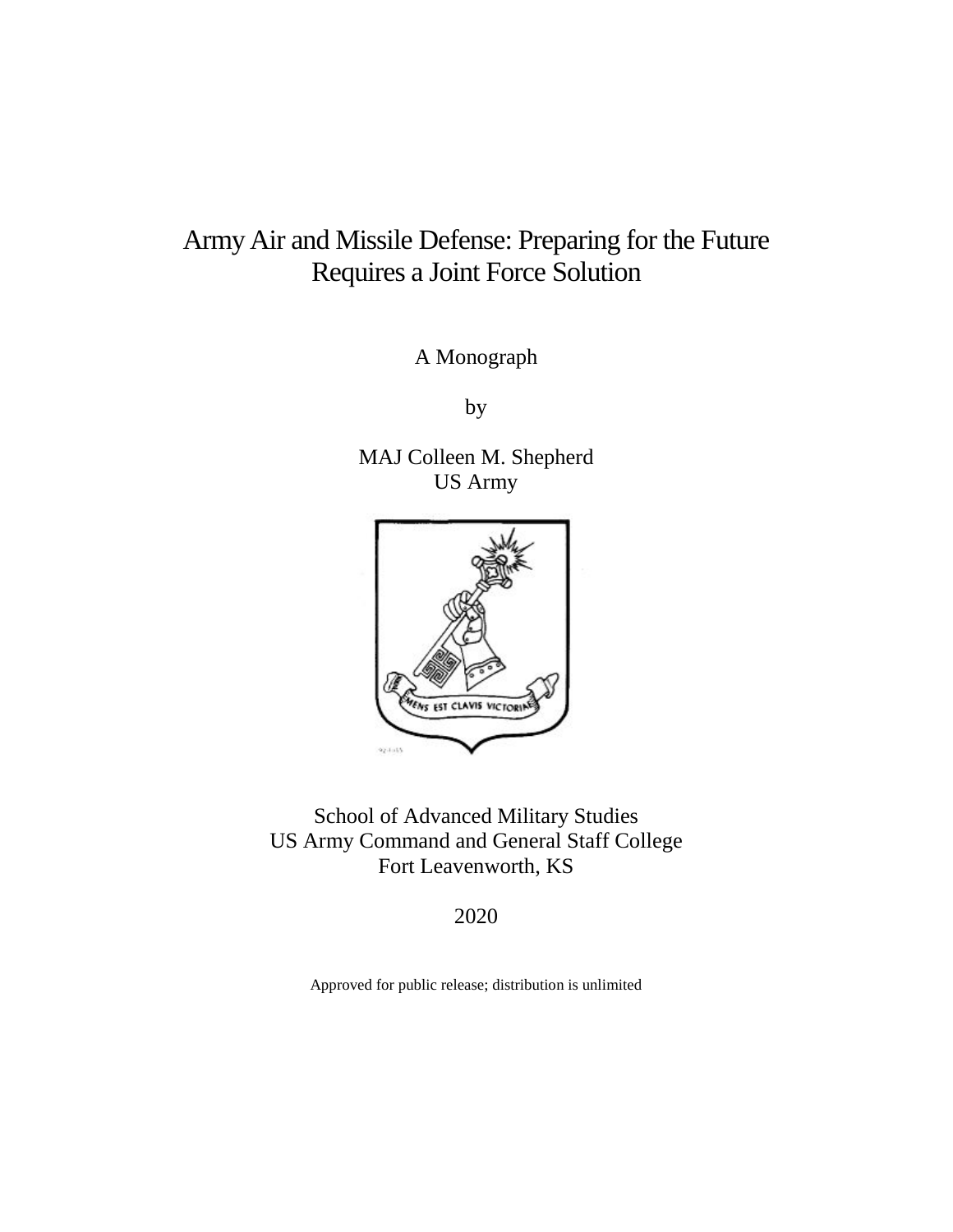| <b>REPORT DOCUMENTATION PAGE</b>                                                                                              |                                                                                                     |              |                                                                     |                   | Form Approved<br>OMB No. 0704-0188                                                                                                                                                                                                                                                                                                                                                                                                                                                                                                                                                                                                                                                                                                                                                                                                                                                                                                                                                                                                                                                                                                                                                                                   |
|-------------------------------------------------------------------------------------------------------------------------------|-----------------------------------------------------------------------------------------------------|--------------|---------------------------------------------------------------------|-------------------|----------------------------------------------------------------------------------------------------------------------------------------------------------------------------------------------------------------------------------------------------------------------------------------------------------------------------------------------------------------------------------------------------------------------------------------------------------------------------------------------------------------------------------------------------------------------------------------------------------------------------------------------------------------------------------------------------------------------------------------------------------------------------------------------------------------------------------------------------------------------------------------------------------------------------------------------------------------------------------------------------------------------------------------------------------------------------------------------------------------------------------------------------------------------------------------------------------------------|
|                                                                                                                               | number. PLEASE DO NOT RETURN YOUR FORM TO THE ABOVE ADDRESS.                                        |              |                                                                     |                   | Public reporting burden for this collection of information is estimated to average 1 hour per response, including the time for reviewing instructions, searching existing data<br>sources, gathering and maintaining the data needed, and completing and reviewing this collection of information. Send comments regarding this burden estimate or any other<br>aspect of this collection of information, including suggestions for reducing this burden to Department of Defense, Washington Headquarters Services, Directorate for<br>Information Operations and Reports (0704-0188), 1215 Jefferson Davis Highway, Suite 1204, Arlington, VA 22202-4302. Respondents should be aware that notwithstanding<br>any other provision of law, no person shall be subject to any penalty for failing to comply with a collection of information if it does not display a currently valid OMB control                                                                                                                                                                                                                                                                                                                    |
|                                                                                                                               | 1. REPORT DATE (DD-MM-YYYY)                                                                         |              | 2. REPORT TYPE                                                      |                   | 3. DATES COVERED (From - To)                                                                                                                                                                                                                                                                                                                                                                                                                                                                                                                                                                                                                                                                                                                                                                                                                                                                                                                                                                                                                                                                                                                                                                                         |
|                                                                                                                               | 21-05-2020                                                                                          |              | Master's Thesis                                                     |                   | June 2019 - May 2020                                                                                                                                                                                                                                                                                                                                                                                                                                                                                                                                                                                                                                                                                                                                                                                                                                                                                                                                                                                                                                                                                                                                                                                                 |
| <b>4. TITLE AND SUBTITLE</b>                                                                                                  |                                                                                                     |              |                                                                     |                   | <b>5a. CONTRACT NUMBER</b>                                                                                                                                                                                                                                                                                                                                                                                                                                                                                                                                                                                                                                                                                                                                                                                                                                                                                                                                                                                                                                                                                                                                                                                           |
| Army Air and Missile Defense: Preparing for the Future Requires a Joint Force<br>Solution                                     |                                                                                                     |              |                                                                     |                   | <b>5b. GRANT NUMBER</b>                                                                                                                                                                                                                                                                                                                                                                                                                                                                                                                                                                                                                                                                                                                                                                                                                                                                                                                                                                                                                                                                                                                                                                                              |
|                                                                                                                               |                                                                                                     |              |                                                                     |                   | <b>5c. PROGRAM ELEMENT NUMBER</b>                                                                                                                                                                                                                                                                                                                                                                                                                                                                                                                                                                                                                                                                                                                                                                                                                                                                                                                                                                                                                                                                                                                                                                                    |
| 6. AUTHOR(S)<br>MAJ Colleen M. Shepherd                                                                                       |                                                                                                     |              |                                                                     |                   | <b>5d. PROJECT NUMBER</b>                                                                                                                                                                                                                                                                                                                                                                                                                                                                                                                                                                                                                                                                                                                                                                                                                                                                                                                                                                                                                                                                                                                                                                                            |
|                                                                                                                               |                                                                                                     |              |                                                                     |                   | <b>5e. TASK NUMBER</b>                                                                                                                                                                                                                                                                                                                                                                                                                                                                                                                                                                                                                                                                                                                                                                                                                                                                                                                                                                                                                                                                                                                                                                                               |
|                                                                                                                               |                                                                                                     |              |                                                                     |                   | 5f. WORK UNIT NUMBER                                                                                                                                                                                                                                                                                                                                                                                                                                                                                                                                                                                                                                                                                                                                                                                                                                                                                                                                                                                                                                                                                                                                                                                                 |
| 7. PERFORMING ORGANIZATION NAME(S) AND ADDRESS(ES)<br>U.S. Army Command and General Staff College<br><b>ATTN: ATZL-SWD-GD</b> |                                                                                                     |              |                                                                     |                   | 8. PERFORMING ORG REPORT<br><b>NUMBER</b>                                                                                                                                                                                                                                                                                                                                                                                                                                                                                                                                                                                                                                                                                                                                                                                                                                                                                                                                                                                                                                                                                                                                                                            |
|                                                                                                                               | Fort Leavenworth, KS 66027-2301                                                                     |              |                                                                     |                   |                                                                                                                                                                                                                                                                                                                                                                                                                                                                                                                                                                                                                                                                                                                                                                                                                                                                                                                                                                                                                                                                                                                                                                                                                      |
| 9. SPONSORING / MONITORING AGENCY NAME(S) AND ADDRESS(ES)<br><b>Advanced Military Studies Program</b>                         |                                                                                                     |              |                                                                     |                   | <b>10. SPONSOR/MONITOR'S</b><br><b>ACRONYM(S)</b>                                                                                                                                                                                                                                                                                                                                                                                                                                                                                                                                                                                                                                                                                                                                                                                                                                                                                                                                                                                                                                                                                                                                                                    |
|                                                                                                                               |                                                                                                     |              |                                                                     |                   | <b>11. SPONSOR/MONITOR'S REPORT</b><br><b>NUMBER(S)</b>                                                                                                                                                                                                                                                                                                                                                                                                                                                                                                                                                                                                                                                                                                                                                                                                                                                                                                                                                                                                                                                                                                                                                              |
|                                                                                                                               | 12. DISTRIBUTION / AVAILABILITY STATEMENT<br>Approved for Public Release; Distribution is Unlimited |              |                                                                     |                   |                                                                                                                                                                                                                                                                                                                                                                                                                                                                                                                                                                                                                                                                                                                                                                                                                                                                                                                                                                                                                                                                                                                                                                                                                      |
|                                                                                                                               | <b>13. SUPPLEMENTARY NOTES</b>                                                                      |              |                                                                     |                   |                                                                                                                                                                                                                                                                                                                                                                                                                                                                                                                                                                                                                                                                                                                                                                                                                                                                                                                                                                                                                                                                                                                                                                                                                      |
| <b>14. ABSTRACT</b><br>threats.                                                                                               |                                                                                                     |              |                                                                     |                   | According to the US National Security Strategy, the Joint Force spent the last decade in a "procurement holiday"<br>negatively affecting the evolution of critical capabilities in every operating domain – air, ground, sea, space, and<br>cyberspace. In contrast, US adversaries are enhancing existing offensive missile capabilities while developing new<br>and unprecedented types of sea- and air-launch systems and hypersonic capabilities. As a result, US adversaries<br>have created non-permissive, contested environments which challenge the normal model of US force projection and<br>operational strategies by denying immediate air superiority. This monograph examines the need for a Joint Force<br>solution to address future air and missile defense threats. After establishing a better understanding of the current<br>problem for accessing operational areas, this monograph reviews the current US military approach to air and missile<br>defense. Subsequently, an assessment of the anticipated operating environment provides the foundation for analysis<br>against the effectiveness in future conflicts and whether there is a need to develop a new approach against emerging |
| <b>15. SUBJECT TERMS</b>                                                                                                      |                                                                                                     |              | Defense Battle Command System (IBCS), Multi-Domain Operations (MDO) |                   | Air and Missile Defense (AMD), Air Defense (AD), Anti-Access/Area Denial (A2/AD), Integrated Air and Missile                                                                                                                                                                                                                                                                                                                                                                                                                                                                                                                                                                                                                                                                                                                                                                                                                                                                                                                                                                                                                                                                                                         |
|                                                                                                                               | <b>16. SECURITY CLASSIFICATION OF:</b>                                                              |              | <b>17. LIMITATION</b>                                               | <b>18. NUMBER</b> | <b>19a. NAME OF RESPONSIBLE PERSON</b>                                                                                                                                                                                                                                                                                                                                                                                                                                                                                                                                                                                                                                                                                                                                                                                                                                                                                                                                                                                                                                                                                                                                                                               |
|                                                                                                                               |                                                                                                     |              | OF ABSTRACT                                                         | OF PAGES          |                                                                                                                                                                                                                                                                                                                                                                                                                                                                                                                                                                                                                                                                                                                                                                                                                                                                                                                                                                                                                                                                                                                                                                                                                      |
| a. REPORT                                                                                                                     | <b>b. ABSTRACT</b>                                                                                  | c. THIS PAGE | (U)                                                                 | 53                | 19b. PHONE NUMBER (include area code)                                                                                                                                                                                                                                                                                                                                                                                                                                                                                                                                                                                                                                                                                                                                                                                                                                                                                                                                                                                                                                                                                                                                                                                |
| (U)                                                                                                                           | (U)                                                                                                 | (U)          |                                                                     |                   | 913 758-3300                                                                                                                                                                                                                                                                                                                                                                                                                                                                                                                                                                                                                                                                                                                                                                                                                                                                                                                                                                                                                                                                                                                                                                                                         |
|                                                                                                                               |                                                                                                     |              |                                                                     |                   | Standard Form 298 (Rev. 8-98)                                                                                                                                                                                                                                                                                                                                                                                                                                                                                                                                                                                                                                                                                                                                                                                                                                                                                                                                                                                                                                                                                                                                                                                        |

**Standard Form 298 (Rev. 8-98) Prescribed by ANSI Std. Z39.18**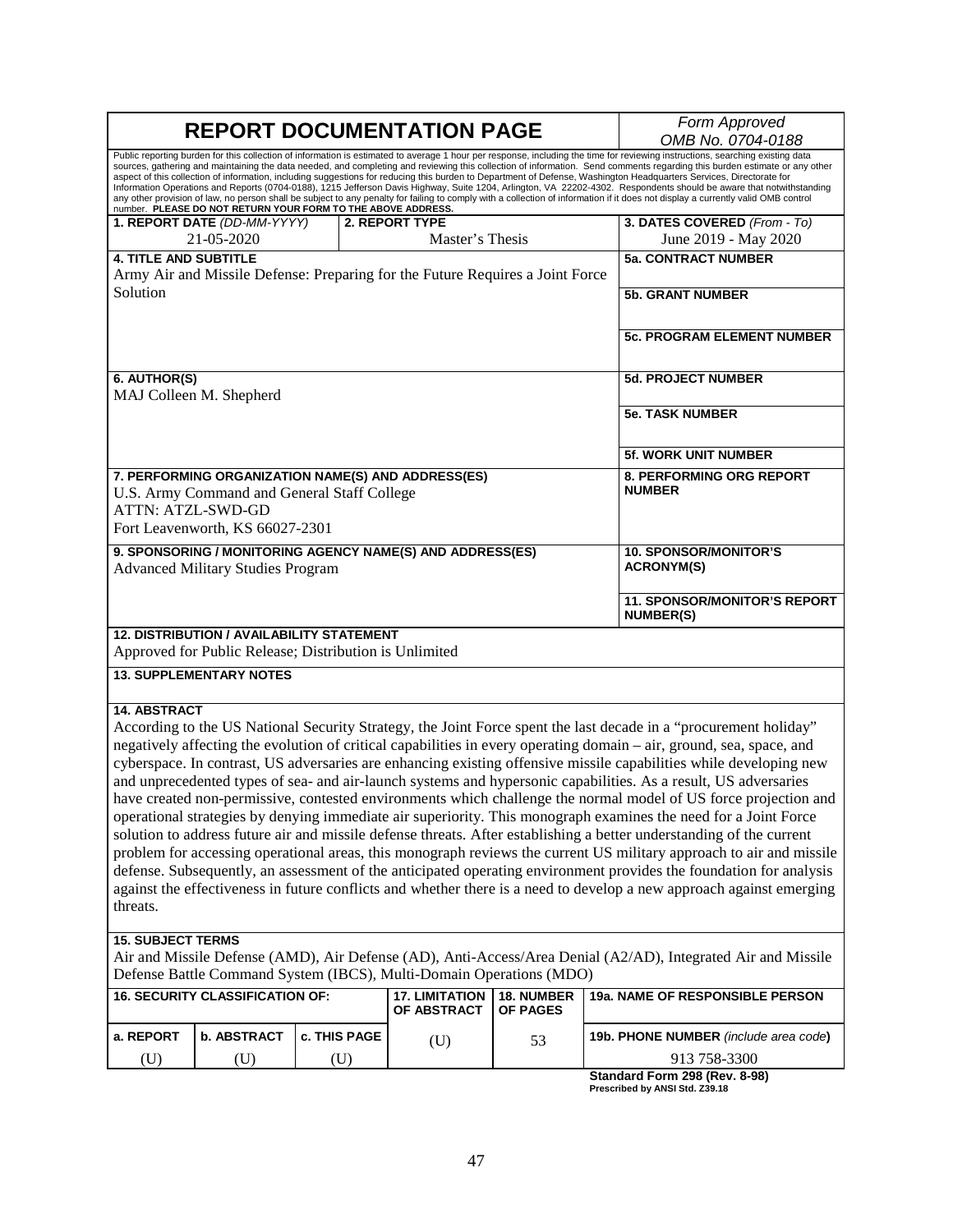# Monograph Approval Page

Name of Candidate: MAJ Colleen M. Shepherd

Monograph Title: Army Air and Missile Defense: Preparing for the Future Requires a Joint Force Solution

Approved by:

\_\_\_\_\_\_\_\_\_\_\_\_\_\_\_\_\_\_\_\_\_\_\_\_\_\_\_\_\_\_\_\_\_\_, Monograph Director G. Scott Gorman, PhD

\_\_\_\_\_\_\_\_\_\_\_\_\_\_\_\_\_\_\_\_\_\_\_\_\_\_\_\_\_\_\_\_\_\_, Seminar Leader Jürgen Prandtner, COL (GS) German Army

\_\_\_\_\_\_\_\_\_\_\_\_\_\_\_\_\_\_\_\_\_\_\_\_\_\_\_\_\_\_\_\_\_\_, Director, School of Advanced Military Studies Brian A. Payne, COL

Accepted this 21st day of May 2020 by:

\_\_\_\_\_\_\_\_\_\_\_\_\_\_\_\_\_\_\_\_\_\_\_\_\_\_\_\_\_\_\_\_\_\_, Acting Director, Office of Degree Programs Prisco R. Hernandez, PhD

The opinions and conclusions expressed herein are those of the student author and do not necessarily represent the views of the US Army Command and General Staff College or any other government agency. (References to this study should include the foregoing statement.)

Fair use determination or copyright permission has been obtained for the inclusion of pictures, maps, graphics, and any other works incorporated into this manuscript. A work of the US government is not subject to copyright, however further publication or sale of copyrighted images is not permissible.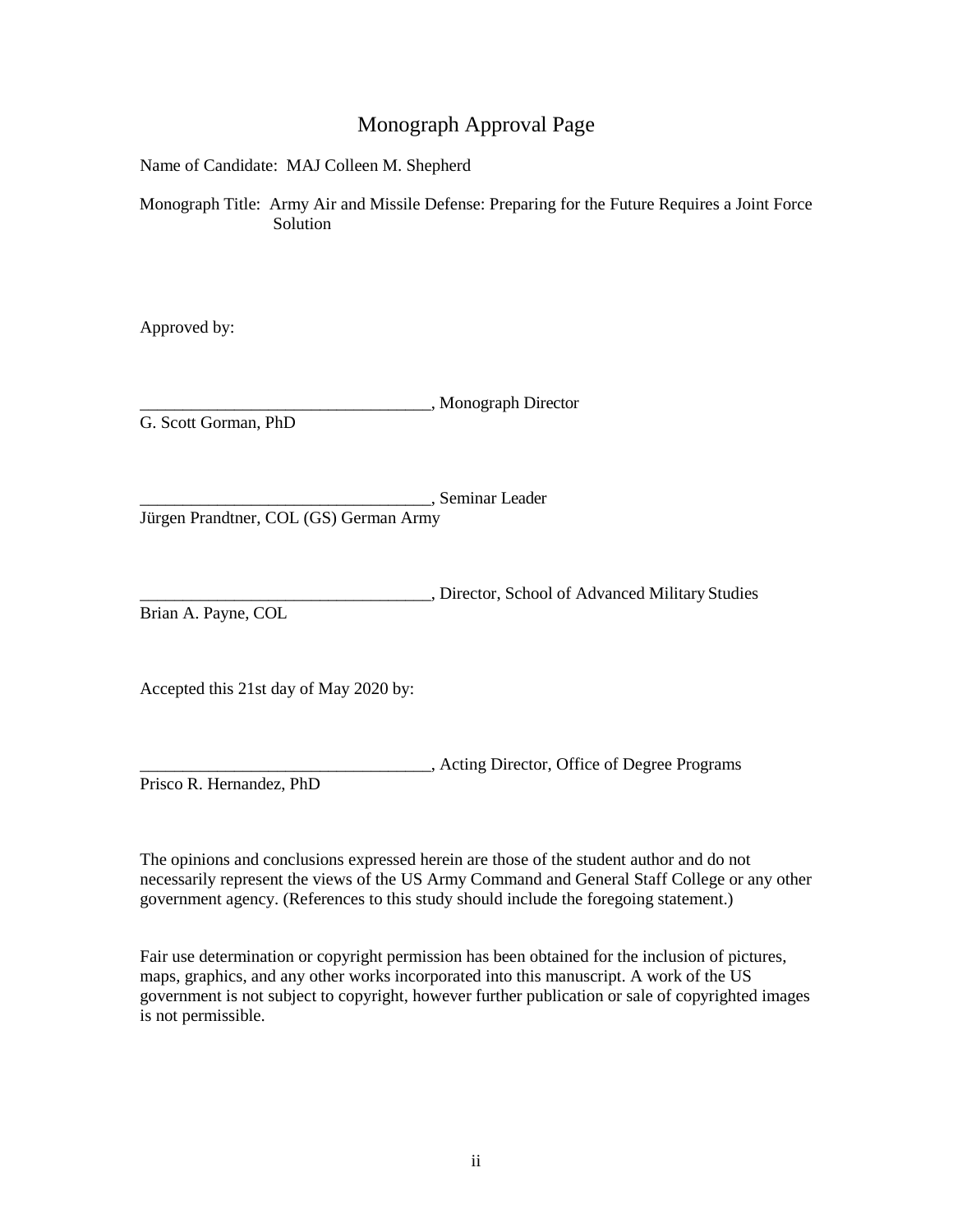# Abstract

Army Air and Missile Defense: Preparing for the Future Requires a Joint Force Solution, by MAJ Colleen M. Shepherd, 53 pages.

According to the US National Security Strategy, the Joint Force spent the last decade in a "procurement holiday" negatively affecting the evolution of critical capabilities in every operating domain – air, ground, sea, space, and cyberspace. In contrast, US adversaries are enhancing existing offensive missile capabilities while developing new and unprecedented types of sea- and air-launch systems and hypersonic capabilities. As a result, US adversaries have created non-permissive, contested environments which challenge the normal model of US force projection and operational strategies by denying immediate air superiority. Since the post-Cold War era, the United States has shifted from ready forces in overseas garrisons to an expeditionary force. Additionally, the proliferation of precision strike systems and medium-high-altitude air defense systems have furthered eroded the strategic advantages once held by the United States. Consequently, the United States must prepare to gain access into contested environments where air superiority is not a guarantee.

Will the current US Army air and missile defense approach work in the anticipated operational environment? This monograph proposes that the US Army's current approach to air and missile defense will not work in the future because of independent service-specific systems and solutions that are unable to communicate data horizontally or vertically across the Joint Force. This monograph examines the strategic environment and the affect from the proliferation of air and missile threats. After establishing a better understanding of the current problem for accessing operational areas, this monograph reviews the current approach to air and missile defense from a pre-conflict and conflict perspective. Subsequently, an assessment of the anticipated operating environment provides the foundation for analysis against the current approach's effectiveness in future conflicts. The author concludes that while the current approach could work, in future conflicts the character of warfare will require a more robust Joint Force solution in lieu of service-specific systems and strategies.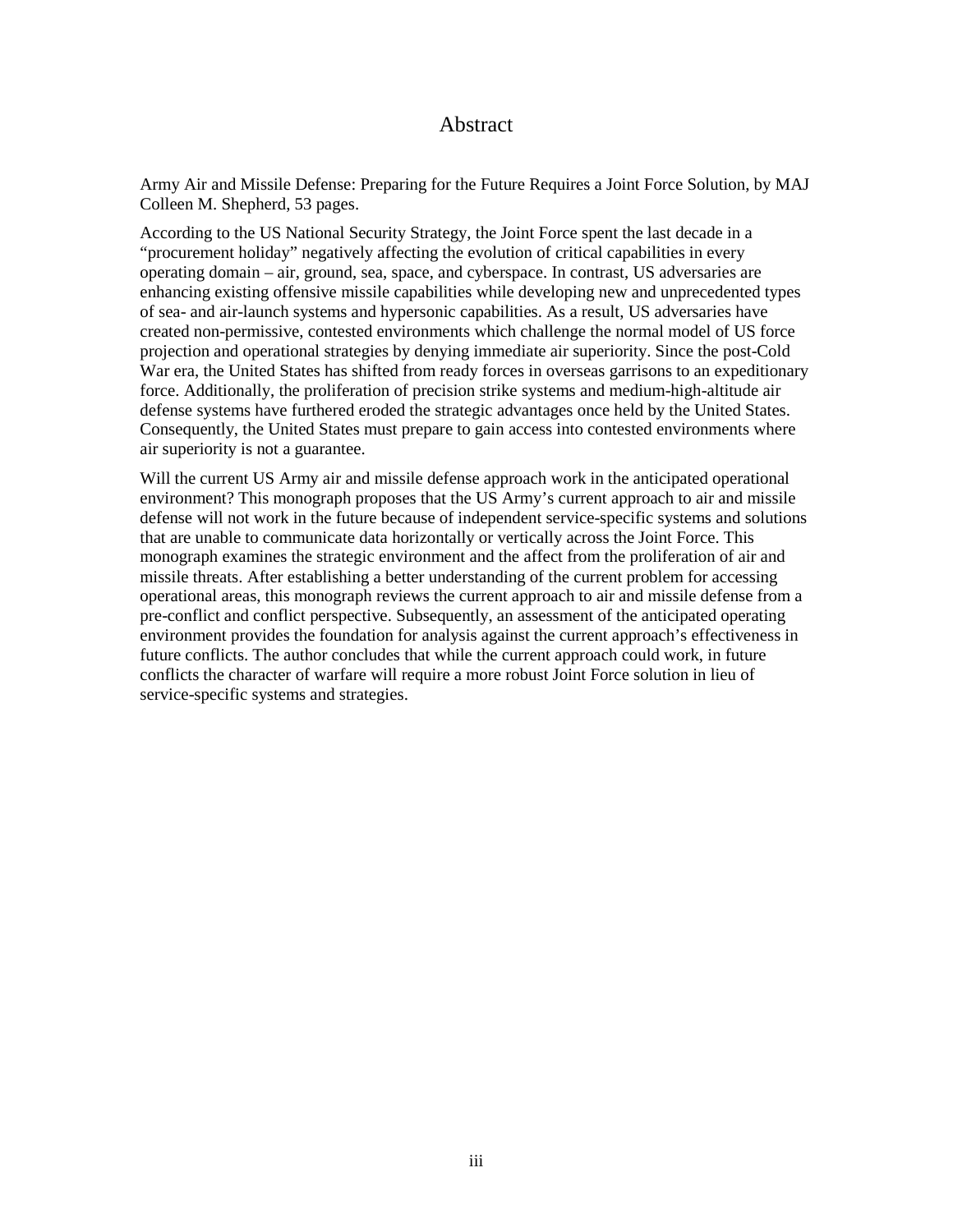# Contents

| Section II: Meeting the Challenges of the Current Operational Environment 15 |  |
|------------------------------------------------------------------------------|--|
|                                                                              |  |
|                                                                              |  |
|                                                                              |  |
|                                                                              |  |
|                                                                              |  |
|                                                                              |  |
|                                                                              |  |
|                                                                              |  |
|                                                                              |  |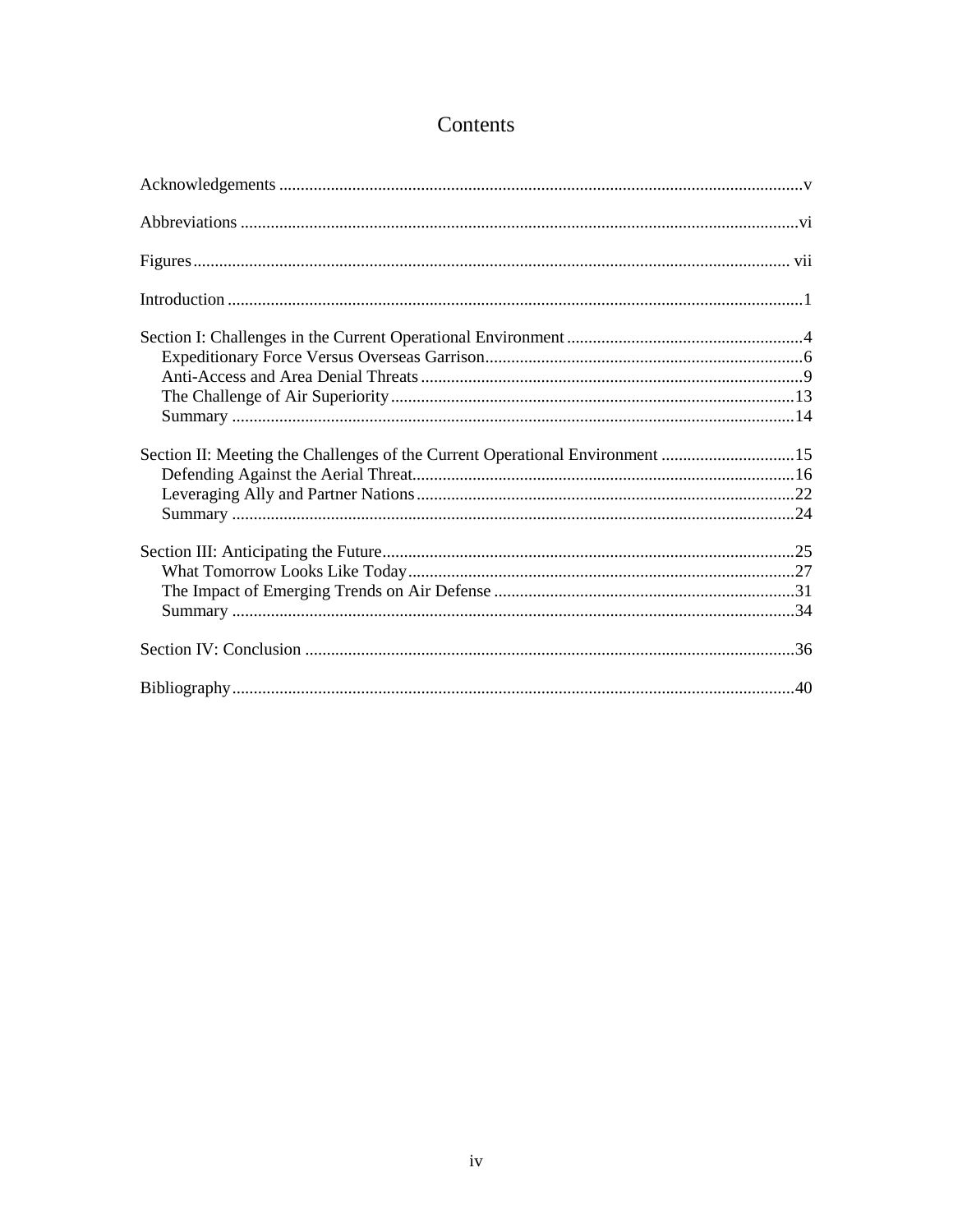# Acknowledgements

<span id="page-5-0"></span>I would like to thank the following people for their encouragement, support, and assistance with this paper: Dr Gorman, my monograph director first for selecting me and second for believing in my ideas and abilities throughout this process. Without it, I would have never believed I could accomplish such an enormous academic task. CPT Mary Jocelyn for pushing the creative limits of my mind, helping to refine my argument and logic, and your sometimes brutal but always welcomed proofreading assistance. Last but not least, to my family for your endless encouragement and support throughout the past year.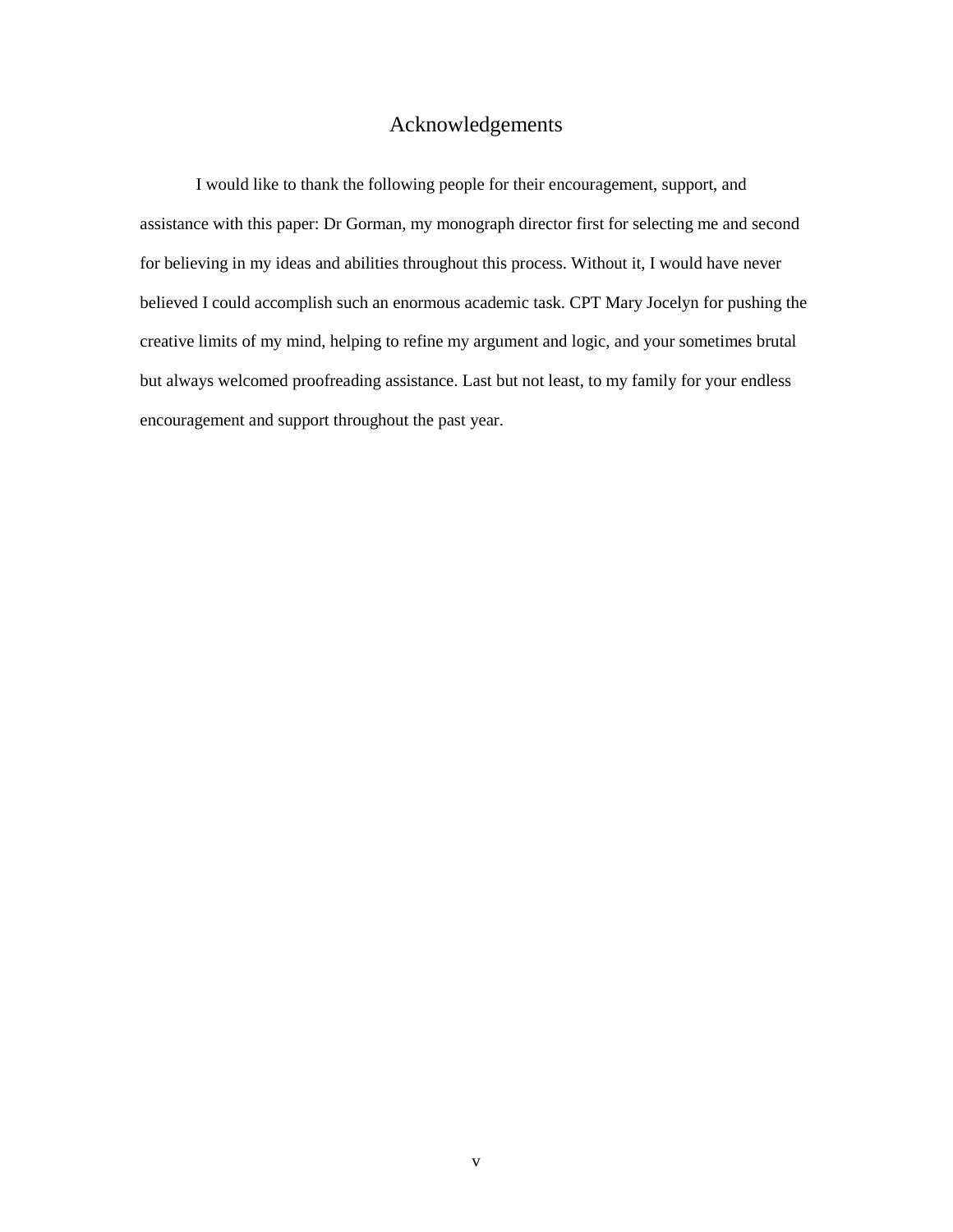# Abbreviations

<span id="page-6-0"></span>

| A2/AD           | Anti-Access/Area Denial                                  |
|-----------------|----------------------------------------------------------|
| <b>AAMDC</b>    | Army Air and Missile Defense Command                     |
| <b>AMD</b>      | Air and Missile Defense                                  |
| AWACS           | Airborne Warning and Control System                      |
| CARL            | <b>Combined Arms Research Library</b>                    |
| CGSC            | <b>Command and General Staff College</b>                 |
| <b>CJCS</b>     | Chairman of the Joint Chiefs of Staff                    |
| <b>CM</b>       | Cruise Missile                                           |
| C-RAM           | Counter-Rocket, Artillery, and Mortar                    |
| <b>FW</b>       | Fixed-Wing                                               |
| <b>IADS</b>     | <b>Integrated Air Defense System</b>                     |
| <b>IBCS</b>     | Integrated Air and Missile Defense Battle Command System |
| ICC             | <b>Information and Coordination Central</b>              |
| <b>JOE</b>      | <b>Joint Operating Environment</b>                       |
| <b>JTIDS</b>    | Joint Tactical Information Distribution System           |
| <b>MANDPADS</b> | Man-Portable Air Defense System                          |
| <b>MDA</b>      | Missile Defense Agency                                   |
| <b>MDO</b>      | <b>Multi-Domain Operations</b>                           |
| <b>NATO</b>     | North Atlantic Treaty Organization                       |
| <b>OE</b>       | <b>Operational Environment</b>                           |
| <b>RAND</b>     | <b>Research and Development Corporation</b>              |
| RW              | <b>Rotary Wing</b>                                       |
| <b>SHORAD</b>   | Short-Range Air Defense                                  |
| <b>THAAD</b>    | Terminal High Altitude Air Defense                       |
| <b>UAS</b>      | <b>Unmanned Aircraft Systems</b>                         |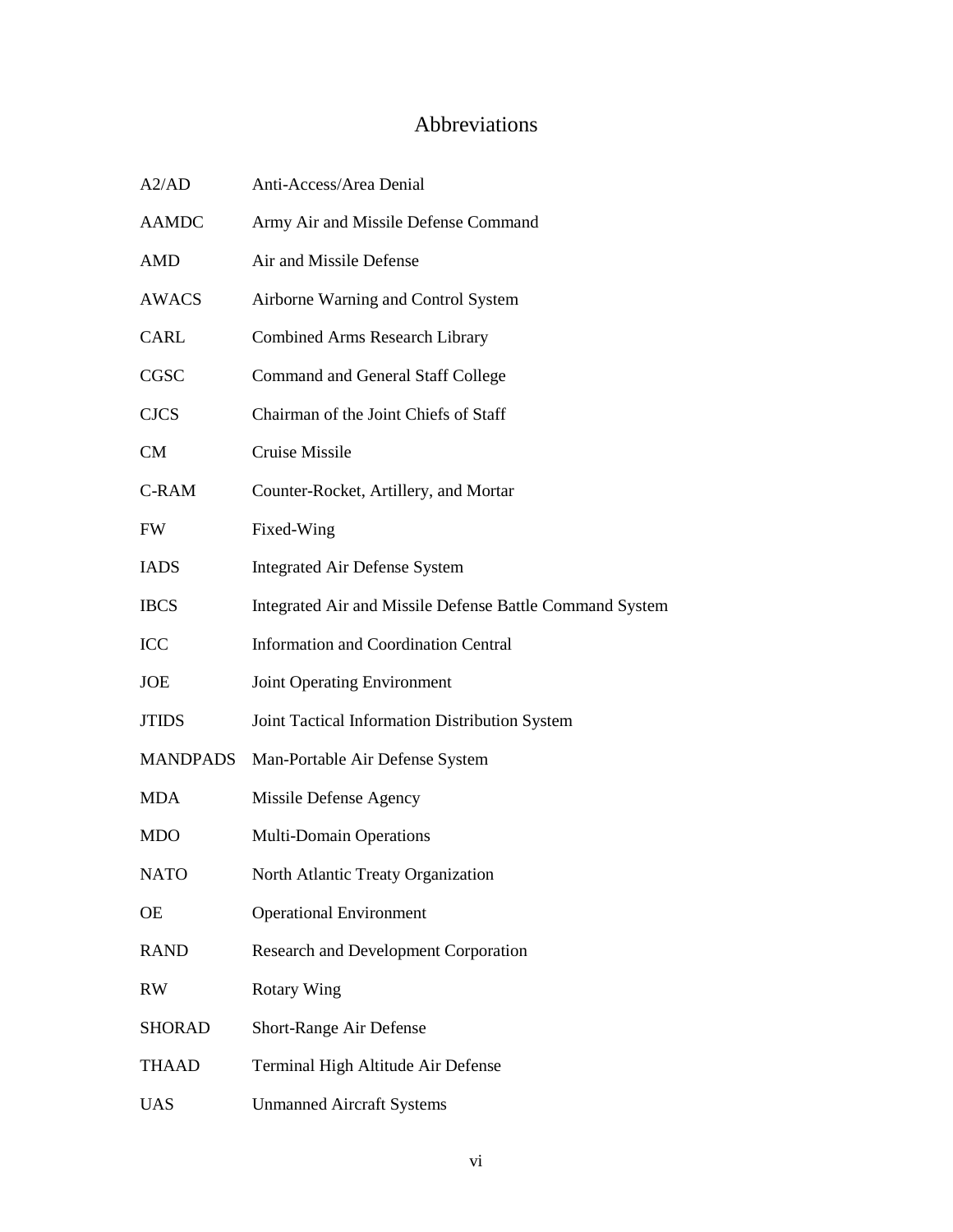# Figures

<span id="page-7-0"></span>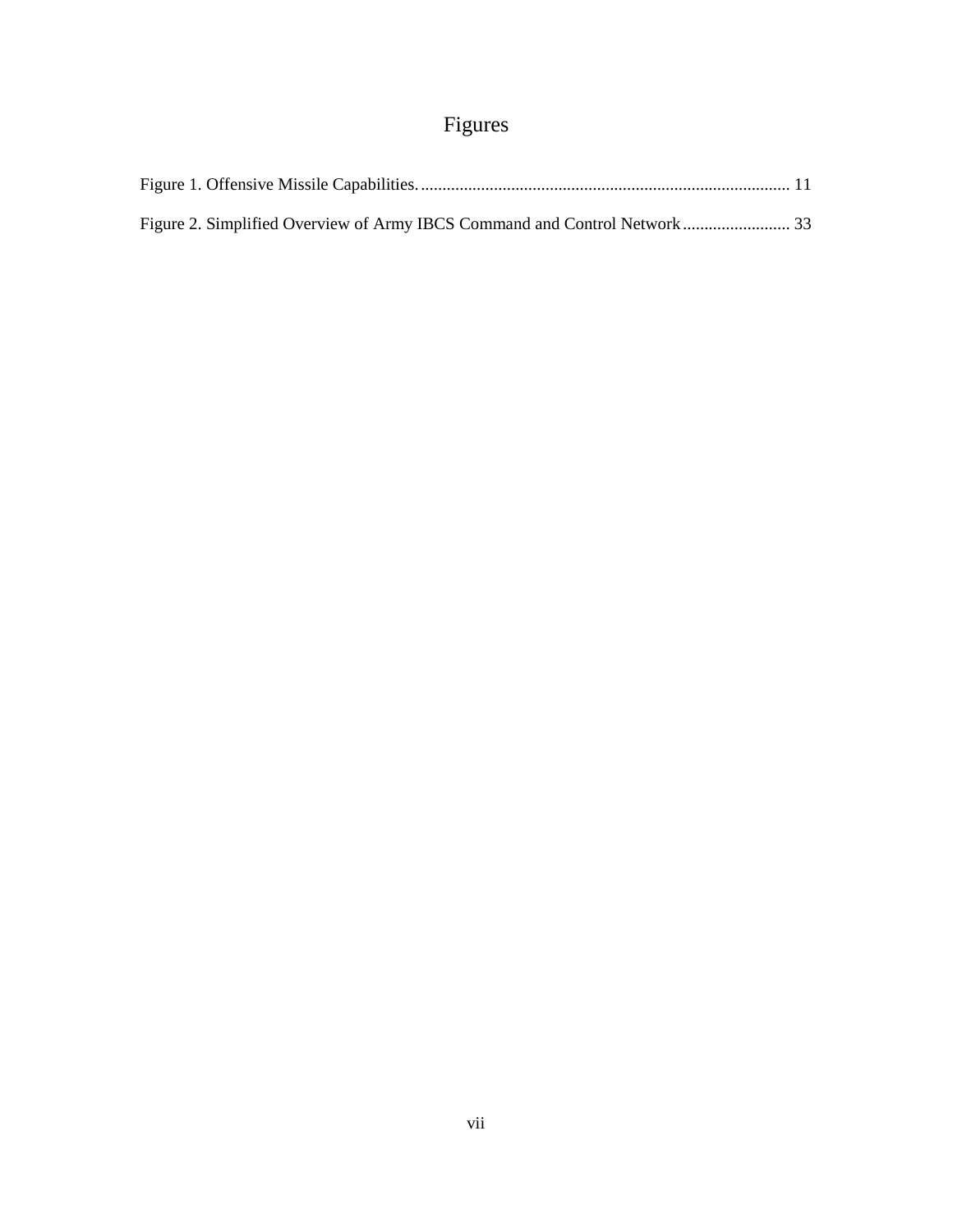## Introduction

<span id="page-8-0"></span>According to the US *National Security Strategy*, the Joint Force spent the last decade in a "procurement holiday" negatively affecting the evolution of critical capabilities in every operating domain – air, ground, sea, space, and cyberspace.<sup>1</sup> In contrast, US adversaries pursued technological and operational capabilities threatening our dominance across all operating domains. Many of the threats focus on strategic factors and seek to deny the United States access into theaters of operations, freedom of movement, and freedom of action.<sup>2</sup> US adversaries have created non-permissive, contested environments which challenge the normal model of US force projection and operational strategies by denying immediate air superiority.

Air superiority forms the backbone to any US military strategy, force projection model, or campaign plan. US Joint Publication (JP) 3-01, *Countering Air and Missile Defense*, defines air superiority as "that degree of control of the air by one force that permits the conduct of its operations at a given time and place without prohibitive interference from air and missile threats."<sup>3</sup> Since the Korean War, the United States has achieved and maintained air superiority in every major US conflict to include the Vietnam War, Operation Desert Storm, and Operation Iraqi Freedom. However, as stated in the summary of the 2018 US *National Defense Strategy*, "every domain is contested" and the underlying assumptions of owning the advantages in soldier quality, technology, and automatic air superiority are no more.<sup>4</sup>

 <sup>1</sup> US President Donald J. Trump, *National Security Strategy of the United States of America* (Washington, DC: The White House, 2017), 27, accessed September 3, 2018, https://www.whitehouse.gov/wp-content/uploads/2017/12/NSS-Final-12-18-2017-0905.pdf.

<sup>2</sup> Steven Biddle and Ivan Oelrich, "Future Warfare in the Western Pacific: Chinese Antiaccess/Area Denial, U.S. AirSea Battle, and Command of the Commons in East Asia," *International Security* 41, no. 1 (July 2016): 7.

<sup>3</sup> US Department of Defense, Joint Staff, Joint Publication (JP) 3-01, *Countering Air and Missile Threats* (Washington, DC: Government Printing Office, 2018), I-4.

<sup>4</sup> Secretary of Defense James N. Mattis, *Summary of the National Defense Strategy of the United States of America 2018* (Washington, DC: Government Printing Office, 2018), 3, accessed September 3, 2018, https://dod.defense.gov/Portals/1/Documents/pubs/2018-National-Defense-Strategy-Summary.pdf.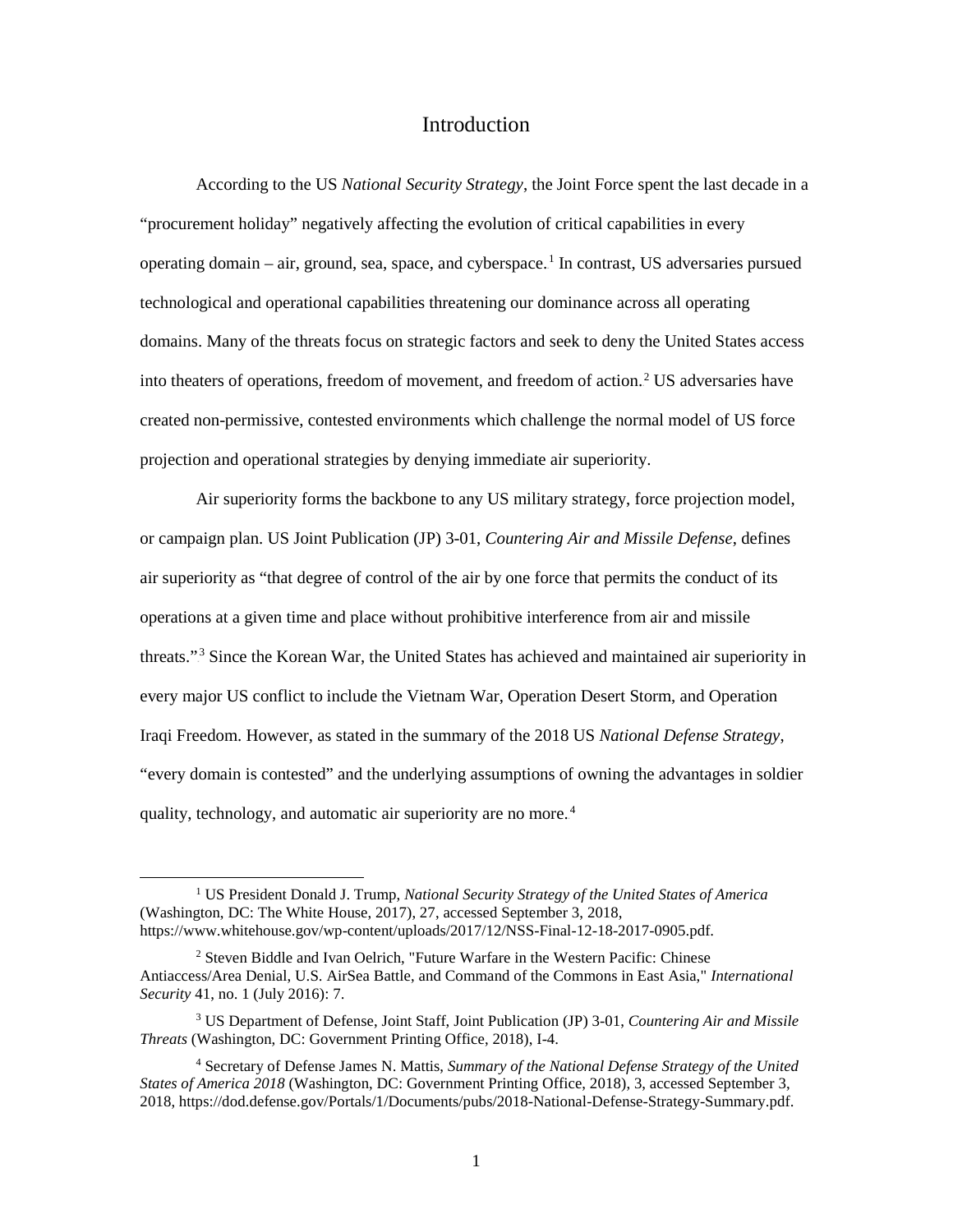According to Everett Dolman, the United States has had command of the air for so long that it has become an underlying assumption, almost factual, to any plan or theory of action.<sup>5</sup> Yet, the emergence and proliferation of offensive missile threats and drones; as well as, a resurgence of potential air-to-air combat are challenging this assumption. Today, nearly thirty countries possess ballistic missiles and numerous countries are developing various ground-, sea-, and airlaunched cruise missile systems.<sup>6</sup> Similarly, more than thirty countries have or are developing armed drones and more than ninety countries have unarmed drones.<sup>7</sup>

In addition, as the Joint Force shifts training and preparation activities from counterinsurgency operations to large-scale combat operations, a more traditional adversary with conventional force structures is becoming the focus. Future conflict is likely to involve adversaries with fixed and rotary wing threats which introduces elements unfamiliar in the current operational environments within Iraq and Afghanistan. In 2017 Brigadier General Randall McIntire, then the US Army Air Defense Artillery School Commandant, wrote that attack helicopters are the greatest threat to ground forces due to standoff distances, electronic warfare capabilities, and a small radar signature.<sup>8</sup> General McIntire's comments reinforce the US Department of Defense's concern about maneuver forces being ill-equipped to handle the range of aerial threats present in today's environment.

 <sup>5</sup> Everett C. Dolman, *Pure Strategy: Power and Principle in the Space and Information Age* (London: Frank Cass, 2005), 38.

<sup>6</sup> Lieutenant General James H. Dickinson, *Statement Before the Subcommittee on Strategic Forces Committee on Armed Services United States Senate: Fiscal Year 2020 Authorization Request for Missile Defense* (Washington, DC: Government Printing Office, 2019), 3, accessed September 22, 2019, https://www.armed-services.senate.gov/imo/media/doc/Dickinson\_04-03-19.pdf.

<sup>7</sup> Elisa C. Ewers et al., *Drone Proliferation: Policy Choices for the Trump Administration* (Washington, DC: Center for a New American Security, 2017), 4, accessed December 31, 2019, http://drones.cnas.org/reports/drone-proliferation/.

<sup>8</sup> Brigadier General Randall McIntire, "The Return of Army Short-Range Air Defense in a Changing Environment," *Fires* (November-December 2017): 5, accessed October 30, 2019, https://sillwww.army.mil/firesbulletin/archives/2017/nov-dec/nov-dec.pdf.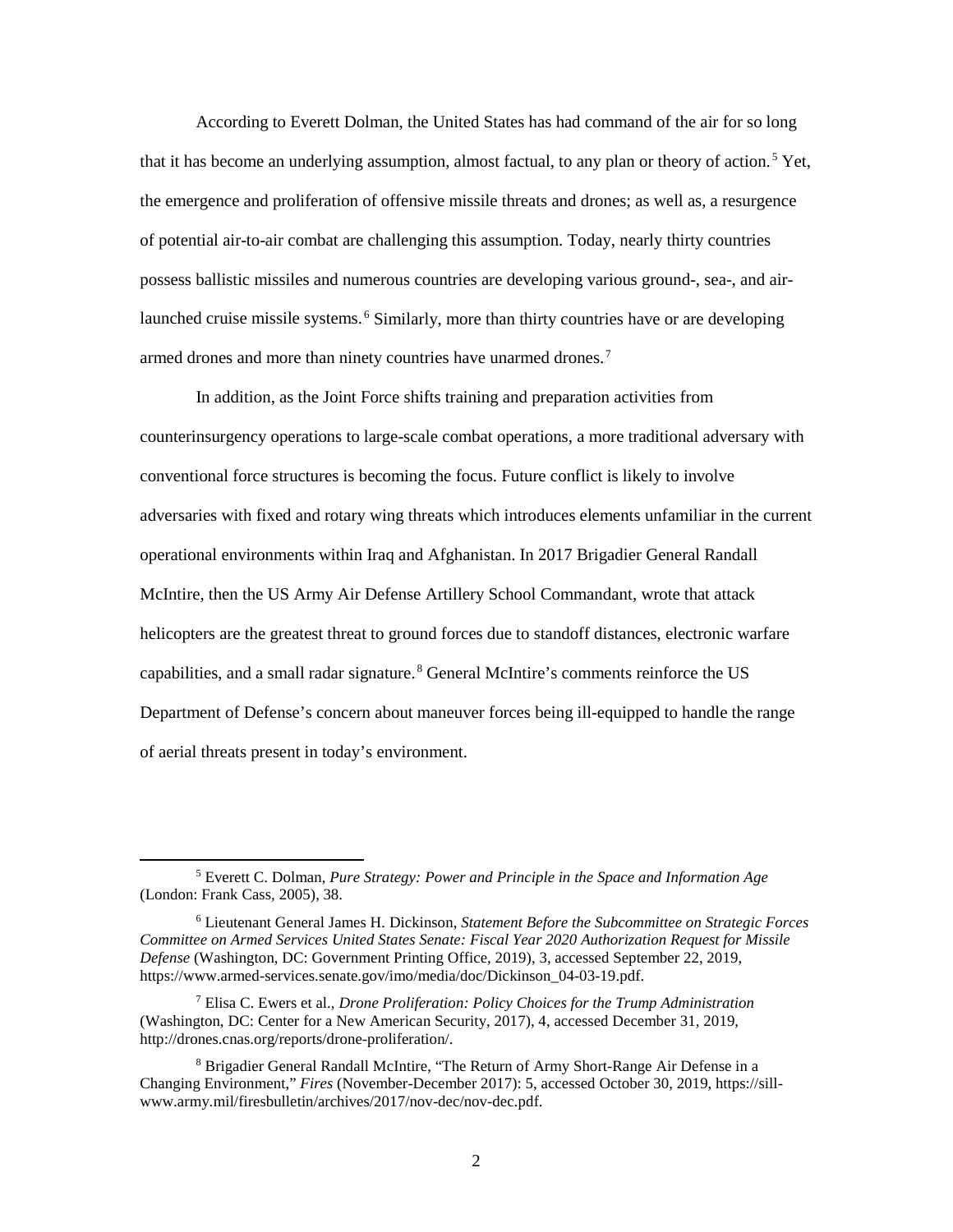Each threat presents problems to the Joint Force in terms of gaining access to an area of operations and establishing air superiority for freedom of maneuver and freedom of action. A changing threat landscape with new methods of employment for offensive means, as well as longer distances of employment are disrupting the traditional model of service-based solutions. As the operational environment continues to evolve and traditional and emergent aerial threats continue to challenge the assumption of air superiority, what is the impact on the US Army's current approach to air and missile defense as part of the Joint Force? The US Army will have to create new solutions as part of the Joint Force approach to address air and missile defense problems within the anticipated operational environment.

To test this hypothesis, this monograph examines the strategic environment and the effect from the proliferation of air and missile threats. After establishing a better understanding of the current problem for accessing operational areas, this monograph reviews the current approach to air and missile defense. Subsequently, an assessment of the anticipated operating environment provides the foundation for analyzing the current approach's effectiveness in future conflicts. The first section defines the current operational environment's problem, addressing the threats and how threats are challenging US air superiority in any given theater of operation. The second section analyzes the US Army's current approach to air and missile defense against the established threat and operational environment from the first section. The third section describes the anticipated operational environment and discusses if the current approach will suffice to mitigate threats in future conflicts. Finally, the last section analyzes if the Joint Force, specifically the US Army, requires a new approach to remain relevant against emerging threats or if the current approach is sufficient. Examples and case studies provide support in each section.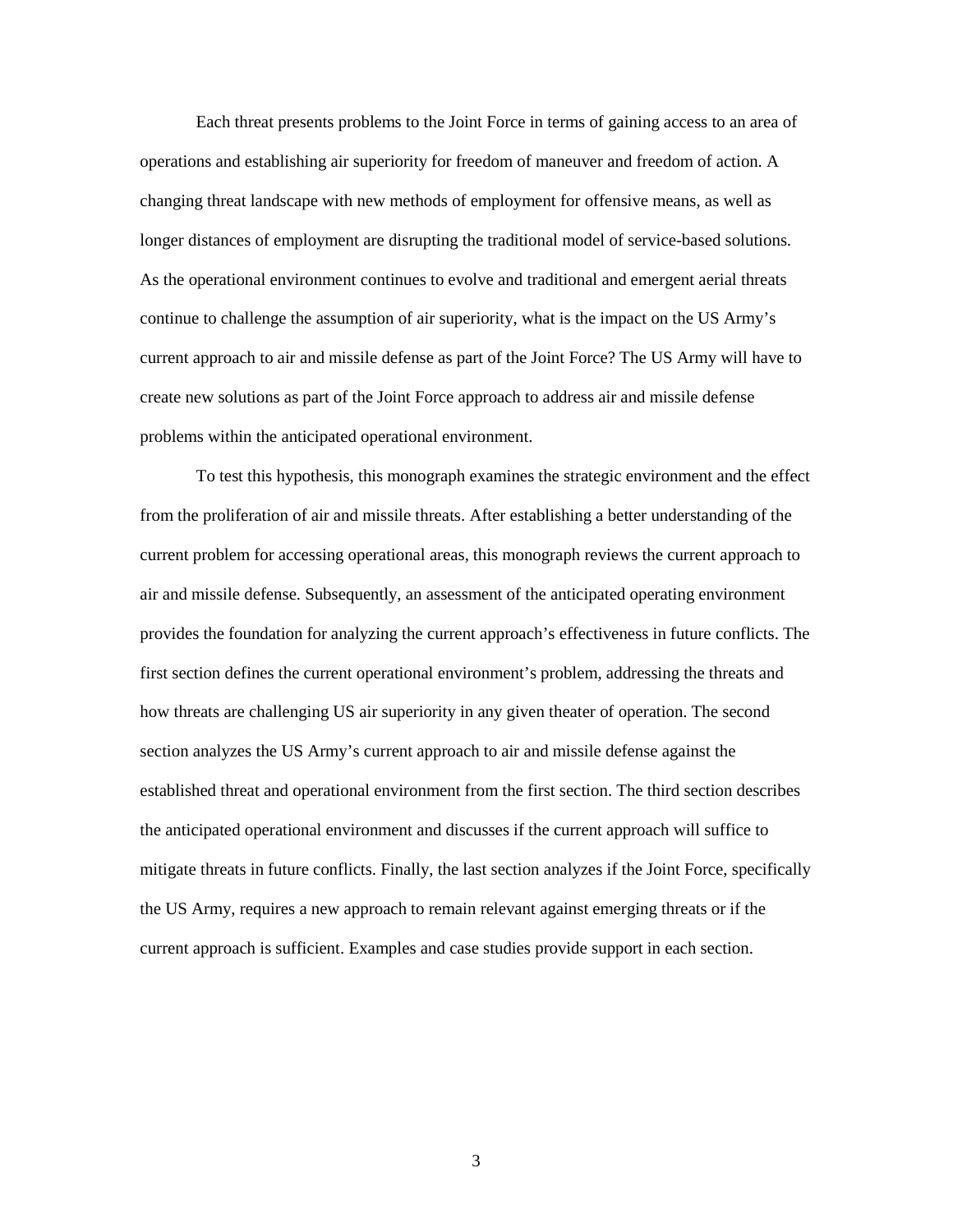#### <span id="page-11-0"></span>Section I: Challenges in the Current Operational Environment

Current global trends indicate ballistic and cruise missiles are becoming more capable, due in part to the proliferation of advanced technologies, resulting in systems with global reach, increasing speed, and greater accuracy.

—Lieutenant General James H. Dickinson, April 2019

US adversaries have created non-permissive, contested environments which challenge the post-Cold War normal model of US force projection and operational strategies by denying immediate air superiority. Prior to the end of the Cold War, US Army Corps were stationed across a wide range of locations to include Europe and Japan. These forces were meant to serve as the contact, blunt, and surge forces before the arrival of reinforcements. Yet, today there are no Corps overseas and active duty end strength has fallen from nearly 800,000 to 420,000 soldiers since the collapse of the Soviet Union.<sup>9</sup>

Prior to 1991, any US concept of anti-access or area denial strategies were likely to only affect reinforcement operations as significant combat power and combat enablers were already in theater prior to a conflict starting.<sup>10</sup> In spite of that, over the last eighteen years while the United States has reduced forces stationed overseas, adversaries have developed alternative methods to deny the United States access to regions and disrupt freedom of maneuver and action within contested spaces. Additionally, access to information and the transfer of advanced missile system capabilities continue to thwart US nonproliferation goals.<sup>11</sup> Further, the rise of long-range

 <sup>9</sup> Vincent H. Demma, *Department of the Army Historical Summary, Fiscal Year 1989*, ed. Susan Carroll (Washington, DC: Army Center of Military History, 1989), 109, accessed January 5, 2020, https://history.army.mil/books/DAHSUM/1989/Index.htm.

<sup>10</sup> Timothy M. Bonds et al., *What Role Can Land-Based, Multi-Domain Anti-Access/Area Denial Forces Play in Deterring or Defending Aggression?* (Santa Monica, CA: RAND Corporation, 2017), 1, accessed September 22, 2019, www.rand.org/t/RR1820.

<sup>11</sup> US Department of Defense, Missile Defense Agency, *2019 Missile Defense Review* (Washington, DC: Government Printing Office, 2019), VIII.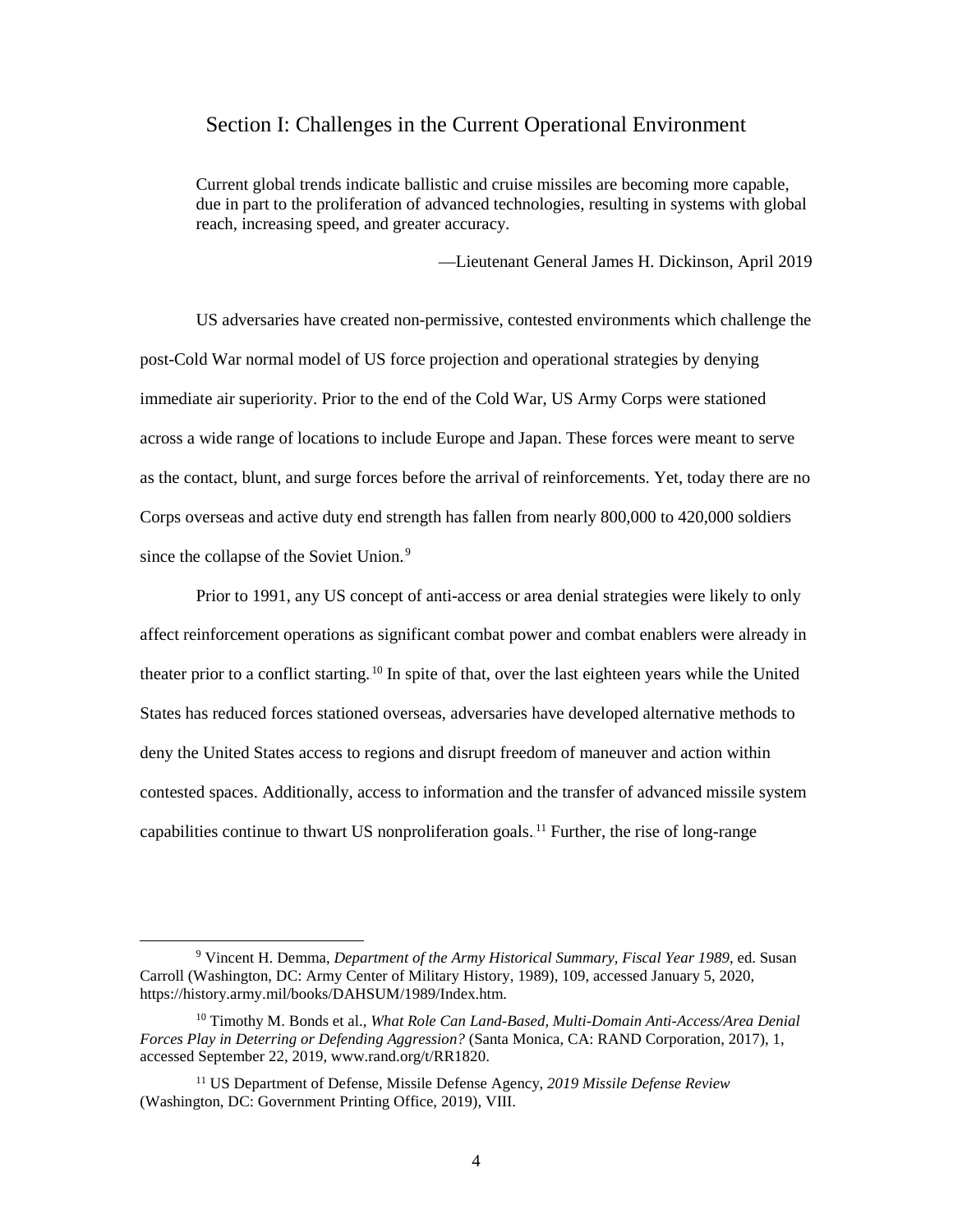precision strike systems coupled with multi-tier air defense systems have enhanced the layered anti-access and area denial threats.

As previously noted, the United States has achieved and maintained air superiority in every major US conflict since the Korean War. Furthermore, recent US adversaries have been less than capable with regards to air and missile threats to US operations. During Operations Desert Shield and Desert Storm, US and allied forces were able to build combat power overseas in relatively uncontested areas.<sup>12</sup> Approximately twenty years later the United States would follow a similar method in preparation for Operations Enduring Freedom and Iraqi Freedom into Afghanistan and Iraq, respectively. There was little to no need for a robust air defense approach to protect the build-up of combat power.

For each conflict, air superiority was achieved as a consequence of effective air power and air defense. Air power consists primarily of offensive operations using manned and unmanned aircraft to control or dominate the air domain. Manned aircraft include bombers, fighters, and helicopters; while unmanned aircraft are either high-flying, large, and fast or low, slow and small unmanned aerial systems.<sup>13</sup> On the other hand, air defense consists primarily of defensive operations using ground-based sensor and firing units to contest air threats. Together, air power and air defense aim to create conditions where the Joint Force can gain access into areas of operations with the freedom of movement and action necessary to obtain the military objective. While this approach sounds integrated and interoperable, each service executes their strategy often independent of the other services. To further expand on the current problem, this section addresses the effects of maintaining an expeditionary force, the proliferation and emergence of air and missile threats, and the impact to the underlying assumption of air superiority for any conflict.

 <sup>12</sup> Bonds et al., *Land-based, Multi-Domain*, x.

<sup>13</sup> US Joint Staff, JP 3-01 (2018), I-2.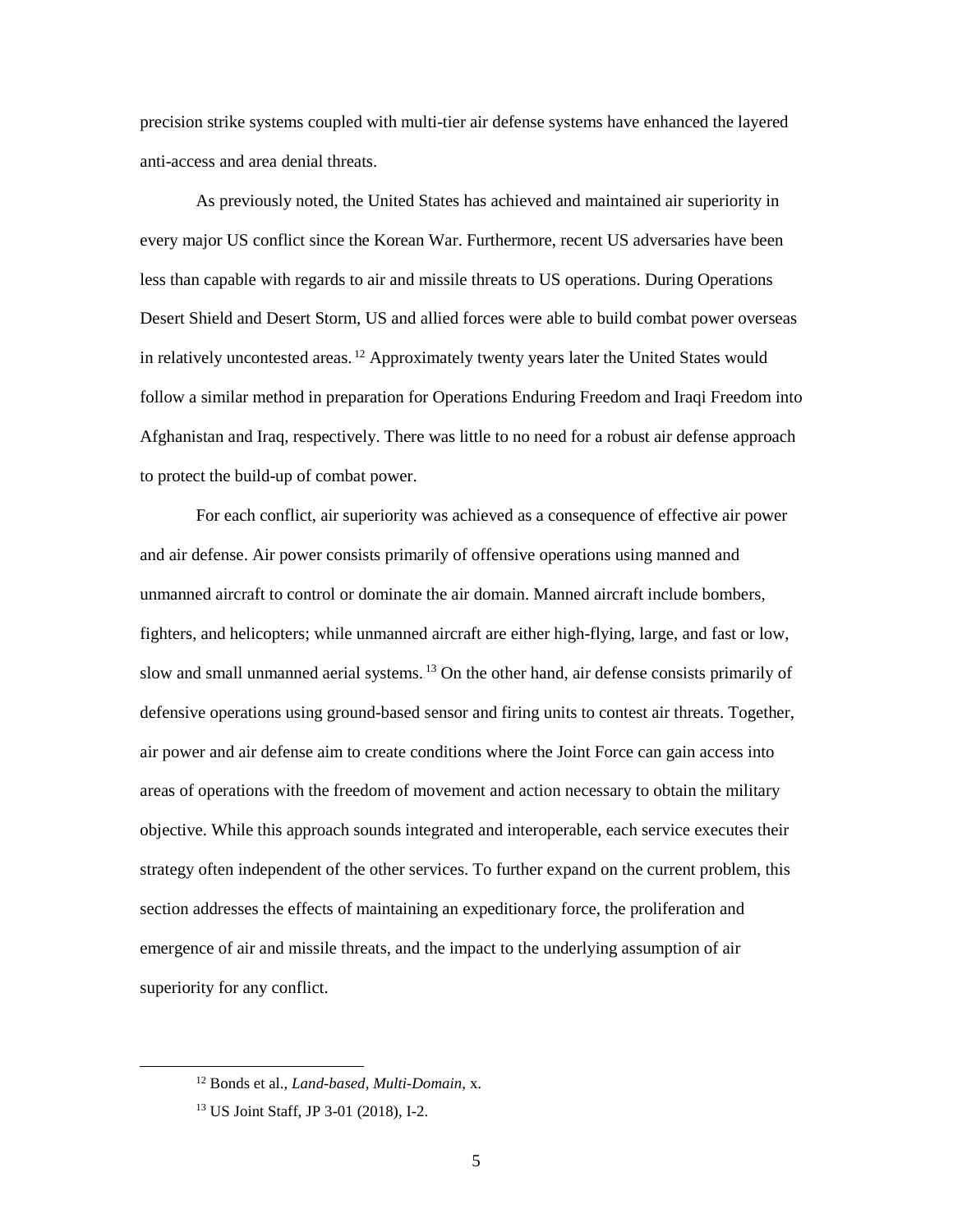#### <span id="page-13-0"></span>Expeditionary Force Versus Overseas Garrison

The United States uses overseas military bases and ally or partner nation locations, where no US installation is present, to set conditions for unopposed deployment operations. Overseas basing postures US military forces to support the execution of the US defense strategy. Benefits include quicker operational responsiveness from crisis response to large-scale combat operations, deterrence of adversaries and assurance to allies, and additional forces to participate in security cooperation activities. On the flip side, overseas basing also poses risks to include vulnerability to attack from state and non-state actors, political risk since overseas basing in peacetime conditions could appear as an occupation or US imperialism, and diplomatic risk as the selection of any given location over another messages a preference between US allies and partners.

Since the end of the Cold War, overseas garrisons for US forces have shrunk in terms of the number of locations, the size of remaining installations, and the number of personnel occupying each installation. This analysis does not include contingency bases and focuses on enduring bases. Contingency bases are generally meant for temporary use and last less than five years; whereas, enduring bases are those locations such as a main operating base, forward operating site, or cooperative security location which provide strategic access and use to support US security interests for the foreseeable future.<sup>14</sup> Examples of enduring locations include Ramstein Air Force Base in Germany, Camp Humphreys in South Korea, and Camp Butler in Japan. In 1991, there were approximately 1,600 US bases abroad compared to approximately 500

 <sup>14</sup> US Department of Defense, Joint Staff, Joint Publication (JP) 4-04, *Contingency Basing* (Washington, DC: Government Printing Office, 2019), GL-4.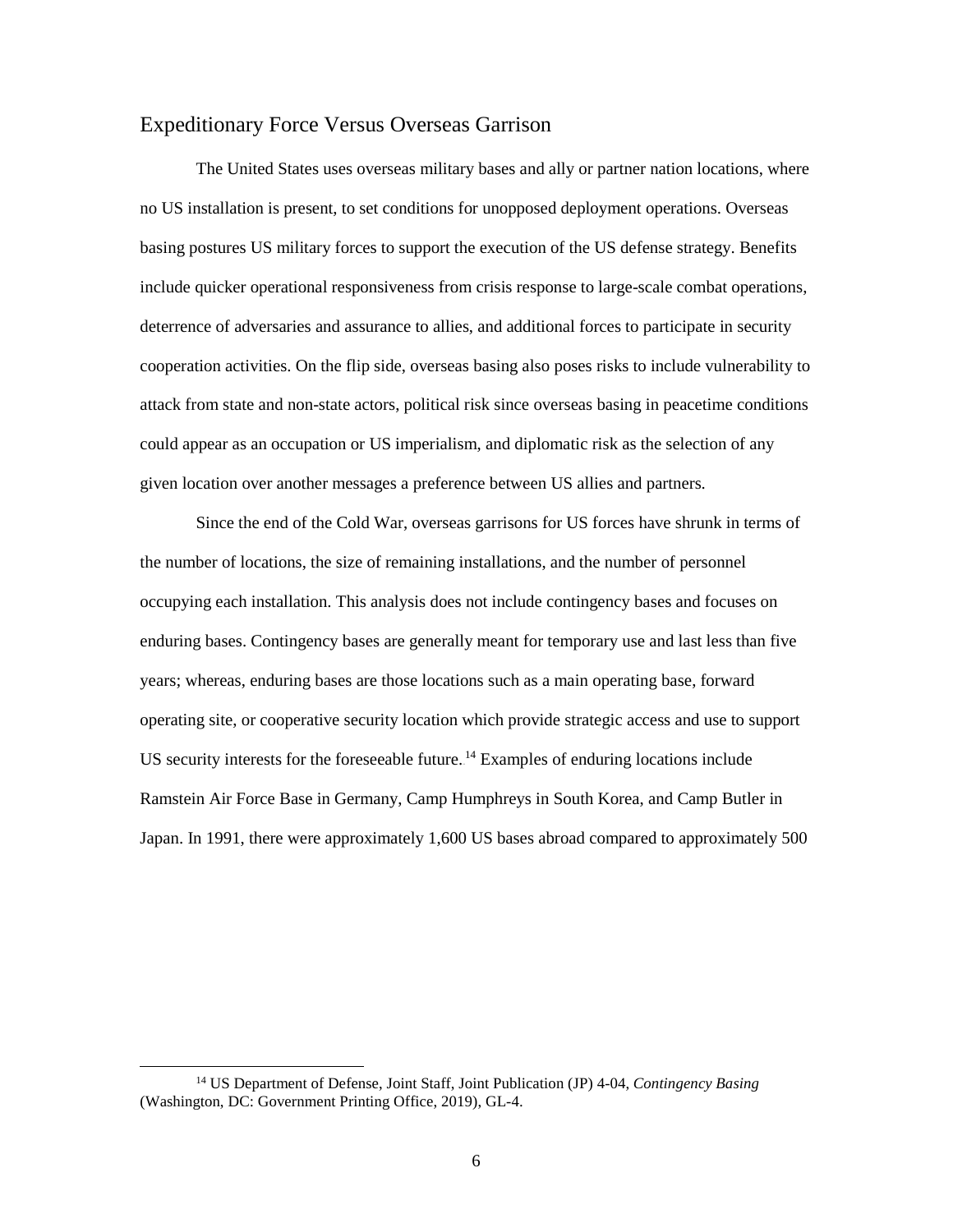bases in 2016.<sup>15</sup> Subsequently, active duty US military personnel in garrison bases overseas went from almost 600,000 to approximately 200,000 military personnel from 1991 to 2016.<sup>16</sup>

In reducing overseas garrisons, the United States has also reduced the type of capabilities pre-positioned for deterrence or response. For example, since 1990 the US Army removed over 5,000 tanks from Germany until there were none left in country by 2014.<sup>17</sup> Equally, the fall of the Soviet Union meant that the explicit air threat to US forces in Europe also fell. As a result, US air defense assets were completely removed from Germany with the inactivation of the 32nd Army Air Defense Command in 1995.<sup>18</sup> To address the need for air defense overseas, the US Army activated the 32nd Army Air and Missile Defense Command (AAMDC) in 1998 at Fort Bliss. This organization would serve as the deployable air defense unit with any joint expeditionary force.<sup>19</sup> Yet, by removing air defense from overseas locations such as Europe, the United States effectively removed the ability to protect from within the limits of an adversary's anti-access strategy.

Recognizing the gap in air defense, at least in Germany, the United States activated the 10th AAMDC in 2011. Today, there is one Patriot battalion, one air defense brigade, two missile defense batteries, and one short-range air defense battalion stationed in Germany. While these units provide the first level of force protection to critical assets in the European theater from

<sup>&</sup>lt;sup>15</sup> David Vine, "The United States Probably Has More Foreign Military Bases Than Any Other People, Nation, or Empire in History," *The Nation*, September 14, 2015, accessed January 11, 2020, https://www.thenation.com/article/the-united-states-probably-has-more-foreign-military-bases-than-anyother-people-nation-or-empire-in-history/; and US Department of Defense, *Base Structure Report – Fiscal Year 2017 Baseline* (Washington, DC: Government Printing Office, 2017), 7, accessed January 11, 2020, https://www.acq.osd.mil/eie/Downloads/BSI/Base%20Structure%20Report%20FY17.pdf.

<sup>16</sup> Michael J. Lostumbo et al., *Overseas Basing of U.S. Military Forces: An Assessment of Relative Costs and Strategic Benefits* (Santa Monica, CA: RAND Corporation, 2013), 8, accessed January 11, 2020, https://www.rand.org/pubs/research\_reports/RR201.html.

<sup>17</sup> Scott Boston et al., *Assessing the Conventional Force Imbalance in Europe: Implications for Countering Russian Local Superiority* (Santa Monica, CA: RAND Corporation, 2018), 6, accessed January 18, 2020, https://www.rand.org/pubs/research\_reports/RR2402.html.

<sup>18</sup> John A. Hamilton, *Blazing Skies: Air Defense Artillery on Fort Bliss, Texas, 1949-2009* (Washington, DC: Government Printing Office, 2009), 314.

<sup>19</sup> Hamilton, *Blazing Skies*, 315.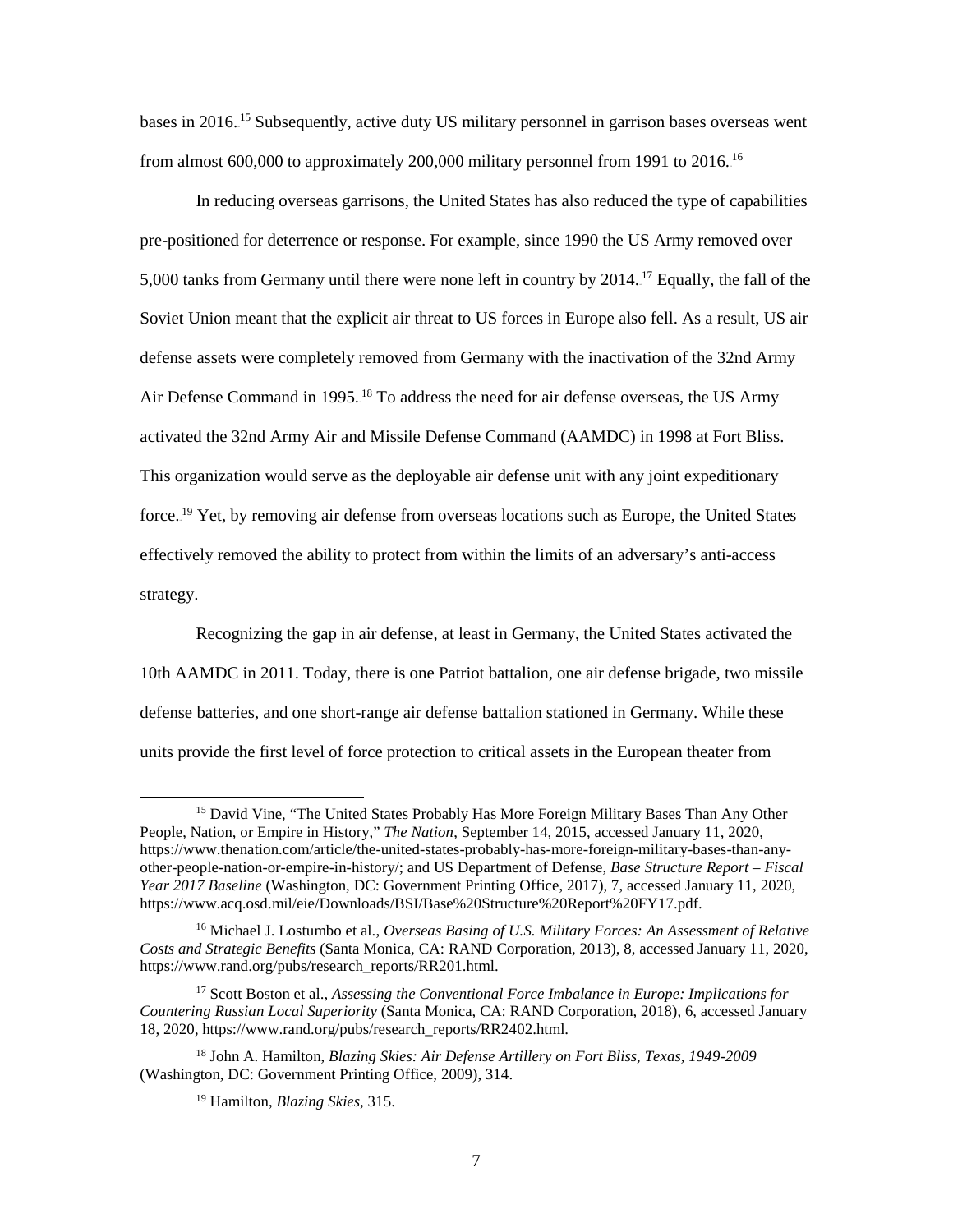within, there are still too few resources to completely defeat an anti-access strategy within the region. While maintaining an expeditionary force can provide cost savings, the question remains at what cost will this ultimately impact the ability of US forces to support national defense strategies abroad and quell conflict prior to escalating to an all-out war?

Meanwhile, other regional actors such as Russia and China continue to expand their spheres of influence, resulting in an increasing trend of decreasing support for US bases overseas. Moreover, even where international support exists, domestic politics are unlikely to be supportive for additional force deployment whether for conflict response or pre-emptive posturing. In a study conducted last year, Pew Research Center found that sixty-two percent of US Americans say the wars in Iraq and Afghanistan are not worth it.<sup>20</sup> Additionally, Charles Koch Institute recently updated results from a survey asking if the US military should be more or less involved globally, finding that forty-three percent believe the United States should be less involved while only twelve percent believe the United States should be more involved.<sup>21</sup> As the evidence suggests, the US public does not favor an increase in global involvement and therefore supports a continuation of an expeditionary force model. As such, US military forces must prepare to deploy into contested environments where air defense capabilities are not present or are present in limited quantities. Deploying units compounds the issue of air defense planners attempting to employ limited assets against competing requirements between personnel and critical assets. Thus, the air defense capabilities will be unable to protect all US forces projecting into a theater of operations and all critical assets in a given operational environment.

<span id="page-15-0"></span> $20$  Ruth Igielnik and Kim Parker, "Majorities of U.S. veterans, public say the wars in Iraq and Afghanistan were not worth fighting," *Pew Research Center*, July 10, 2019, accessed February 14, 2020, https://www.pewresearch.org/fact-tank/2019/07/10/majorities-of-u-s-veterans-public-say-the-wars-in-iraqand-afghanistan-were-not-worth-fighting/.

<sup>21</sup> Charles Koch Institute, "Seventeen Years On, Americans–Including Veterans–Want Out of Afghanistan," January 23, 2020, accessed February 14, 2020, https://www.charleskochinstitute.org/news/ afghanistan-17-anniversary-poll/.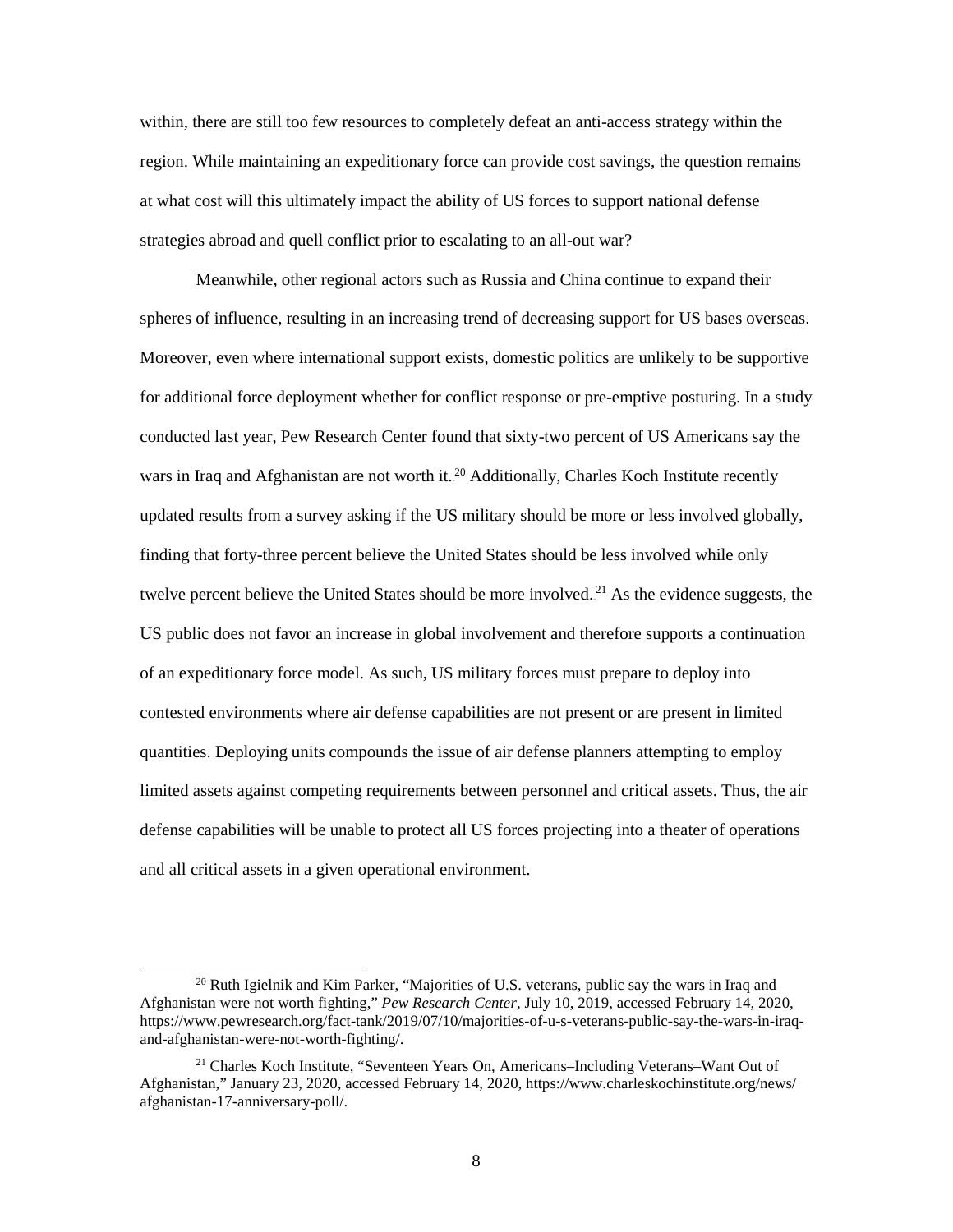#### Anti-Access and Area Denial Threats

The military defines anti-access as the action, activity, or capability designed to prevent an advancing enemy force from entering usually by way of long-range systems; complementary to anti-access, area denial is designed to limit an enemy force's freedom of action using shortrange systems.<sup>22</sup> Although anti-access and area denial are not new concepts, the proliferation of air and missile threats directly impacts the ability of future US forces to project into operational areas.<sup>23</sup> Missile threats have become far more advanced than the missile threats of the 1990s. Advancements in technologies have resulted in ballistic and cruise missile systems with global reach, greater accuracy, and advanced countermeasures.<sup>24</sup> Additionally, with the shift in the military operating model from overseas garrisons to expeditionary forces, the United States has created the challenge of defeating an anti-access strategy from the outside rather than from within. Growing inventories of ballistic missiles, cruise missiles, and drones create anti-access problems for which the Joint Force is currently unable to fully address. Furthermore, fixed and rotary wing assets coupled with missile and drone threats expand the adversaries' area denial capabilities.

JP 3-01 defines a ballistic missile as "any missile that does not rely upon aerodynamic surfaces to produce lift and follows a ballistic trajectory when thrust is terminated." $25$  In other words, once the fuel that propels the missile burns up, the missile will keep moving in the same direction and can't be altered via additional guidance systems. Alternatively, JP 3-01 defines a guided missile as "an unmanned vehicle moving above the surface of the Earth whose trajectory

 <sup>22</sup> US Department of Defense, *DOD Dictionary of Military and Associated Terms* (Washington, DC: Government Printing Office, 2019), 18, accessed January 18, 2020, https://www.jcs.mil/Portals/36/Documents/Doctrine/pubs/dictionary.pdf.

<sup>23</sup> US Department of Defense, *Joint Operational Access Concept, Version 1* (Washington, DC: Government Printing Office, 2012), ii.

<sup>24</sup> Dickinson, *Authorization Request for Missile Defense*, 3.

<sup>25</sup> US Joint Staff, JP 3-01 (2018), ix.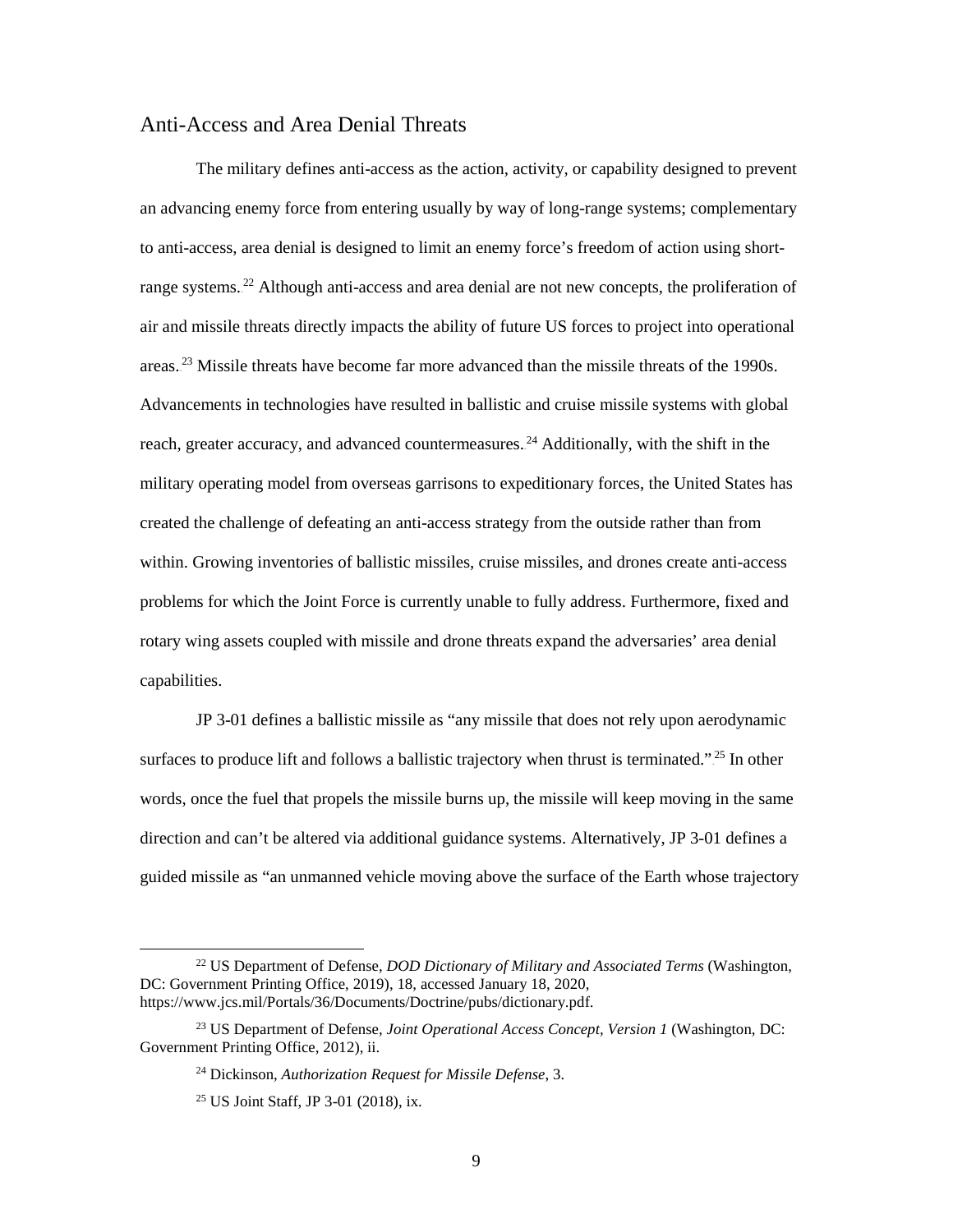or flight path is capable of being altered by an external or internal mechanism."<sup>26</sup> While the missile threat to the continental United States is low and improbable, US forces abroad are more vulnerable to attacks. The United States has invested heavily in homeland missile defense at the expense of regional, deployable, and highly mobile defense systems. The limited air defense resources available to expeditionary forces is insufficient to cover the demand presented globally by state and non-state actors. As demonstrated by the Iranian missile attack on January 10, 2020, US forces were unable to conduct defensive counterair operations to destroy or reduce the effectiveness of the ballistic missile threats because there were no ground-based air defense platforms present.

Ballistic missiles continue to pose significant threats to US forces abroad, especially given the ability to carry nuclear warheads and advancements in decoy and jamming operations. Regional actors such as Russia, China, Iran, and North Korea all possess ballistic missiles that continue to threaten US forces, allies, and partners. The concern is no longer regionally contained. Adversaries can strike long-range targets external to their borders with greater accuracy than historically demonstrated through previous conflict. As well, with global trends of increasing capability and affordability, many unknown state and non-state actors have acquired ballistic and cruise missile systems. Figure 1 illustrates the major state and non-state actors who possess offensive missile capabilities around the world as of 2018.

 <sup>26</sup> US Joint Staff, JP 3-01 (2018), GL-11.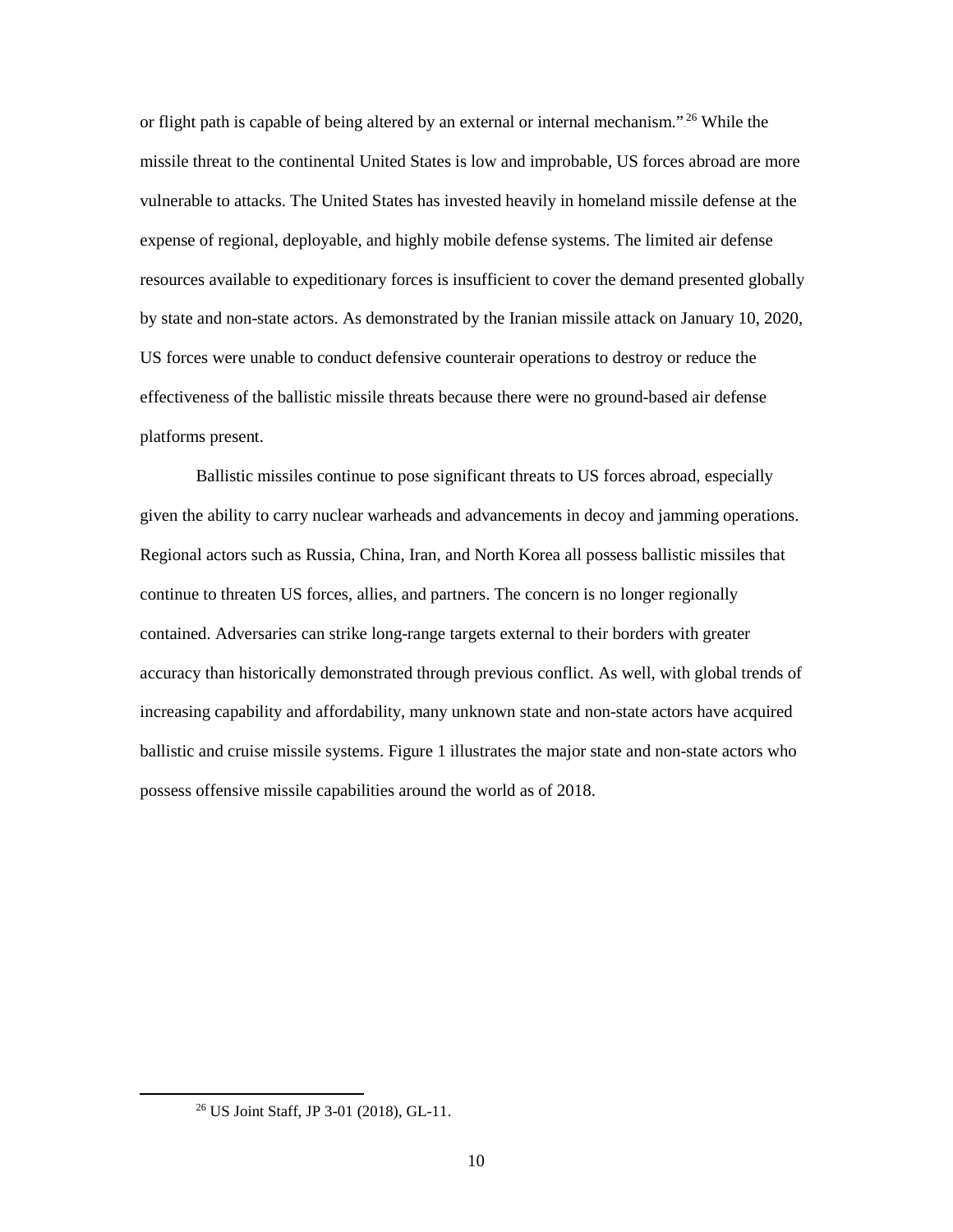

<span id="page-18-0"></span>Figure 1. Offensive Missile Capabilities. Data from US Department of Defense, Missile Defense Agency, *2019 Missile Defense Review* (Washington, DC: Government Printing Office, 2019), 7.

While ballistic missiles continue to present an aerial threat to forces abroad, evidence suggests that cruise missiles pose a greater threat due to their high speed, low altitude, terrain following flight paths and difficulty in detection.<sup>27</sup> Unlike ballistic missiles, cruise missiles generally fly a flat trajectory and are guided by radar or satellite systems to the intended target. Additionally, the United States has primarily focused on ballistic missile defense vice cruise missile defense, inherently creating an opportunity for adversary exploitation both to the homeland and abroad.<sup>28</sup>

<sup>&</sup>lt;sup>27</sup> Michael J. Predny, "The US Army and the Emergence of Unmanned Threats" (Monograph, School of Advanced Military Studies, Fort Leavenworth, KS, 2016), 1, accessed October 28, 2019, https://apps.dtic.mil/docs/citations/AD1022201.

<sup>28</sup> Thomas G. Mahnken, *The Cruise Missile Challenge* (Washington, DC: Center for Budgetary Assessments, 2005), 5.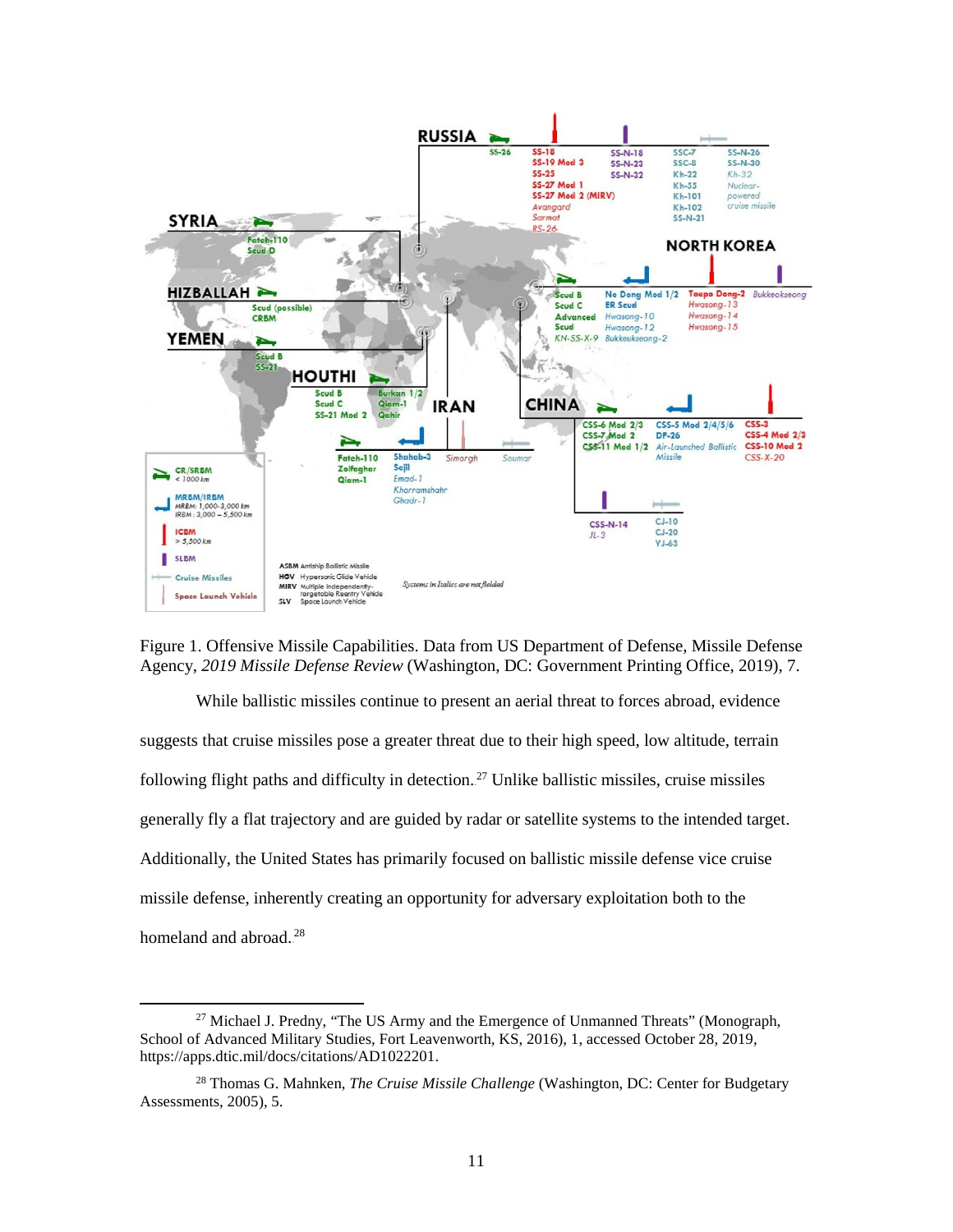The United States used cruise missiles during the 1991 Persian Gulf War demonstrating their destructive power precision. The results were illuminating with destruction taking place in a short period of time. A traditional air campaign would have taken hundreds of sorties to accomplish what the precision strike campaign accomplished: forty-one of fifty-four key Iraqi bridges and thirty-one hasty pontoon bridges destroyed in less than four weeks.<sup>29</sup> Subsequently, during the early months of the US-led invasion into Iraq, the Iraqi military fired cruise missiles towards Camp Commando, the US Marine Corps headquarters in Kuwait.<sup>30</sup> This marked the first time cruise missiles were used against US ground forces and demonstrated a lack of US countering capability. For this reason, missile defense planners assume adversaries will use cruise missiles as a "poor man's air force" to maximize the probability of penetrating US missile defense capabilities.<sup>31</sup> Cruise missiles are relatively cheap alternatives, that are harder to detect, track, and intercept in comparison to fixed and rotary wing aircraft.

 Since World War I, aircraft have been used in conflict to deny ground forces freedom of maneuver and freedom of action. Since the Korean War, the US Air Force has dominated command of the air, thus affording ground forces the ability to operate free from fear of an aerial attack via fixed or rotary wing aircraft.<sup>32</sup> Yet, the reemergence of great power competition is bringing the idea of a conventional air threat back to the forefront of military problems. Fixedwing and rotary wing aircraft provide offensive capabilities from extended ranges and a wide variety of platforms. Fixed-wing aircraft covers systems commonly classified as fighter, strike, ground-attack, bombers, and transport aircraft. Similarly, rotary wing aircraft covers systems that

 <sup>29</sup> US Department of Defense, *Conduct of the Persian Gulf War: Final Report to Congress* (Washington, DC: Government Printing Office, 1992), 189, 211.

<sup>30</sup> Dennis M. Gormley, "Missile Defence Myopia: Lessons from the Iraq War," *Survival* 45, no. 4 (Winter, 2003): 62, accessed January 14, 2020, ProQuest Ebrary.

<sup>31</sup> Michael R. Gordon, "A Poor Man's Air Force," *New York Times*, June 19, 2013, accessed January 4, 2020, [https://www.nytimes.com/2003/06/19/international/middleeast/a-poor-mans-air](https://www.nytimes.com/2003/06/19/international/middleeast/a-poor-mans-air-force.html)[force.html.](https://www.nytimes.com/2003/06/19/international/middleeast/a-poor-mans-air-force.html) 

<sup>32</sup> Dolman, *Pure Strategy*, 38.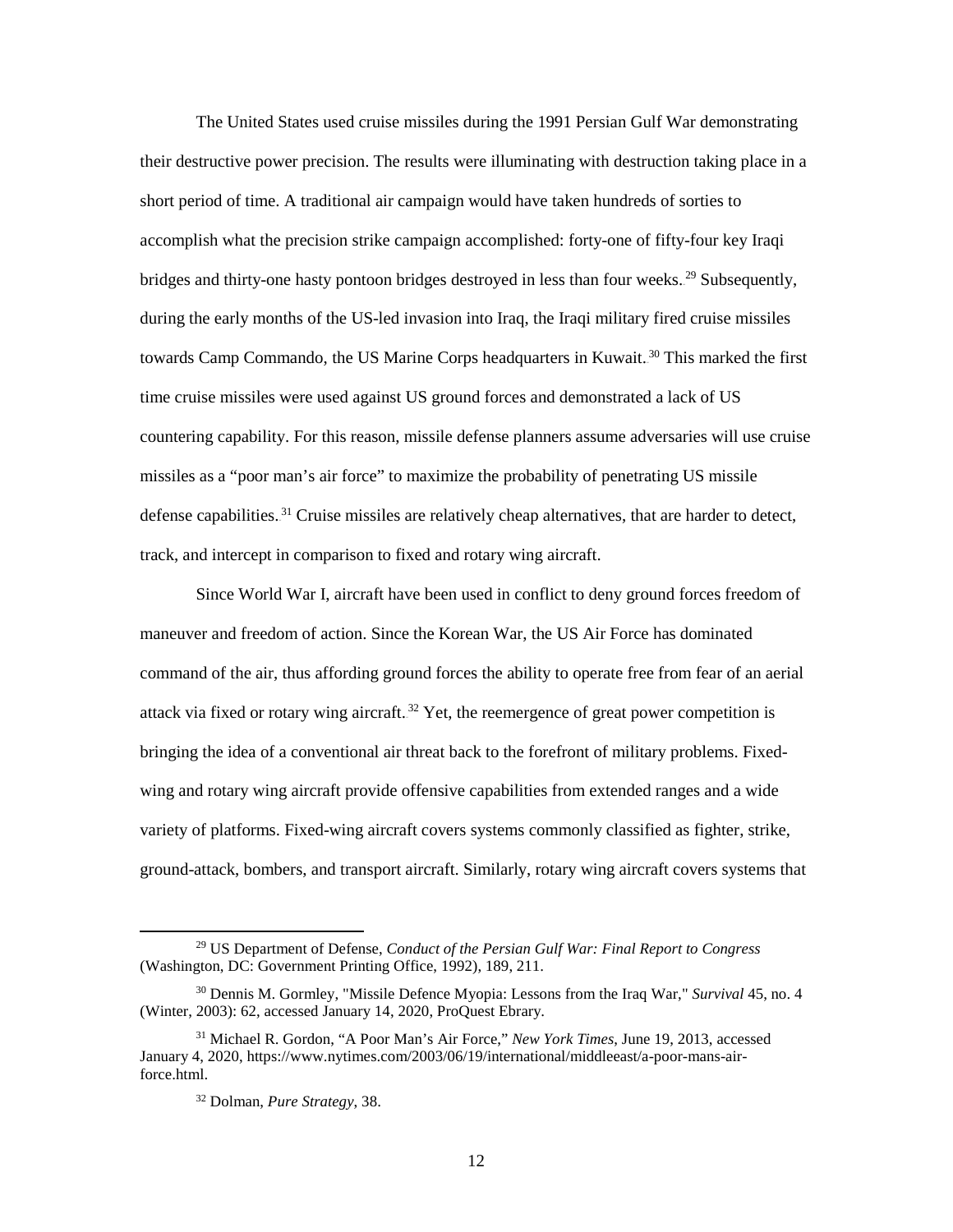are classified as light, attack, transport, and reconnaissance. Most fixed-wing strike aircraft have a range of 2,000 to 3,000 kilometers and attack helicopters have a range of 500 to 900 kilometers; as well, both systems can carry a variety of armament to include bombs, rockets, and missiles.<sup>33</sup> To this end, maneuver forces are at risk any time the air domain is ceded to the enemy due in part to the lack of maneuver short-range air defense assets available to the force.

#### <span id="page-20-0"></span>The Challenge of Air Superiority

If we lose the war in the air, we lose the war and we lose it quickly.

—Field Marshal the Viscount Bernard Montgomery

Air superiority in conflict remains one of the most critical factors to success and often determines the victor from the defeated. As airpower theorist retired US Air Force Colonel John A. Warden III once explained, "no country has won a war in the face of enemy air superiority."<sup>34</sup> Put differently, without air superiority an offense cannot succeed nor can a defense sustain itself against an adversary with air superiority. The US military has enjoyed air superiority for decades. The last time a US soldier was killed from an enemy air attack occurred during the Korean War in 1953.<sup>35</sup> Air superiority is achieved in concert between air attack operations and air defense operations to destroy the adversary's aircraft. Air superiority underpins the US way of war as demonstrated in doctrine, exercises, and real-world application in every major conflict since the development of AirLand Battle. As a result, many countries have enhanced air defense architectures creating an integrated air defense system (IADS). Countries are now purchasing longer-range missile systems with more capability to deny access, enhancing radar and

 <sup>33</sup> US Army, Training and Doctrine Command (TRADOC), *Worldwide Equipment Guide, Volume 2: Air and Air Defense Systems* (Fort Leavenworth, KS: G-2 ACE, Threats Integration, 2016), 1, 15.

<sup>34</sup> John A. Warden III, *The Air Campaign: Planning for Combat* (Washington, DC: National Defense University Press, 1988), 13.

<sup>35</sup> Peter Grier, "April 15, 1953," *Air Force Magazine* 94, no. 6 (June 2011), accessed January 18, 2020, https://www.airforcemag.com/article/0611april/.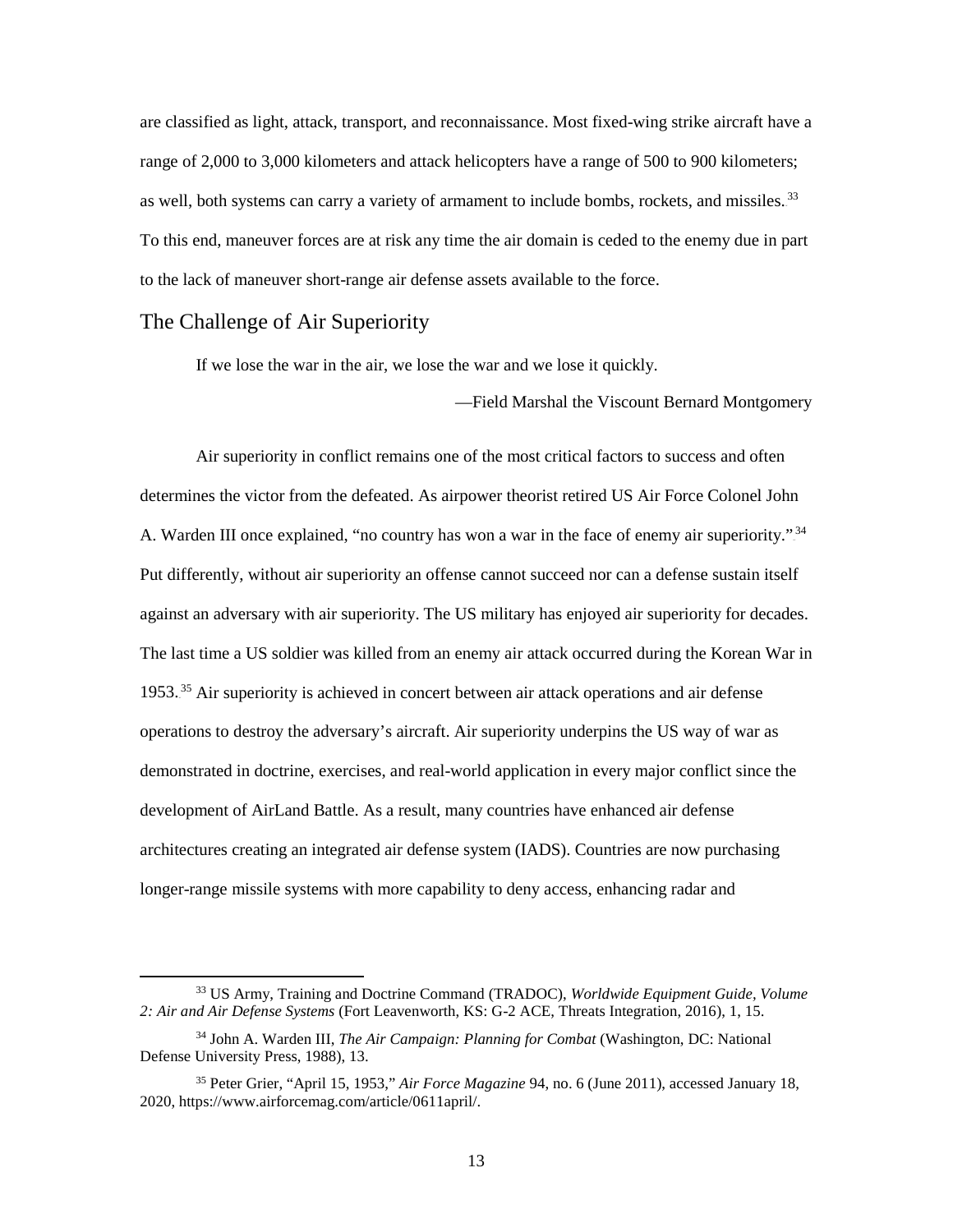communications equipment, and acquiring more tactical air defense systems to contest US dominance in the air domain.

In spite of this, the United States remains dominant in air-to-air capabilities at this time; however, adversaries such as Russia and China have upgraded capabilities, actively demonstrating them for the world to see. In 2019, Russia and China conducted a joint air exercise of long-range aerial patrols in the Indo-Pacific region.<sup>36</sup> Additionally, the *National Interest* recently published an article ranking Russia and China as the second and third most deadly air forces in the world, with the United States ranked first.<sup>37</sup> Nevertheless, according to Air Force Chief of Staff General Goldfein, the US Air Force faces a crisis in maintaining the ability to dominate the air domain.<sup>38</sup> Challenges to achieving air superiority stem from shortages in manpower, aging equipment, budgetary constraints, and active air campaigns in Syria, Iraq, and Afghanistan and deterrence missions in North Korea and China.<sup>39</sup>

#### <span id="page-21-0"></span>Summary

Overseas bases have long served to present a posture for contingency response, deterrence of potential adversaries, assurance to allies and partner nations, and security cooperation efforts. Likewise, overseas forces provide strategic benefits to combatant commanders with forces able to respond quickly to a range of conflicts from crisis action to largescale combat operations. During the Cold War, overseas basing in Europe served to prevent initial

<sup>&</sup>lt;sup>36</sup> Franz-Stefan Gady, "China, Russia Conduct First Ever Joint Strategic Bomber Patrol Flights in Indo-Pacific Region," *Diplomat*, July 23, 2019, accessed January 9, 2020, https://thediplomat.com/2019/07/china-russia-conduct-first-ever-joint-strategic-bomber-patrol-flights-inindo-pacific-region/.

<sup>37</sup> Kyle Mizokami, "These are the Deadliest Air Forces Across the Entire Globe," *National Interest*, September 5, 2019, accessed January 17, 2020, https://nationalinterest.org/blog/buzz/these-aredeadliest-air-forces-across-entire-globe-78166.

<sup>38</sup> US Department of Defense, *Transcript of Press Briefing by Secretary James and Gen. Goldfein on the State of the Air Force in the Pentagon Briefing Room*, August 10, 2016, accessed January 17, 2020, https://www.defense.gov/Newsroom/Transcripts/Transcript/Article/911083/department-of-defense-pressbriefing-by-secretary-james-and-gen-goldfein-on-the/.

<sup>39</sup> Alex Locke, "Air Superiority is Not an American Birthright," *Business Insider*, August 11, 2016, accessed October 30, 2019, https://www.businessinsider.com/us-air-superiority-in-crisis-2016-8.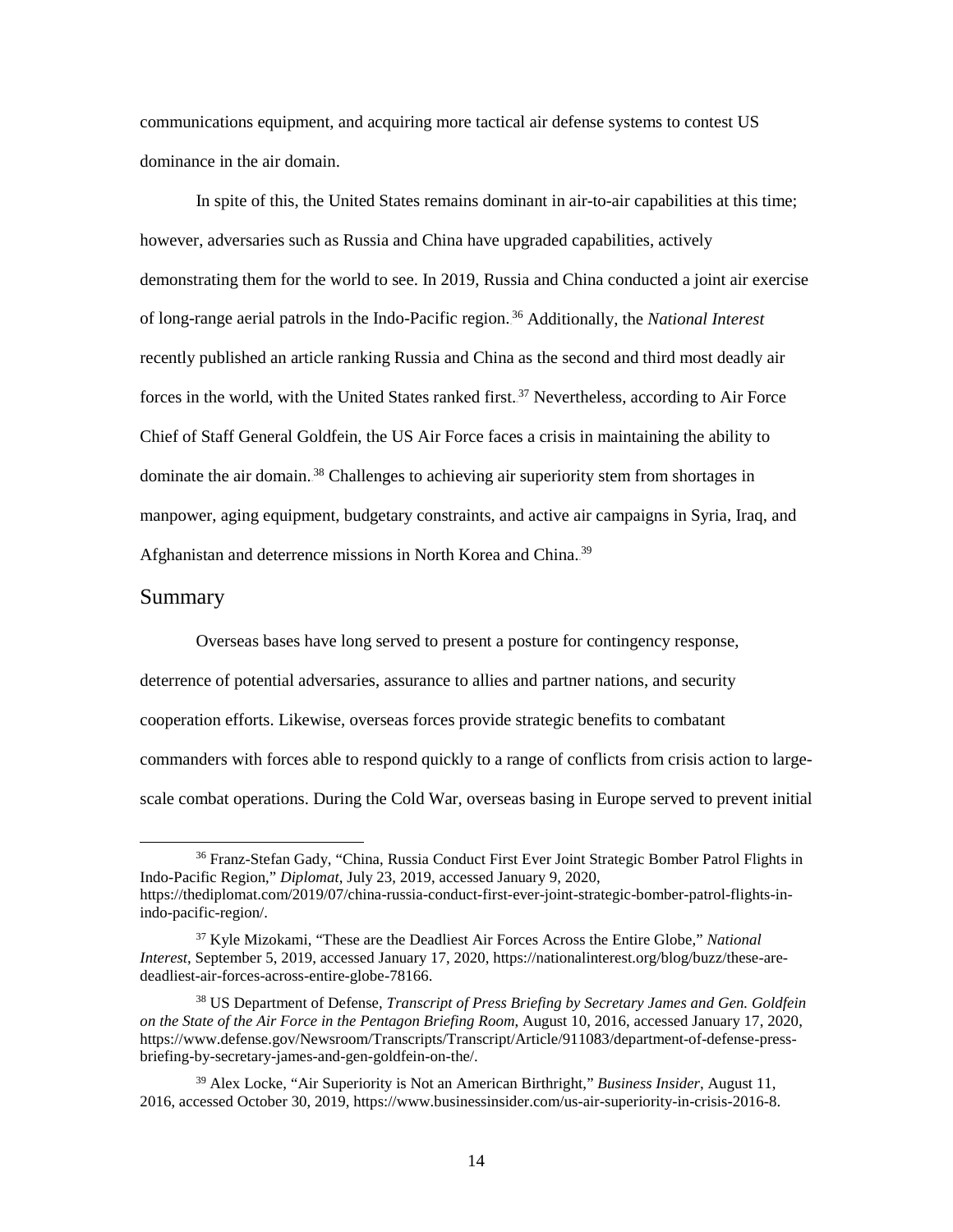setbacks or defeat by major threats until reinforcements could arrive to help achieve military objectives. Still, the United States transitioned to an expeditionary force capable of deploying anywhere in the world. Aerial threats have always been present in conflict; the shift to an expeditionary force has created opportunities for adversaries to expand their anti-access and area denial strategies. Furthermore, the proliferation of technologies associated with aerial threats continues to shrink the characteristic advantages of US weapon systems over developing adversaries. Accordingly, air superiority is no longer certain and without it, all military operations will be at increased risk. Consequently, the aerial challenges present in today's operational environment limit the United States' pursuit of strategic objectives and ability to uphold global security commitments.

#### <span id="page-22-0"></span>Section II: Meeting the Challenges of the Current Operational Environment

As demonstrated in the previous section, air superiority throughout a campaign can never be wholly guaranteed. The spread of missiles, drones, aircraft and other aerial threats throughout the strategic environment paired against limited resources creates a continual disparity between measures and countermeasures. Nevertheless, military planners establish operational approaches to achieve desired results through the creation of combined arms effects to exploit the resultant advantage. As part of this, the current air and missile defense approach focuses on developing and fielding capabilities for protection of critical assets and maneuver forces abroad in coordination with allies and partners to strengthen deterrence architectures from regional missile threats.<sup>40</sup>

Countering regional missile threats is predicated on a strategic environment where the United States can build combat power in uncontested space and requires cooperation with allies and partners. Additionally, air and missile defense is based on a multi-layered defense concept using a diverse arrangement of platforms to protect against a variety of aerial threats. That is,

 <sup>40</sup> US Department of Defense, Missile Defense Agency, *2010 Ballistic Missile Defense Review Report* (Washington, DC: Government Printing Office, 2010), iv-v.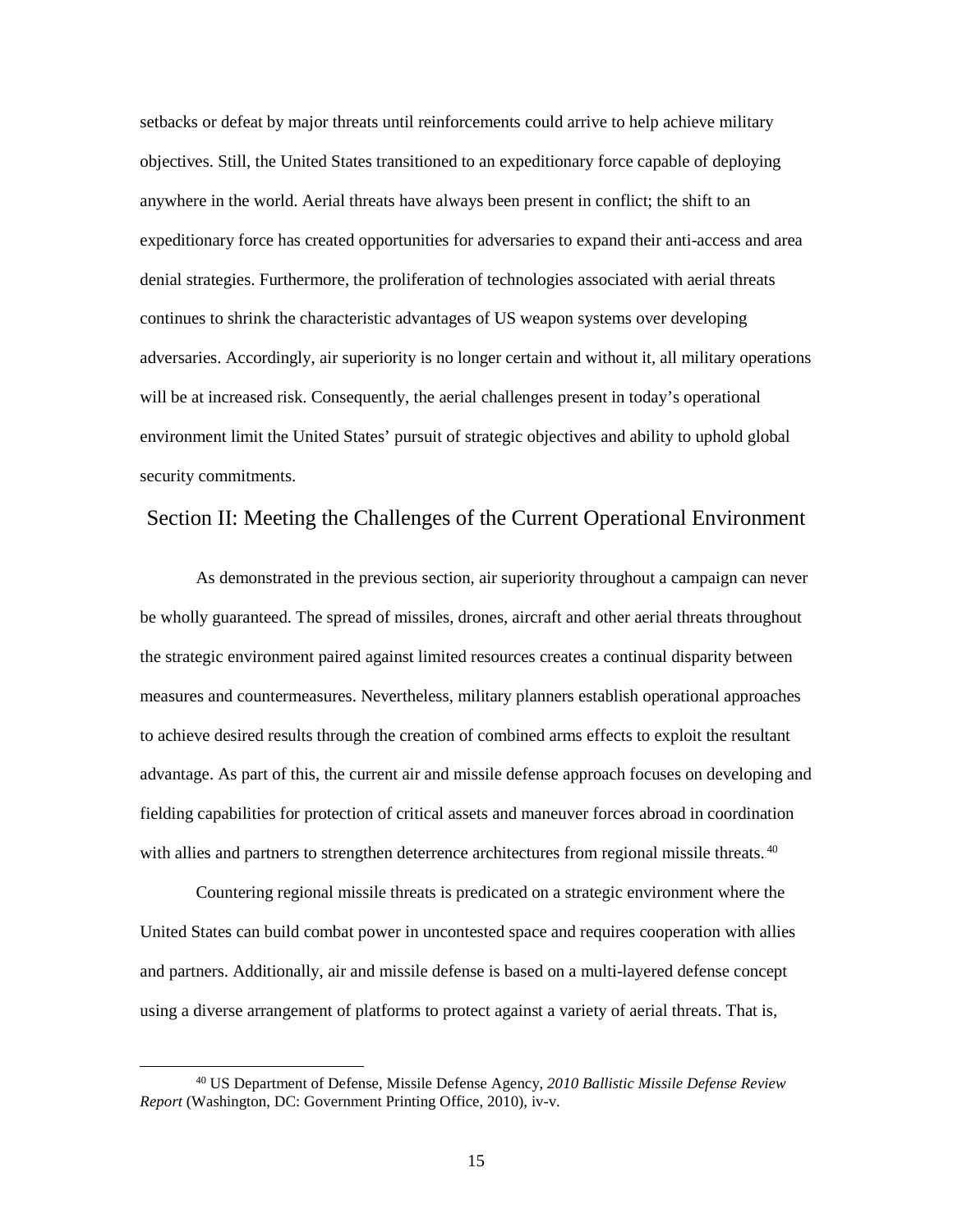most air defense platforms are built to protect against a specific type of threat and are unable to protect against aerial threats outside of the specifications for that particular system.

#### <span id="page-23-0"></span>Defending Against the Aerial Threat

The US military uses a variety of ground-, air-, and sea-launched interceptors, aircraft, radars, satellites, and command, control, and communications equipment to defend against aerial threats. Currently, US forces protect critical assets by employing air defense systems, procedures, and tactics from the US Army, US Navy, US Marine Corps, and US Air Force. While each service provides some capability to the overall system, the US Army is the primary service responsible for protecting the maneuver force using ground-based interceptors and radar systems in static and mobile configurations.

The importance of both static and maneuver air defense was demonstrated during the Arab-Israeli Wars in 1967 and 1973.<sup>41</sup> In 1967, often referred to as the Six Days War, Israeli forces overwhelmed the Egyptians, taking control of the Golan Heights and destroying much of the Egyptian air force through successive air raids.<sup>42</sup> Egypt had air defense assets and Jordanian radar operators attempted to notify the Egyptians of incoming aircraft; but, on the day of the attack, Egyptian military leaders were conducting inspections and had instructed all antiaircraft guns not to fire at any aircraft.<sup>43</sup> While the Six Day War was a huge victory for Israel, it also served to provide Egypt with a vast array of lessons to be learned for which they rectified in 1973. In October 1973, in what was known as the Yom Kippur War, Egypt launched a massive attack across the Suez Canal. Using combined arms maneuver in coordination with mobile air defense assets, Egyptian forces were able to thwart Israeli air threats, continue the ground attack,

 <sup>41</sup> Hamilton, *Blazing Skies*, 240.

<sup>42</sup> Williamson A. Murray and Geoffrey Parker, "The Post-War World," in *The Cambridge History of Warfare*, ed. Geoffrey Parker (Cambridge: Cambridge University Press, 2005), 386.

<sup>43</sup> Michael Peck, "How Israel's Air Force Won the Six-Day War in Six Hours," *National Interest*, June 2, 2017, accessed January 14, 2020, https://nationalinterest.org/blog/the-buzz/how-israels-air-forcewon-the-six-day-war-six-hours-20980.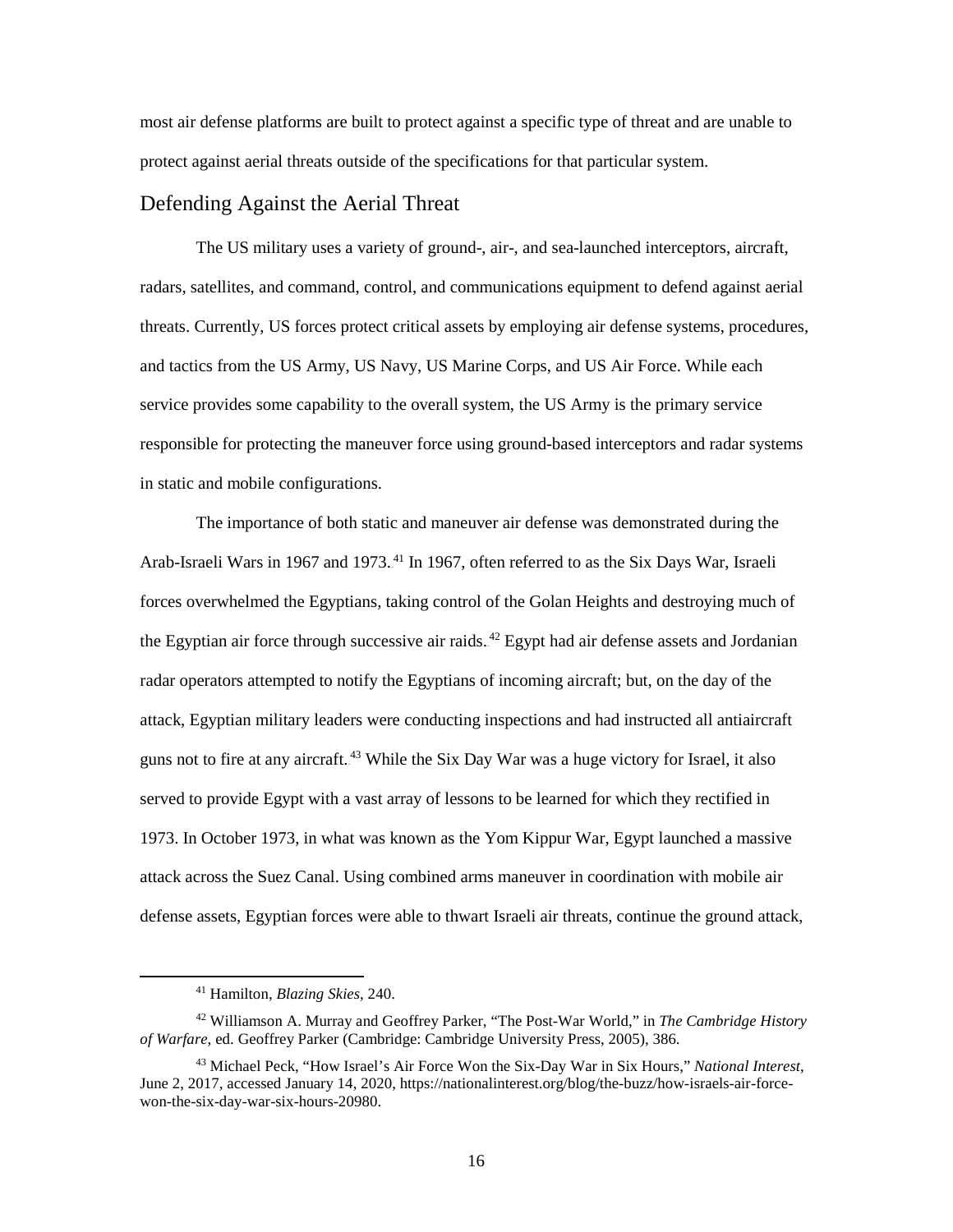and ultimately achieve the political objective of retaking the Sinai, and garnering more US political support.<sup>44</sup>

As a result of international events in the 1960s and 1970s, such as the Six Day War and the Yom Kippur War, the United States re-evaluated the military approach to operations, creating AirLand Battle. AirLand Battle concept emphasized the complementary efforts of maneuver forces in concert with air forces to achieve operational and strategic objectives.<sup>45</sup> For air defense specifically, this meant developing doctrine and platforms to enable the maneuver force while protecting them from air threats and maintaining close coordination of air-ground operations. Consequently, Patriot and Avenger ground-based air defense systems were developed as antiaircraft systems to protect the maneuver force. However, after the 1991 Persian Gulf War the aircraft threat towards US forces diminished while the missile threat increased, as is supported through present day with operational experience in the Middle East. Subsequently, for the last twenty-five years the US Army invested in missile defense focusing on Patriot system upgrades and developing Terminal High Altitude Area Defense (THAAD) for future operating environments. As well, the US Army continued to address current operational environment threats such as rockets, artillery, and mortars creating the Counter-Rocket, Artillery, and Mortar (C-RAM) system from a joint urgent operational needs statement.

Within the US Army today, there are four main ground-based air defense interceptor systems in operation to address the variety of aerial threats: THAAD, Patriot, Avenger, and C-RAM. THAAD serves to protect against ballistic missile threats providing upper-tier, layered defense against short-, medium-, and intercontinental-range ballistic missiles.<sup>46</sup> Traditionally,

 <sup>44</sup> George W. Gawrych, *The 1973 Arab-Israeli War: The Albatross Of Decisive Victory*, illustrated ed. (Auckland, New Zealand: Pickle Partners Publishing, 2015), 79.

<sup>45</sup> John L. Romjue, *From Active Defense to AirLand Battle: The Development of Army Doctrine, 1973-1982* (Fort Monroe, VA: Historical Office, US Army Training and Doctrine Command, 1984), 55-57.

<sup>46</sup> US Army, 32d Army Air and Missile Defense Command, *AMD Systems Smart Book* (Fort Bliss, TX, 32d AAMDC Headquarters, 2007), 10.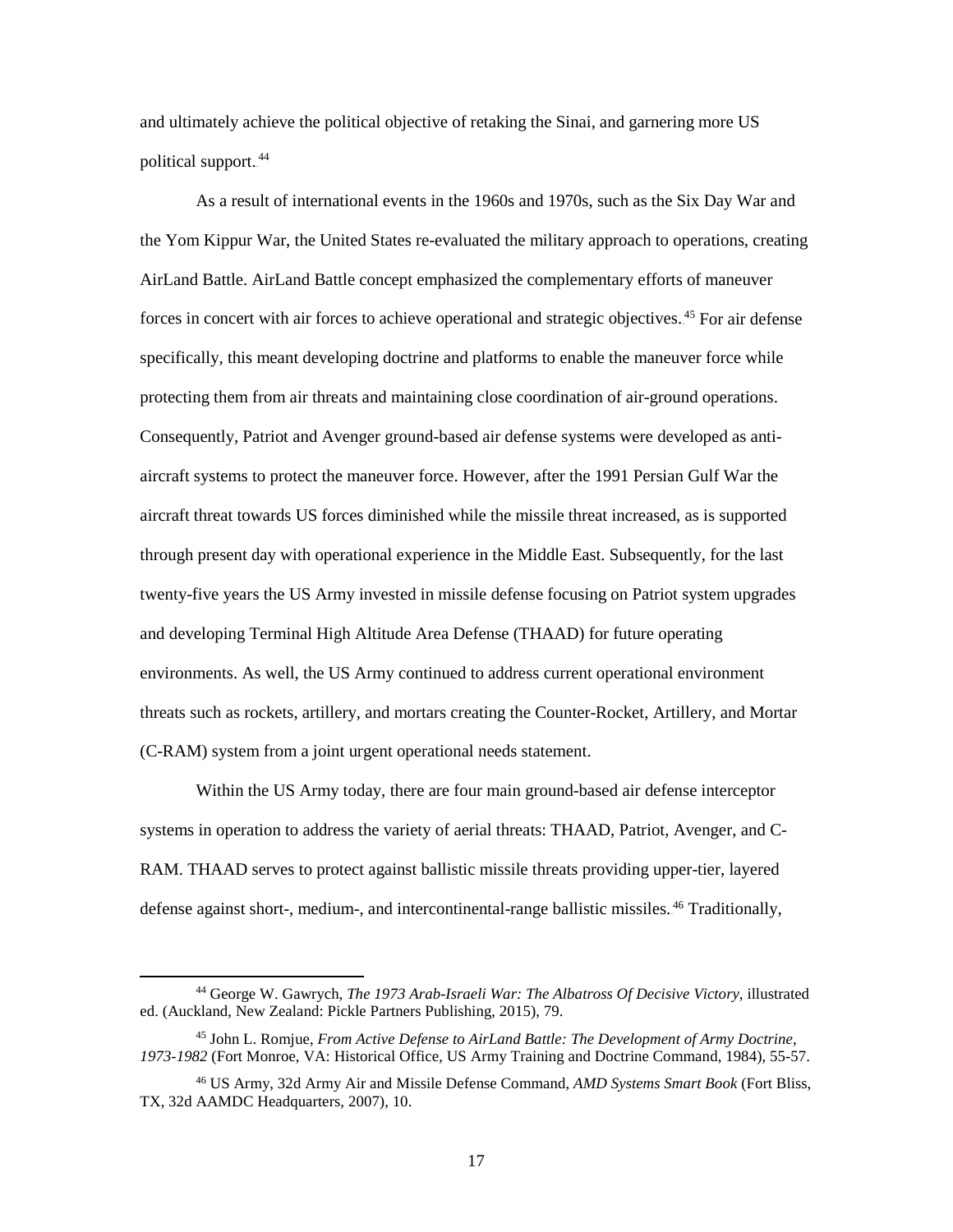THAAD protects theater and corps commander's assets using a static, area defense tactic. Patriot serves to protect against short- and medium-range ballistic missiles, cruise missiles, larger unmanned aerial systems, and fixed-wing and rotary wing aircraft.<sup>47</sup> Much like THAAD, Patriot systems defend theater and corps critical assets using a static, area defense tactic; however, Patriot systems can move throughout the battlefield more easily than a THAAD system. Avenger and C-RAM are commonly referred to as Short Range Air Defense (SHORAD) weapon systems and are employed specifically in support of the maneuver force. Avenger fire units are highly mobile and provide low altitude air defense protection against cruise missiles, unmanned aircraft systems (UAS), and fixed-wing and rotary wing aircraft.<sup>48</sup> Additionally, the Stinger missile fired from the Avenger can be dismounted and used in a shoulder-fired configuration called Man-Portable Air Defense System (MANPADS). Both Avengers and MANPADS weapons can be used in a point or area defense method. C-RAM provides a point defense of critical assets and personnel located on forward operating bases from indirect fire associated with rockets, artillery, and mortars.<sup>49</sup> While C-RAM is considered to be a SHORAD system and can move into a position, it cannot provide air defense on the move and requires stationary emplacement to be effective. As such, this leaves only the Avenger weapon system, or MANPADS configuration with the Stinger missile, as the single air defense platform capable of shoot-on-the-move against an aerial target and to maneuver with ground forces throughout an area of operations.

THAAD, Patriot, Avenger, and C-RAM air defense systems each provide independent protection against a specific threat type. In other words, each system in and of itself is only capable of defending against a specific aerial threat at a specific altitude, or tier of space, within the parameters of the given software and interceptor capabilities. As well, each system relies on independent command and control structures, sensor feeds, and unique data-language between

 <sup>47</sup> 32d AAMDC, *AMD Systems Smart Book*, 4.

 $48$  Ibid., 8.

<sup>49</sup> Ibid., 14.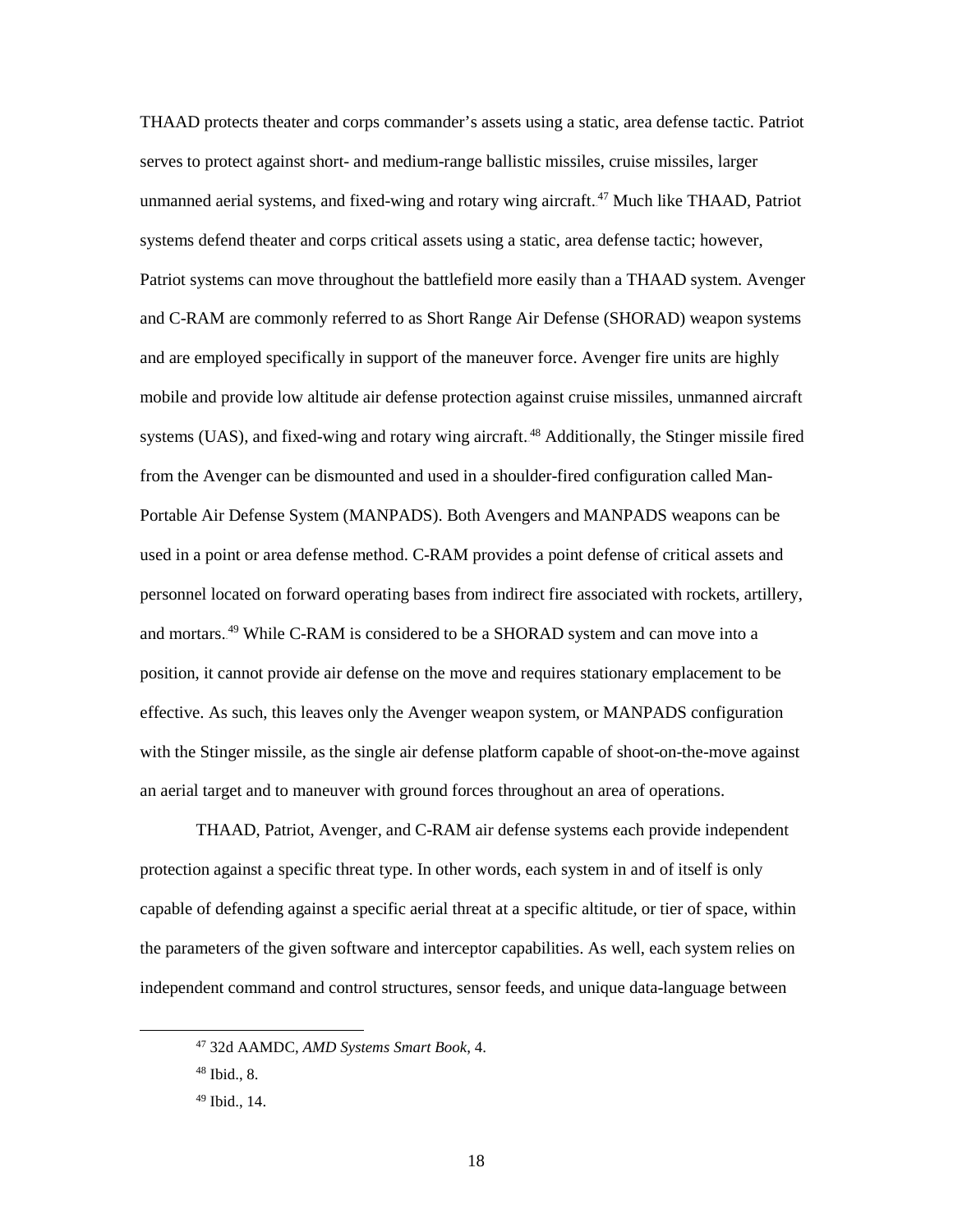sensor, command and control elements, and the ground-based air defense platform. Essentially, each air defense platform and the associated equipment is a stand-alone package with minimal interoperability and integration across US Army systems. That being said, there is some integration built into the Patriot Information Coordination Central (ICC), a data processing and communications center that assists with engagement decisions. Through the ICC it is possible to incorporate THAAD and Avenger weapons systems under a single command and control center. However, the technical expertise and institutional knowledge to achieve the required communications network architecture at the tactical level has been lost over the last two decades. Additionally, the integration and subsequent engagement decisions are still accomplished through system specific radar feeds and platforms. That is, US Army air defense platforms lack horizontal integration to leverage current capabilities and increase lethality through technical solutions using any sensor, any shooter.

Undoubtedly, much of this problem is a result of defense contractors and manufacturers protecting intellectual property. According to a study by the Institute for Defense Analyses, intellectual property encompasses patents, copyrights, trademarks, and trade secrets.<sup>50</sup> Defense contractors and manufacturers seek to protect their intellectual property because it is what gives them a competitive advantage over the competition. For example, Raytheon holds the majority of requirements for Patriot to include the development and production of the weapon system, while Lockheed Martin is the prime contractor responsible for the production of the fire control system and the Patriot Advance Capability (PAC)-3/Missile Segment Enhancement (MSE) upgrades. Competing government contractors use different technical language, algorithms, and programming which creates an interoperability issue both internal to an air defense platform and with other platforms. Therefore, to achieve complete protection from the array of aerial threats

 <sup>50</sup> Richard Atta et al., *Department of Defense Access to Intellectual Property for Weapons Systems Sustainment* (Alexandria, VA: Institute for Defense Analyses, 2017), iii, accessed March 1, 2020, https://apps.dtic.mil/dtic/tr/fulltext/u2/1038450.pdf.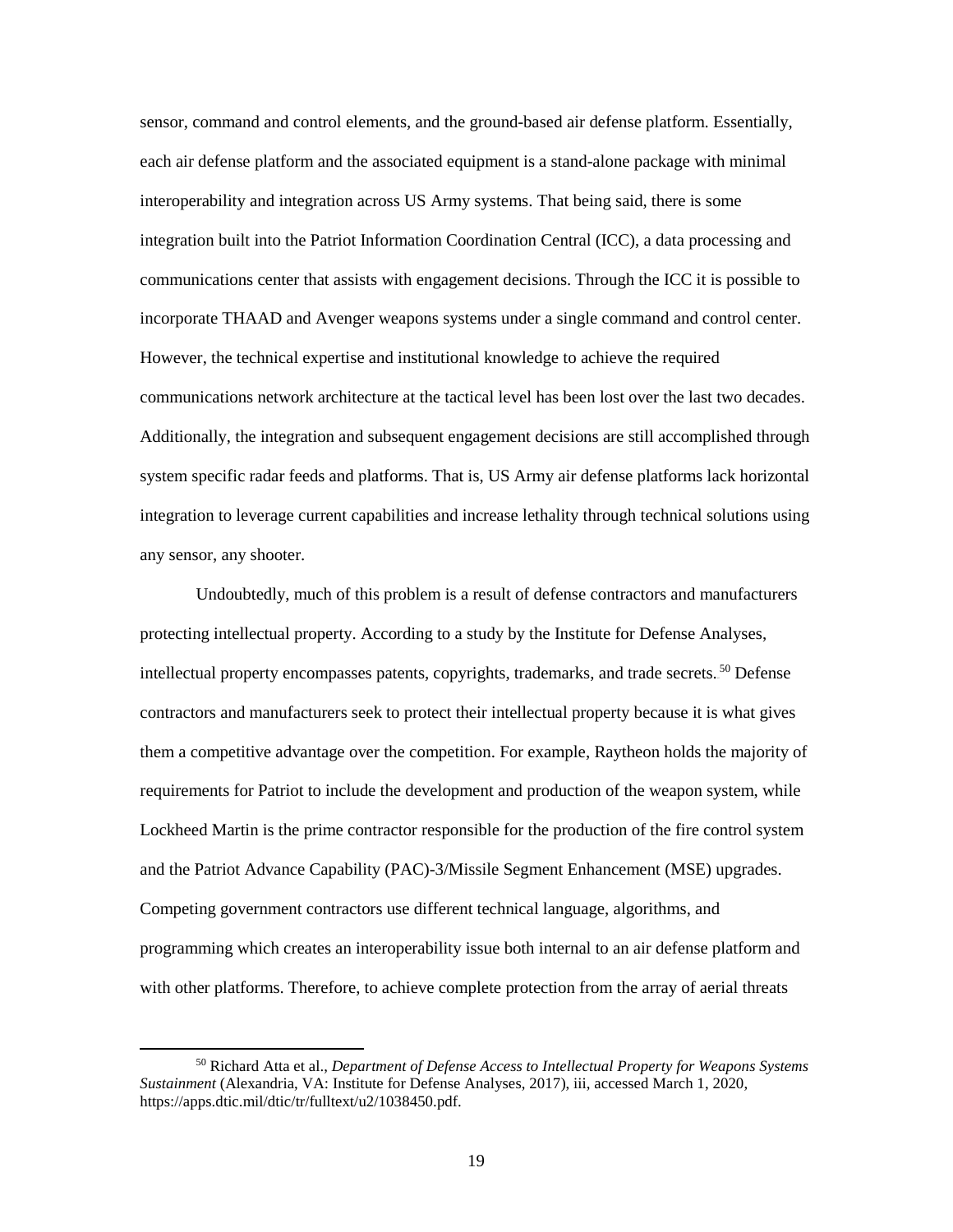present in any given operational environment, all four major ground-based air defense assets and their associated equipment must be employed in the same area of operations. Yet, there are not enough systems for all four ground-based air defense asset types to be present in the same area of operations, with sufficient quantity to create a layered defense design, and ultimately provide complete protection from all aerial threats. Therefore, the US Navy and US Air Force both provide assets to help counter aerial threats and provide additional capability to protect forces.

The US Navy primarily supports theater air defense using the AEGIS weapons system from a littoral approach extending offensive naval air defenses overland. There are currently eighty-seven multi-mission cruisers and destroyers with the AEGIS combat system.<sup>51</sup> The AEGIS combat system makes the ships capable of conducting anti-air, anti-surface, and anti-submarine operations against air and missile threats.<sup>52</sup> The primary purpose of the AEGIS combat system is for fleet protection. A ship operating in anti-air mode requires a second ship to operate in ballistic missile defense, as anti-air only targets fixed- and rotary-wing threats. Also, to extend air defense to forces other than the ship itself requires the ship to operate within a specified area to achieve an ability to intercept a missile threat.<sup>53</sup> Additionally, the naval air defense sensors extend situational awareness and early warning capability through tactical data link architectures.<sup>54</sup> Thus, naval air defense provides a mobile sea-based option to protect forces projecting into theater until groundbased air defense assets arrive that can move inland with maneuver units. Similarly, the US Air Force provides an air-based option to protect ground forces from air and missile threats.

 <sup>51</sup> "AEGIS WEAPON SYSTEM," United States Navy Fact File, last updated January 10, 2019, accessed February 14, 2020, https://www.navy.mil/navydata/fact\_display.asp?cid=2100&tid=200&ct=2.

 $52$  Ibid.

<sup>53</sup> David B. Larter, "The US Navy is fed up with ballistic missile defense patrols," *Defense News*, June 16, 2018, accessed February 14, 2020, [https://www.defensenews.com/naval/2018/06/16/the-us-navy](https://www.defensenews.com/naval/2018/06/16/the-us-navy-is-fed-up-with-ballistic-missile-defense-patrols/)[is-fed-up-with-ballistic-missile-defense-patrols/.](https://www.defensenews.com/naval/2018/06/16/the-us-navy-is-fed-up-with-ballistic-missile-defense-patrols/)

<sup>54</sup> "Multifunctional Information Distribution System (MIDS)," Products and Services, Collins Aerospace, accessed February 14, 2020, https://www.rockwellcollins.com/Products-and-Services/Defense/Communications/Tactical-Data-Links/Multifunctional-Information-Distribution-System.aspx.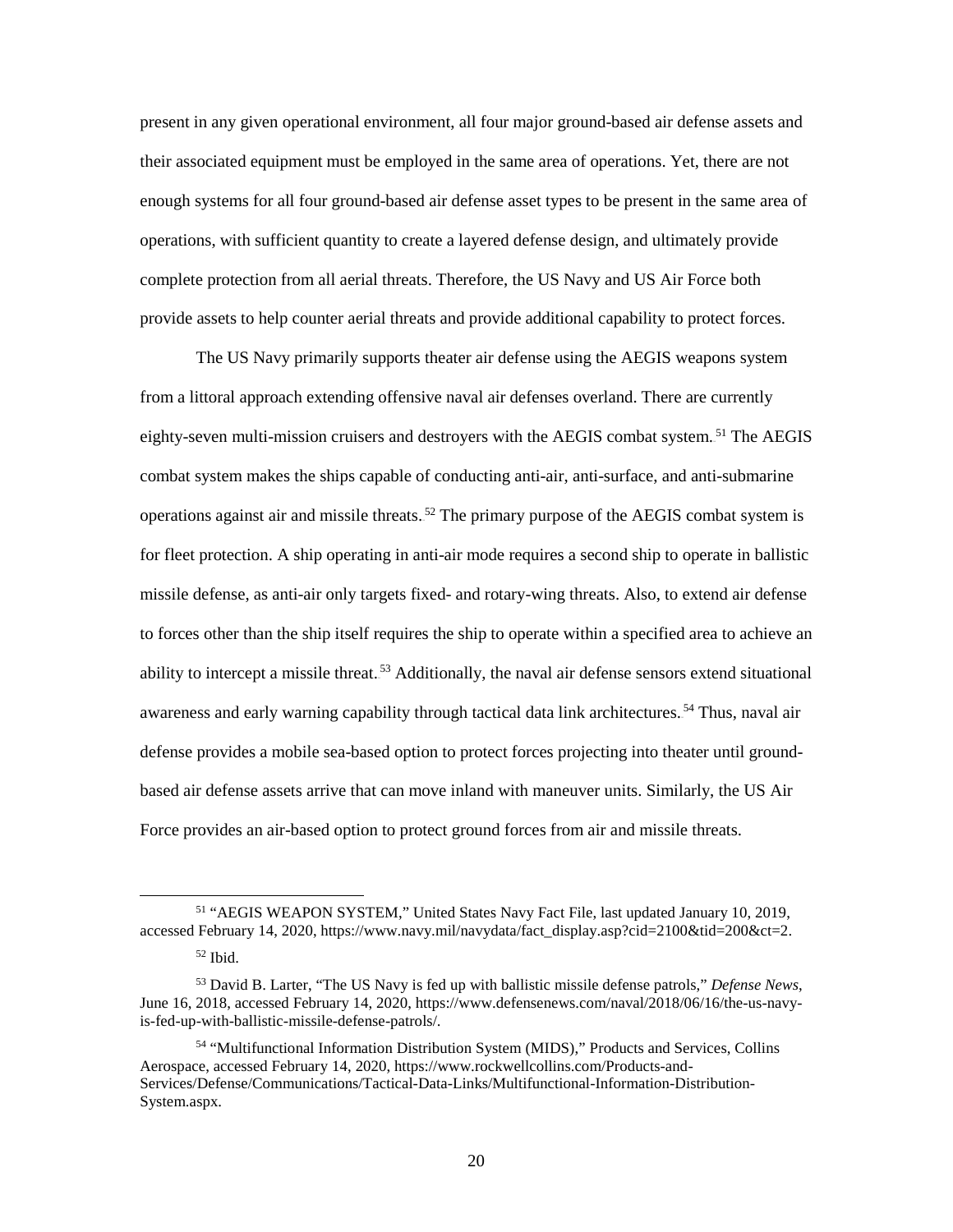The US Air Force contributes to air and missile defense through sense and warn, offensive counterair operations, preemptive strikes against adversarial missile systems on the ground, and close air support of maneuver units in action.<sup>55</sup> Of note, the US Navy can also provide aircraft to support offensive and defensive counterair operations; however, counterair is the primary function of the US Air Force during joint operations.<sup>56</sup> The US Air Force also serves as the lead service for integrating and disseminating an air picture which provides situational awareness and early warning to the Joint Force in a theater of operations. Also, assets such as the Airborne Warning and Control System (AWACS) and Theater Air Control System (TACS) further increase the operational reach of radios, sensors, and command and control systems used to conduct air battle management in a theater of operations.<sup>57</sup> There are currently thirty-one AWACS aircraft in the US Air Force's inventory, all of which integrate into the tactical data link architectures.<sup>58</sup> In addition, attack operations that seek to destroy adversarial air threats and missile capabilities while still on the ground requires a level of local air superiority which as stated before cannot always be guaranteed. Therefore, commanders are unlikely to conduct deep attack operations using manned aircraft without air superiority as a result of the associated risk to the pilot, the aircraft, and successful mission accomplishment.

While each service provides assets that can integrate into an air and missile defense plan for sense and warn operations, the assets are unable to communicate for inter-service intercept operations. Once again, service-specific systems and solutions lack vertical integration and are unable to communicate with sister-service platforms to leverage current capabilities and increase

 <sup>55</sup> US Department of Defense, Air Land Sea Application Center, Multi-Service Tactics, Techniques, and Procedures (MTTP) Publication, *SCAR* (Washington, DC: Government Printing Office, 2018), 12, 28, accessed February 16, 2020, https://www.alsa.mil/mttps/scar/.

<sup>56</sup> JP 3-01, *Countering Air and Missile Threats*, xii.

<sup>57</sup> Ibid., II-5-6.

<sup>58</sup> "E-3 Sentry AWACS," U.S. Air Force Fact Sheet, last modified September 22, 2015, accessed February 16, 2020, https://www.af.mil/About-Us/Fact-Sheets/Display/Article/104504/e-3-sentry-awacs/.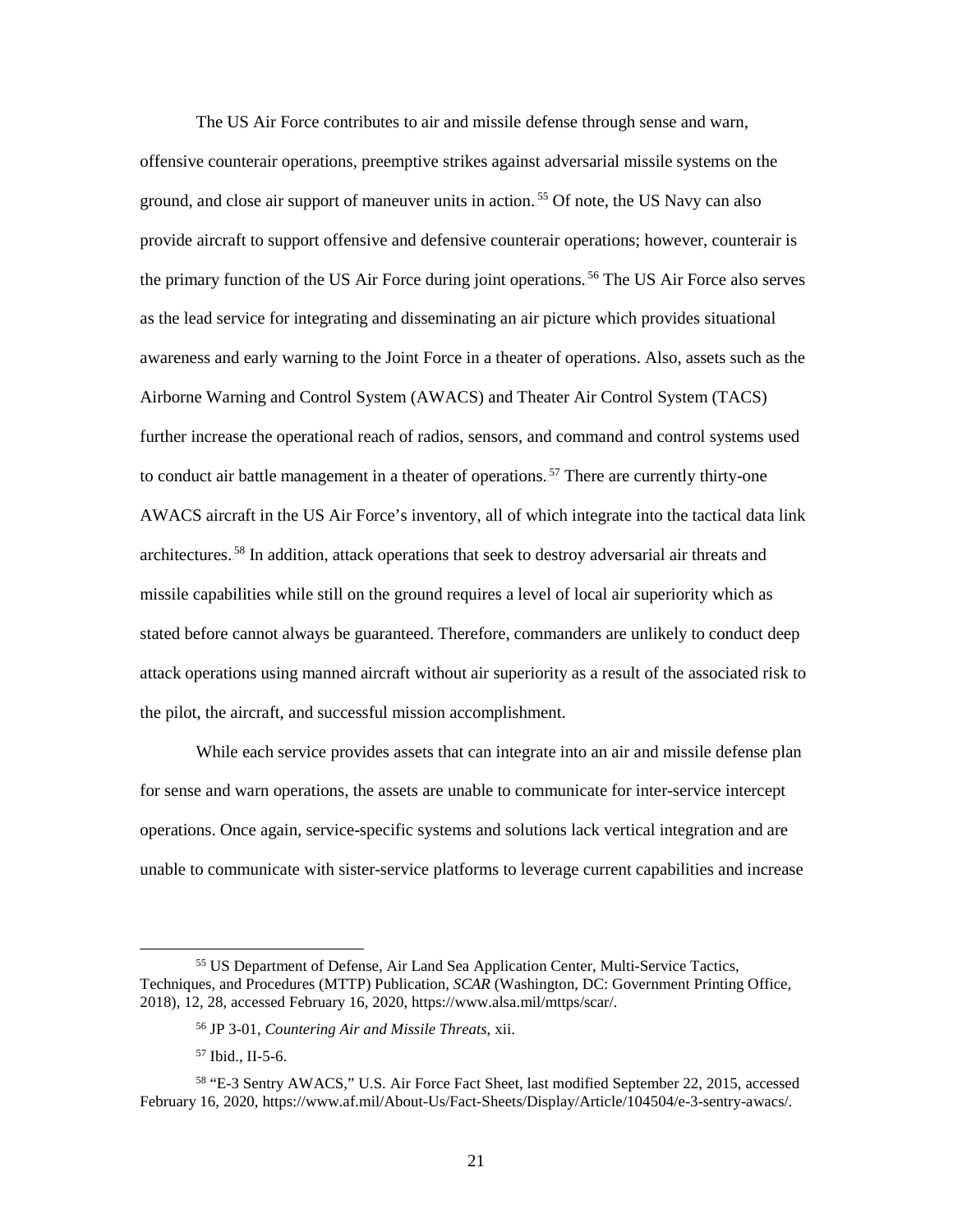lethality through technical solutions. As before, the lack of vertical integration is one consequence of defense contractors protecting intellectual property to remain competitive within the defense industry. Additionally, assets capable of providing air and missile defense from the US' Army, Navy, and Air Force are considered low-density, high-demand assets. That is to say there are too few US assets to provide complete air defense coverage for every overseas location of importance to the US military. For that reason, leveraging ally and partner assets become critical in the current approach to defending against aerial threats.

## <span id="page-29-0"></span>Leveraging Ally and Partner Nations

The 2017 *National Security Strategy* states that "[a]llies and partners are a great strength of the United States[,]" adding to our military and intelligence capabilities, and that "[n]one of our adversaries have comparable coalitions."<sup>59</sup> The *NSS* also promotes a US forward military presence throughout the world to achieve influence over other actors in the strategic environment.<sup>60</sup> Rather than stationing units in overseas garrisons where they operate in isolation, US forces temporarily engage with ally and partner nations on a regular basis to achieve enduring effects. Hence, the United States participates in a number of training events, exercises, and initiatives globally, with various partners and allies, and with various international organizations such as the United Nations and the North Atlantic Treaty Organization (NATO). For example, US forces participate in NATO's enhanced forward presence operations leveraging US rotational forces with forces from Canada, Germany, Norway, Poland, and Slovenia among others to strengthen the deterrence and defense posture towards Russian aggression in the Baltic region.<sup>61</sup> In doing so, the United States is not only building relationships with partnering countries, they are

 <sup>59</sup> Trump, *National Security Strategy*, 37.

<sup>60</sup> Ibid., 47.

<sup>61</sup> "Boosting NATO's presence in the east and southeast," North Atlantic Treaty Organization, last updated January 21, 2019, accessed January 23, 2020, https://www.nato.int/cps/en/natohq/topics\_136388.htm.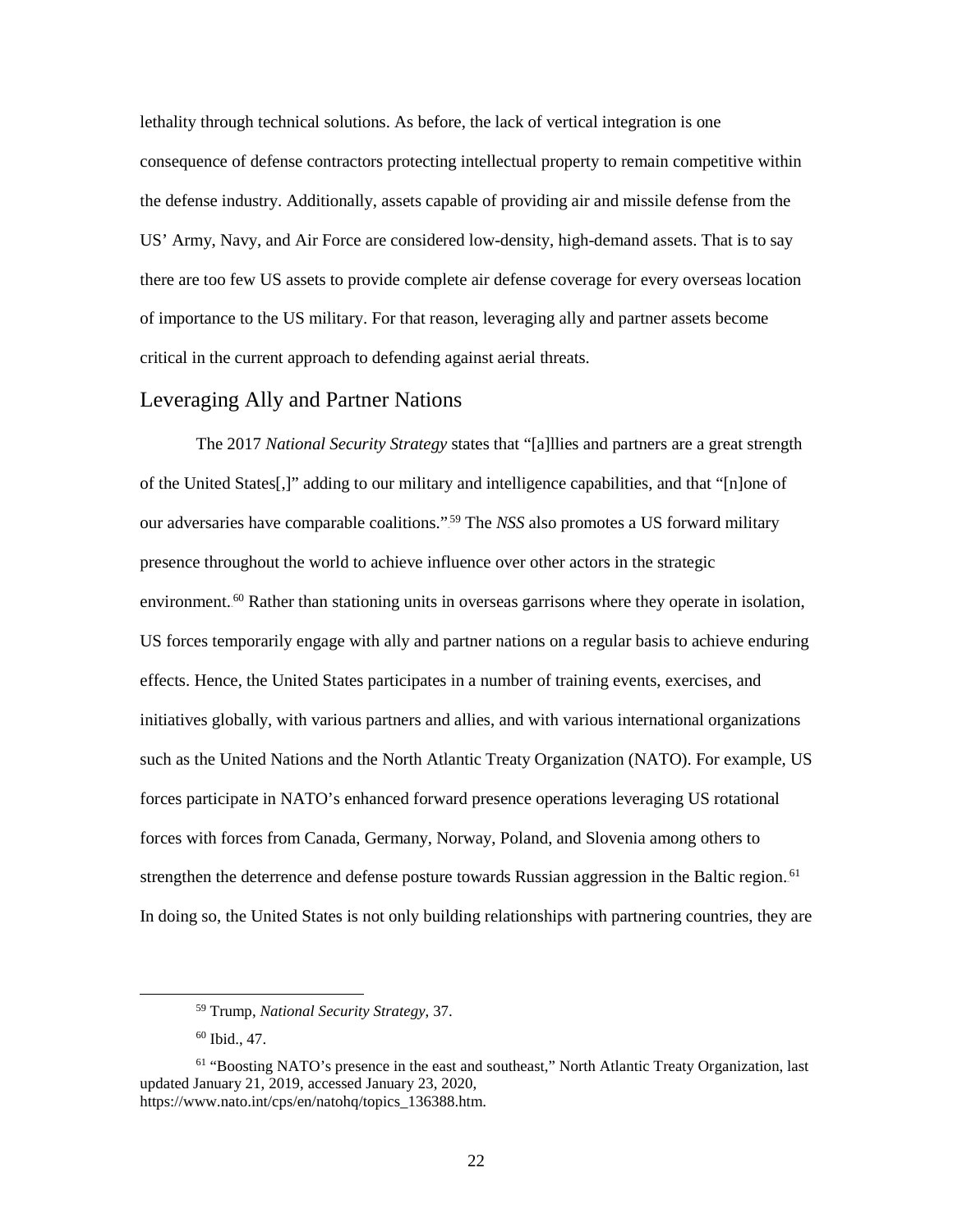posturing US forces within the Russian anti-access system. In this sense, the United States can project power in non-hostile ways and use power as a means of influence.

Eliot Cohen defines power as "the ability to get people to do things that they would not otherwise do."<sup>62</sup> The United States maintains a dominant position in the world order through power projection beyond just the military, incorporating diplomatic, informational, and economic efforts as well. Regardless, the 2017 *NSS* explicitly states that a forward military presence throughout the world is one way the United States achieves influence over other actors in the strategic environment.<sup>63</sup> For instance, in 2019 the United States deployed a THAAD air defense system to Israel as part of an exercise to demonstrate US-Israeli military ties and resolve against near and distant threats in the Middle East.<sup>64</sup> Utilizing exercises, training events, and operations such as NATO's enhanced forward presence allows the United States to penetrate adversarial anti-access strategies pre-conflict. In any case, it is unrealistic to assume the United States can and will deploy air defense assets into an area of operations pre-conflict or that cooperation is guaranteed. Therefore, it is important to ensure allies and partners already have the internal capacity and capability to defend against regional air and missile threats.

One way to build ally and partner capacity and capability is through foreign military sales. Foreign military sales allow for the United States to leverage ally and partner nations in combating anti-access strategies by selling air and missile defense equipment. According to the US State Department, the US government sells approximately forty-three billion dollars in defense equipment annually.<sup>65</sup> Specifically, the Defense Security Cooperation Agency,

 <sup>62</sup> Eliot Cohen, *The Big Stick* (New York: Basic Books, 2016), 16.

<sup>63</sup> Trump, *National Security Strategy*, 47.

<sup>64</sup> Isabel Debre, "In first, US deploys THAAD anti-missile system in Israel," *Defense News*, March 4, 2019, accessed September 19, 2019, https://www.defensenews.com/land/2019/03/04/in-first-usdeploys-thaad-anti-missile-system-in-israel/.

<sup>65 &</sup>quot;U.S. Arms Sales and Defense Trade," Bureau of Political-Military Affairs, US State Department, last updated May 21, 2019, accessed February 16, 2020, https://www.state.gov/u-s-arms-salesand-defense-trade/.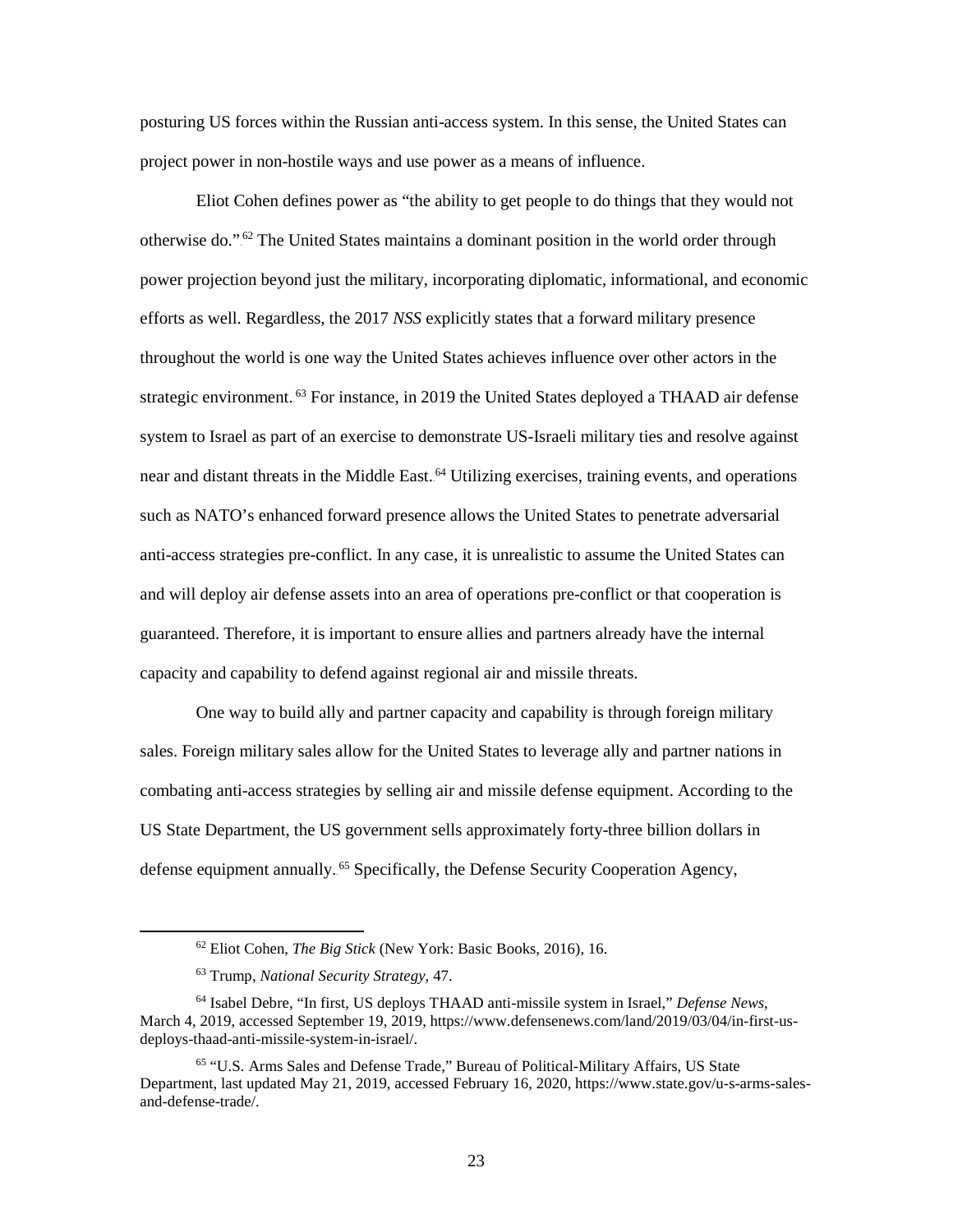responsible for supervising the implementation and execution of sales, lists six countries including Germany, Japan, the Kingdom of Saudi Arabia, and the Republic of Korea who sought major arms sales in 2019 for missiles or air defense systems to complement existing infrastructure.<sup>66</sup> Moreover, selling US defense equipment not only signals US support for the recipient country, it can create an enduring relationship through training opportunities and upgrade requirements. Additionally, sales increase the ability of US forces to seamlessly integrate with recipient country military forces and equipment as familiarity and interoperability already exist. For instance, US air defense command and control systems can use cross-domain software solutions to expand protection by providing basic track data to allies and partners.

#### <span id="page-31-0"></span>Summary

While the US Army focuses on ground-based air defense for both homeland defense and protection of maneuver forces in conflict, the US Navy and US Air Force also contribute to air and missile defense. However, each service has created service-based solutions to address air and missile defense. Even though sensor feeds and communications equipment allow for inter-Service sharing of an air picture, intercept platforms are unable to operate without the platform specific radar to track and transmit target data. The Joint Force has become stove-piped, lacking the integration and interoperability necessary across the force to achieve *Joint Combined Arms* as directed in the 2018 US National Military Strategy.<sup>67</sup> Additionally, services developed air defense platforms for specific threat types creating the need for a multi-layered defense design. As such, US Army air defense planners must ensure a mix of assets are incorporated in defense design planning. Furthermore, the low-density of air defense assets requires planners to determine

 <sup>66</sup> "Major Arms Sales," Defense Security Cooperation Agency, accessed February 16, 2020, https://www.dsca.mil/major-arms-sales.

<sup>67</sup> US Department of Defense, Chairman Joint Chiefs of Staff, *Description of the National Military Strategy 2018* (Washington, DC: Government Printing Office, 2018), 2, accessed September 3, 2018, https://www.jcs.mil/Portals/36/Documents/Publications/UNCLASS\_2018\_National\_Military\_Strategy\_De scription.pdf.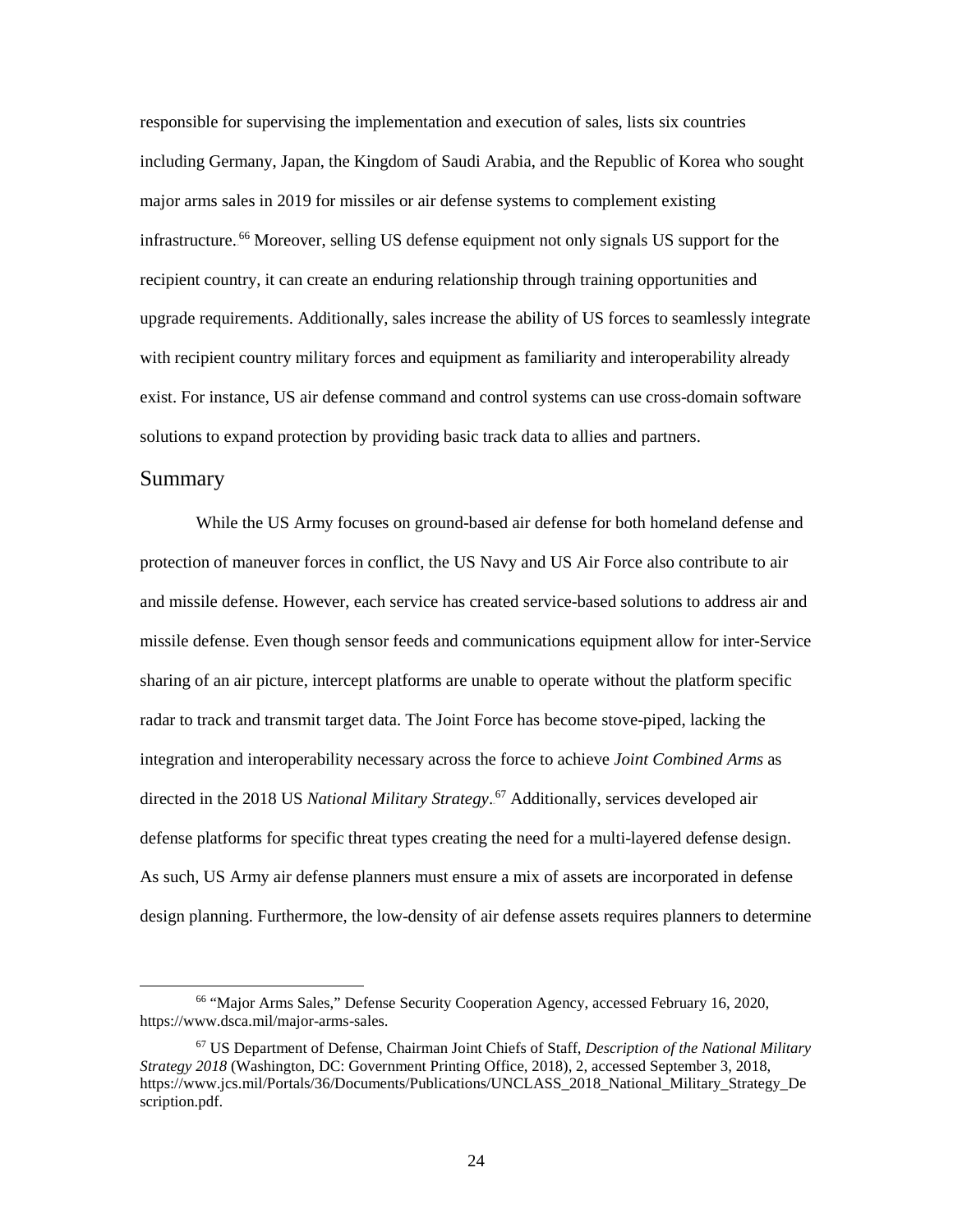early where to deploy air defense assets using threat assessments and prioritization frameworks. Generally speaking, from the US Army perspective, only Patriot and THAAD assets are prepositioned in an operational status globally under a pre-conflict environment. Once the environment shifts from pre-conflict to conflict, then all Joint Force assets in a theater are deployed to the area of operations. Ideally, assets will already be within the area covered by an adversary's anti-access strategy. One way to ensure assets are present whether US owned or not is through foreign military sales. Foreign military sales support the advancement of US national security interests abroad by helping to build ally and partner capacity and capability. For this reason, the United States must leverage ally and partner capabilities through equipment sales, training and exercises, and alliances. Even still, as previously mentioned, air defense assets are too few to be everywhere and are unlikely to provide the necessary level of air defense required initially. Hence, a description of the evolving operational environment and identification of future threats will help guide modernization efforts for the air and missile defense community.

#### Section III: Anticipating the Future

<span id="page-32-0"></span>The future operating environment is characterized by increasingly complex threats, sustained operational tempo, limited resources, and the ability of great power competitors to contest US forces in all domains.

—*Air and Missile Defense Vision 2028*

Uncertainty in the future operational environment is a given in that the operational environment is an open system with emergent properties.<sup>68</sup> There is no way to accurately predict the future; however, planners and strategists alike can anticipate the future by understanding emerging trends and applying models to help interpret information. For example, the model from Peter Schwartz, a leading futurist, uses multisource-information gathering to identify driving

 <sup>68</sup> Robert Jervis, *System Effects: Complexity in Political and Social Life* (Princeton: Princeton University Press, 1998), 28.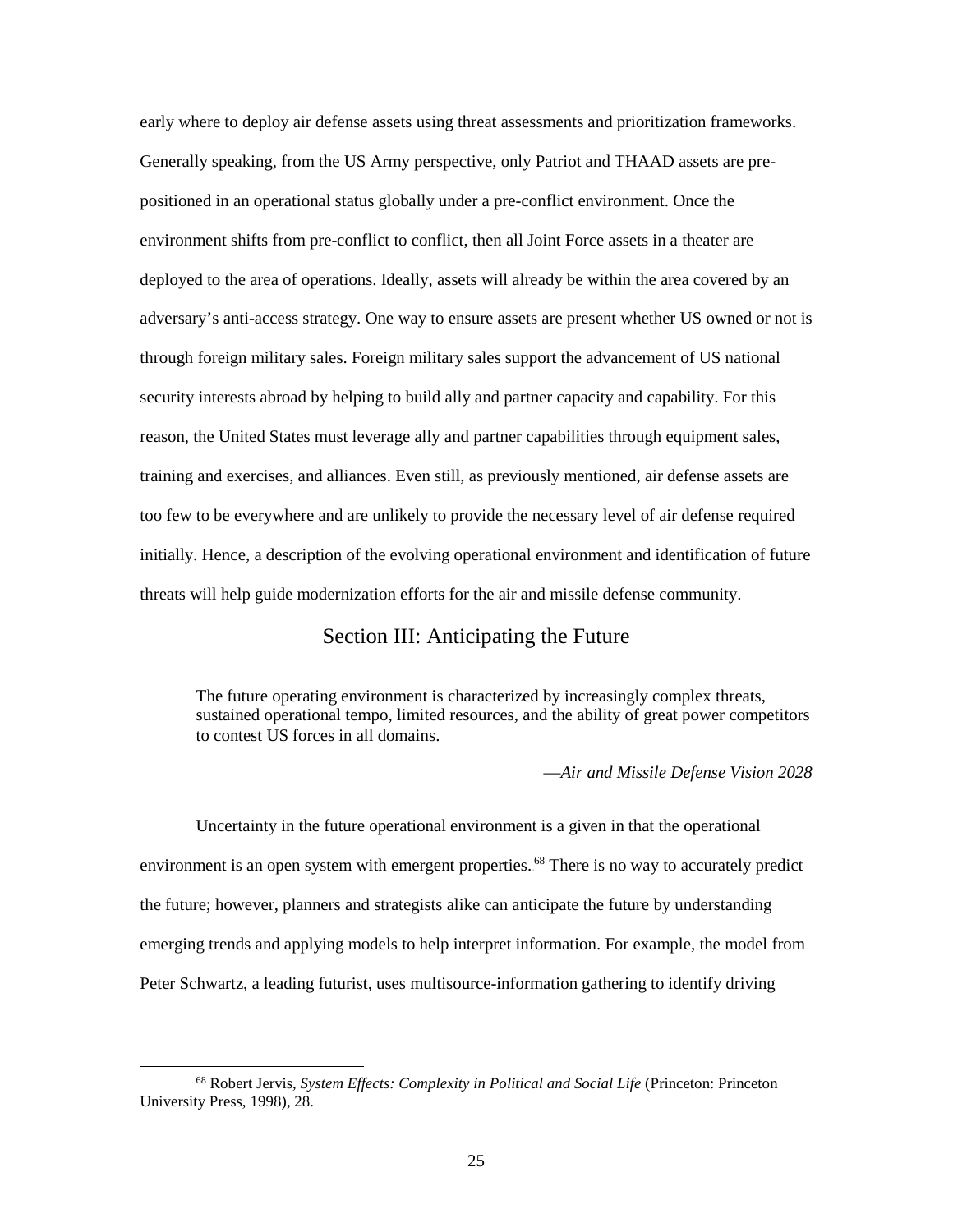forces and predetermined elements to create scenarios to perceive futures in the present.<sup>69</sup> While approaches such as the Schwartz model have strengths for forecasting, there is always the chance of being wrong. As German Army Colonel Jürgen Prandtner notes, analysts could be wrong when predicting the future which could have grave implications in creating a balanced force.<sup>70</sup> With that in mind, the Joint Force attempts to look ahead using creative, rigorous, and credible ways to describe the future security environment thereby driving change across the force to better prepare for future conflict.<sup>71</sup>

For the Joint Force, many organizations and documents provide insight into the strategic context shaping the future to include studies from the Asymmetric Warfare Group, the Research and Development Corporation, and the US National Intelligence Council's *Global Trends* project. Consequently, the Joint Force developed and published the *Joint Operating Environment 2035*  "to support and accelerate our future strategy and force planning activities across the Joint Force."<sup>72</sup> Consistent across these organizations and publications is the opinion that Russia will continue to be the United States' pacing threat with improvements to their air force, precision targeting capabilities, and air defense systems. However, China and North Korea increasingly escalate in threat as they also modernize their armed forces creating offensive capabilities under the guise of defensive posturing. Additionally, rising competitors will acquire capabilities quickly by exploiting the globally connected information environment through cyber espionage and

 <sup>69</sup> Peter Schwartz, *The Art of the Long View: Planning for the Future in an Uncertain World* (New York: Crown Business, 1996), 36, 105, 111-112.

 $70$  Jürgen Prandtner, "Uncertainty: The Forgotten Factor in Joint Planning" (Monograph, School of Advanced Military Studies, Fort Leavenworth, KS, 2019), 17 and 36, accessed November 19, 2019, Combined Arms Research Library Digital Library.

<sup>71</sup> US Department of Defense, Joint Staff, *Joint Operating Environment (JOE) 2035: The Joint Force in a Contested and Disordered World* (Washington, DC: Government Printing Office, 2016), 52.

 $72$  Ibid., 1.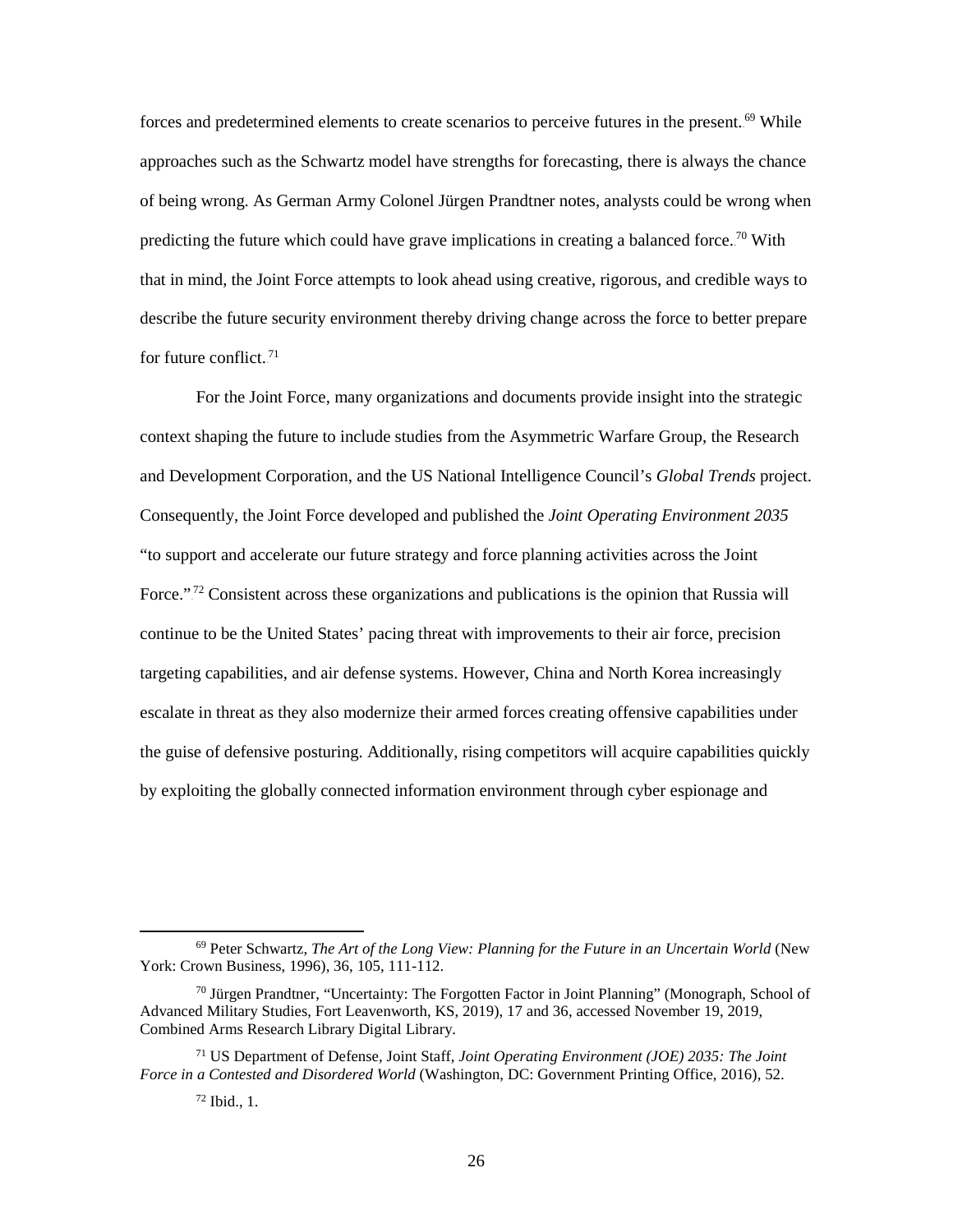intellectual property theft. Thus, the next fifteen to twenty years will see the emergence of a multi-polar world with regards to military power as a result of power transitions and diffusions.<sup>73</sup>

# <span id="page-34-0"></span>What Tomorrow Looks Like Today

A general trend analysis of the last one hundred years demonstrates how political, economic, informational and cultural systems have become more complex and interconnected.<sup>74</sup> Since 1920 the world experienced the Second World War, the creation of the United Nations and NATO, the emergence of global markets, the spread of cultures through immigration, and the birth of the Information Age. Change will continue to create challenges and opportunities for all actors in the global strategic environment. Moreover, warfare in the future will increase in scale, domains, and classes of actors while decision cycles and reaction times will compress.<sup>75</sup> Major trends anticipated to affect the future operational environment include changes in world order, shifting demographics, and advancements in science, technology, and engineering.<sup>76</sup>

As John Ikenberry, a theorist of international relations, posits: "if the past is a guide, American primacy should produce resistance and counterbalancing."<sup>77</sup> After nearly seventy-five years of leading the world order, the United States is facing challenges from rising powers, shifting strategic relationships, and the evolving roles of international organizations.<sup>78</sup> Rising powers will continue to challenge the global world order as competitors seek to assert themselves both regionally and globally. For example, Russia continues to display the capability to intervene

<sup>76</sup> US Joint Staff, *JOE 2035* (2016), 3-4.

 <sup>73</sup> Joseph Nye, *The Future of Power* (New York: Public Affairs, 2011), xv.

<sup>74</sup> US Army, TRADOC Pamphlet 525-3-1, *The U.S. Army in Multi-domain Operations 2028* (Washington, DC: Government Printing Office, 2018), 7.

<sup>75</sup> US Army, *2019 Army Modernization Strategy: Investing in the Future* (Washington, DC: Government Printing Office, n.d), 2.

<sup>77</sup> G. John Ikenberry, *After Victory: Institutions, Strategic Restraint, and the Rebuilding of Order After Major Wars* (Princeton: Princeton University Press, 2001), 270.

<sup>78</sup> Francis J. Gavin, "Re-Imagining the World: Reflections on the Future of World Order," *War on the Rocks*, January 9, 2018, accessed February 17, 2020, https://warontherocks.com/2018/01/reimaginingworld-reflections-future-world-order/.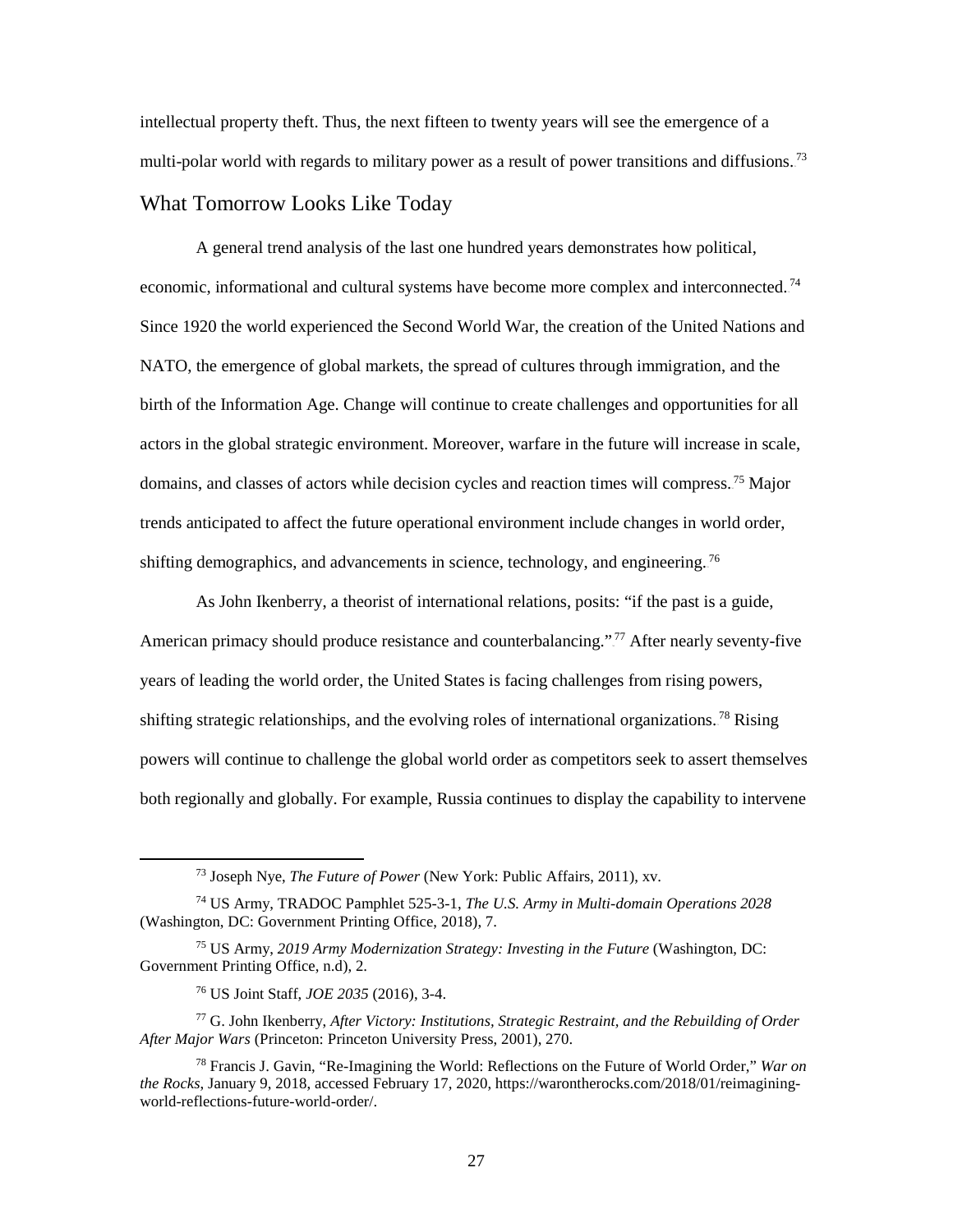in foreign conflicts such as the Syrian civil war.<sup>79</sup> In 2015, Russia deployed fixed-wing and aviation assets to Syria in support of Syrian President Bashar al-Assad's regime. As well, Russia continues to provide advisors and sell intelligence information, ammunition, and artillery to the Syrian regime's military.<sup>80</sup> As competition increases across the air and maritime domains, actors will seek to project power beyond borders and regional areas, with potential to reach the United States. In turn, this will lead to the United States rebalancing defense spending and diverting equipment to increase homeland defense capabilities, specifically air and missile defenses.

Moreover, it is anticipated that the broad network of alliances and partnerships the United States has developed will erode because of challengers such as Russia and China expanding influence around the world. Also, emerging economies able to compete with Western economies coupled with competition for scarce resources and energy reserves will create conditions for the formation of new alliances and the rebalancing of others. In turn, threatening the aptitude of the United States to leverage allies and partners to achieve US national security interests. There will likely also be a decrease in foreign military sales which will result in a decrease of interoperability and integration should conflict arise. Additionally, an increase in globally-present states will cause existing institutions and frameworks to fracture or evolve as fundamental differences contest previously accepted ways of governance.<sup>81</sup>

For example, while NATO continues to pursue its core mission of deterring aggressive rivals, its evolution in concept from preventing war to maintaining peace ensures the continuation of shared values and mutually beneficial relationships.<sup>82</sup> In spite of this, rising powers such as

 <sup>79</sup> US Defense Intelligence Agency*, Russia Military Power: Building A Military to Support Great Power Aspirations* (Washington, DC: Government Printing Office, 2017), 43, 67.

<sup>80</sup> Ibid., 13.

<sup>81</sup> US Joint Staff, *JOE 2035* (2016), 8.

<sup>82</sup> Lindsay Lloyd and Bradford M. Freeman, "NATO: Still Relevant *in a* Dangerous World," *Catalyst*, no. 15 (Summer 2019), accessed February 17, 2020, https://www.bushcenter.org/catalyst/globalchallenges/lloyd-nato-still-relevant-in-a-dangerous-world.html.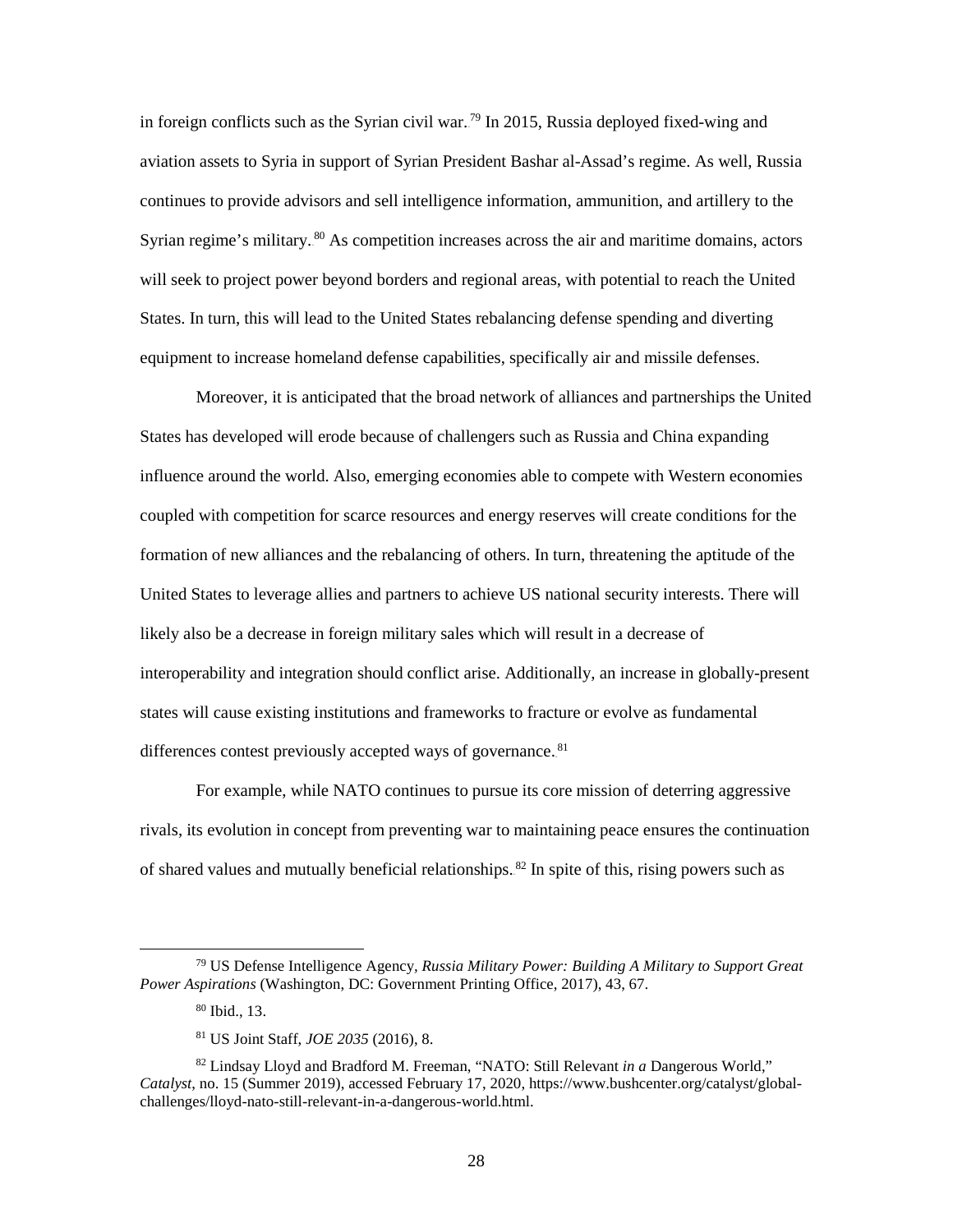China, India, and Brazil will contest the current international rules-based order established under organizations such as NATO.<sup>83</sup> This tension will lead to less support for these organizations and the emergence of new rules and agreements among rising powers that will counterbalance the current order. For instance, the United States' formal withdrawal from the Intermediate-Range Nuclear Forces (INF) treaty in 2019 will stress the tipping point of a nuclear arms race. As recently stated in *Bulletin of the Atomic Scientists*, the United States' pursuit of missile defense without any limitation or constraint could produce a dynamic wherein adversaries develop offensive systems to counter US defensive systems. <sup>84</sup> Meanwhile, other agreements and treaties such as the Treaty on the Non-Proliferation of Nuclear Weapons could also dissolve fostering an environment for a nuclear arms race. Consequently, nuclear proliferation will magnify lethality while advances in science, technology, and engineering will continue to impact the precision and reach of future air and missile threats.

The pace of technological and scientific change is increasing and will continue to accelerate through 2050. For example, in the last twenty-five years the internet has become a global common, artificial intelligence is shortening decision cycles, and nanotechnology is making it possible for future threats to increase power and lethality while decreasing size and detectability. According to then Deputy Secretary of Defense Robert Work, the Joint Force faces "the very real possibility of arriving in a future combat theater and finding themselves facing an arsenal of advanced, disruptive technologies that could turn our previous technological advantage on its head..."<sup>85</sup> While the US Department of Defense budget is consistently more than the next five countries combined, research and development spending over the last thirty years continually

 <sup>83</sup> US Joint Staff, *JOE 2035* (2016), 8.

<sup>84</sup> Matt Korda and Hans M. Kristensen, "US ballistic missile defenses," *Bulletin of the Atomic Scientists*, 75, no. 6 (2019): 295, https://doi.org/10.1080/00963402.2019.1680055.

<sup>85</sup> Deputy Secretary of Defense Robert Work, "Deputy Secretary of Defense Speech: National Defense University Convocation" (as prepared for delivery by Deputy Secretary of Defense Deputy Secretary of Defense Bob Work, Washington, DC, August 5, 2014), accessed February 17, 2020, https://www.defense.gov/Newsroom/Speeches/Speech/Article/605598/.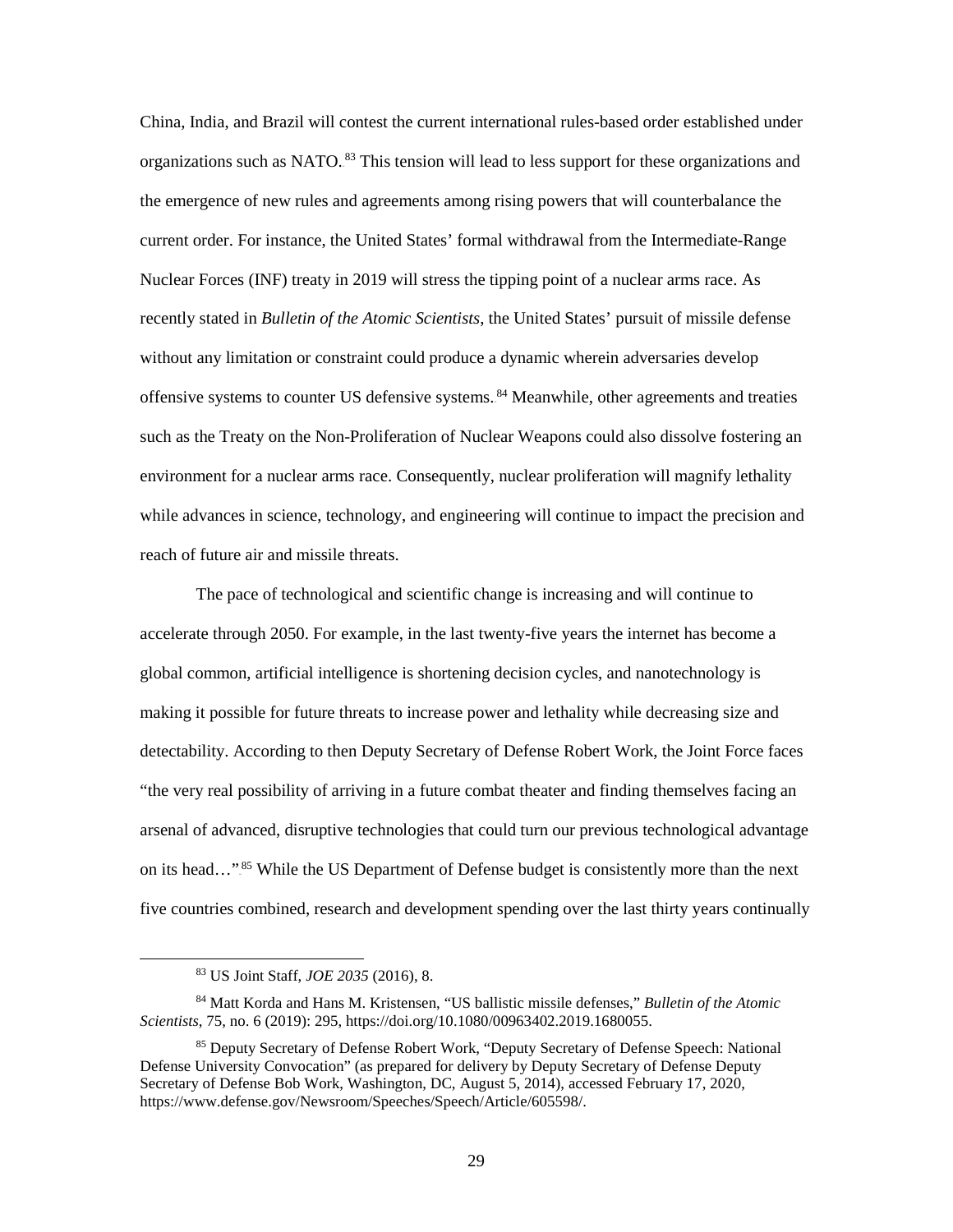declined until 2015 when investments began to rise.<sup>86</sup> Meanwhile, competitors such as Russia and China have been developing and testing sophisticated systems that appear to be designed specifically to counter US military and technological advantages.<sup>87</sup> For Russia, advances in artificial intelligence center around urban combat to protect soldiers and make the force more precise and lethal.<sup>88</sup> As well, in 2019 artificial intelligence engineers in Moscow published a paper introducing a new technology that can "create realistic animations of a person's face from a single photo."<sup>89</sup> It is not far off to imagine the possibilities of using this technology to create a disinformation campaign to control and shape the narrative. On the other hand, while Russia invests approximately \$12 million US dollars into artificial intelligence, the United States invests about \$927 million US dollars with over six-hundred active projects.<sup>90</sup> While the United States remains intent to keep pace and create an enduring advantage, the democratization of artificial intelligence development will complicate matters as most advances will come from the commercial sector.<sup>91</sup> As the pace of technological and scientific change accelerates through 2050, US air and missile defense capabilities require modernization, integration with emphasis on protection from cyber and electronic attacks.

 <sup>86</sup> Tom Temin, "Does DoD's research and development spending reflect strategic priorities?" *Federal News Network*, February 20, 2020, accessed March 7, 2020, https://federalnewsnetwork.com/defense-main/2020/02/does-dods-rdte-spending-data-reflect-strategy-techpriorities/.

<sup>87</sup> Phil Stewart et al., "Russia, China aim to close military technology gap with U.S.: Hagel," *Reuters*, September 3, 2014, accessed March 7, 2020, https://www.reuters.com/article/us-usa-militaryspending/russia-china-aim-to-close-military-technology-gap-with-u-s-hagel-idUSKBN0GY2CC20140903.

<sup>88</sup> Margarita Konaev and Samuel Bendett, "Russian AI-Enabled Combat: Coming to a City Near You?" *War on the Rocks*, July 31, 2019, accessed March 16, 2020, https://warontherocks.com/2019/07/russian-ai-enabled-combat-coming-to-a-city-near-you/.

<sup>89</sup> Ibid.

<sup>90</sup> US Library of Congress, Congressional Research Service (CRS), *Artificial Intelligence and National Security*, by Kelley M. Sayler, CRS Report R45178 (Washington, DC: Office of Congressional Information and Publishing, November 21, 2019), 2, 24.

 $91$  Ibid., 36.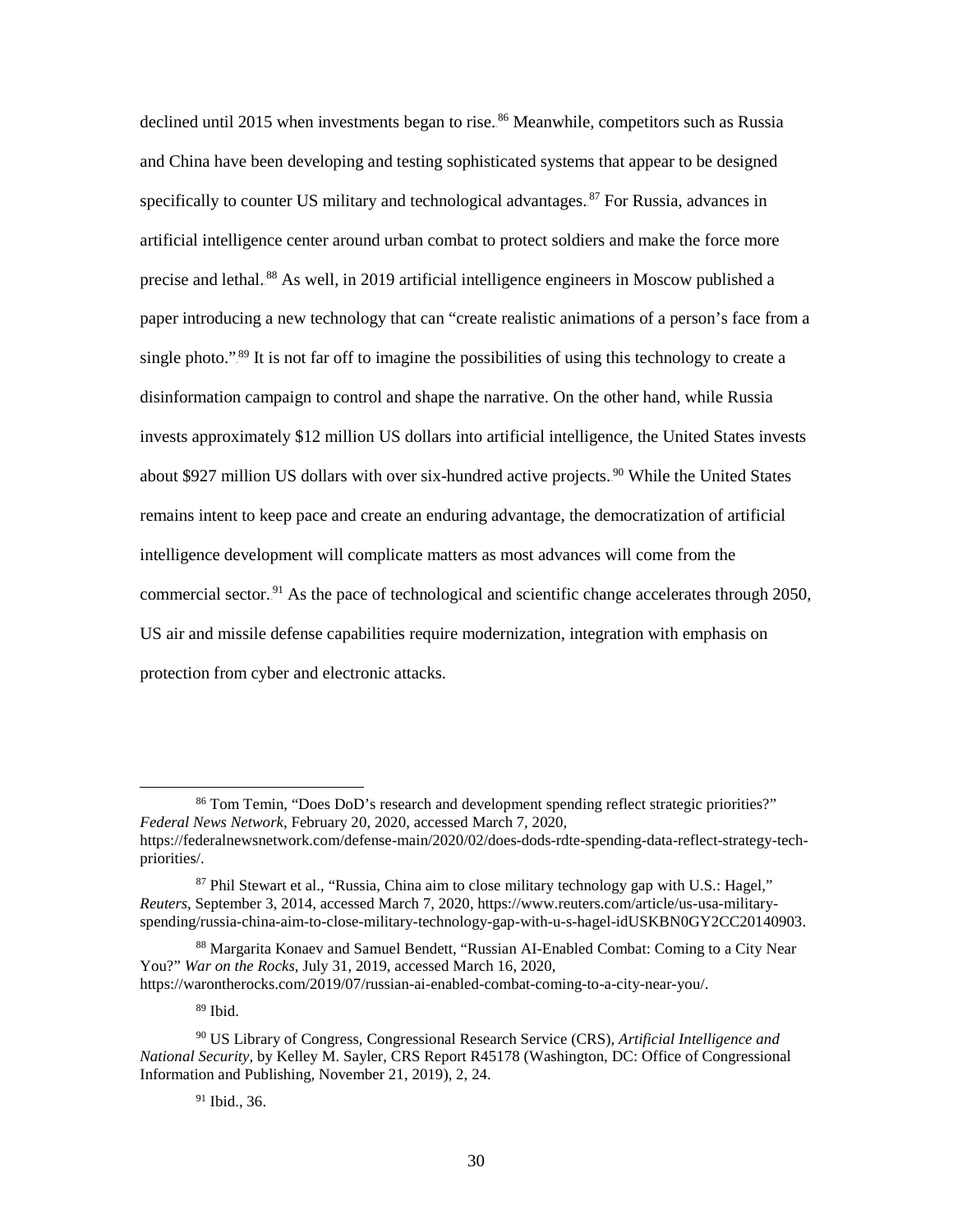#### <span id="page-38-0"></span>[The](#page-38-1) Impact of Emerging Trends on Air Defense

As stated in the *Army Air and Missile Defense 2028*, future operating environments will be "characterized by increasingly complex threats, sustained operational tempos, limited resources, and the ability of great power competitors to contest U.S. forces in all domains."<sup>92</sup> For the US air defense community, current and potential threats entail increased missile threats, the emergence of hypersonic weapons, and refinement of sophisticated anti-access and area denial capabilities. Forecasting through 2050 foresees new weapons taking advantage of advances in artificial intelligence and quantum computing, increasing the accuracy, lethality, and speed of delivery at ranges beyond the current capability of a US response.<sup>93</sup> The emerging trends contrasted against the current state of US air and missile defense reveals the US military is not ready to address the full range of threats today, nor prepared to address the potential threats of the future operating environment. The evidence supports that the current approach to air and missile defense will not work in the future because independent service-specific systems and solutions have minimal integration ability across the Joint Force.

<span id="page-38-1"></span>In May 2018 the Fires Center of Excellence published the final version of a report on the concept and organization of short-range air defense. The document is consistent with literature regarding the complexity of future operating environments and the resurgence of aerial threats to the maneuver force. Most significantly, the document stated: "[t]he Army can no longer defend and dominate tactical airspace; a great deal of capability in both materiel and institutional knowledge has been lost in recent years."<sup>94</sup> As stated before, the technical expertise and institutional knowledge to create integrated communication network architectures and fight

 <sup>92</sup> US Army, Space and Missile Defense Command, *Army Air and Missile Defense 2028* (Washington, DC: Government Printing Office, 2019), 2.

<sup>93</sup> US Army, TRADOC Pamphlet 525-92, *The Operational Environment and the Changing Character of Warfare* (Washington, DC: Government Printing Office, 2019), 13-16.

<sup>94</sup> US Army, Fires Center of Excellence, Capabilities and Development Integration Directorate, *United States Maneuver Short Range Air Defense Battalion Organizational and Operational Concept* (Fort Sill, OK: Fires Center of Excellence, 2018), 3.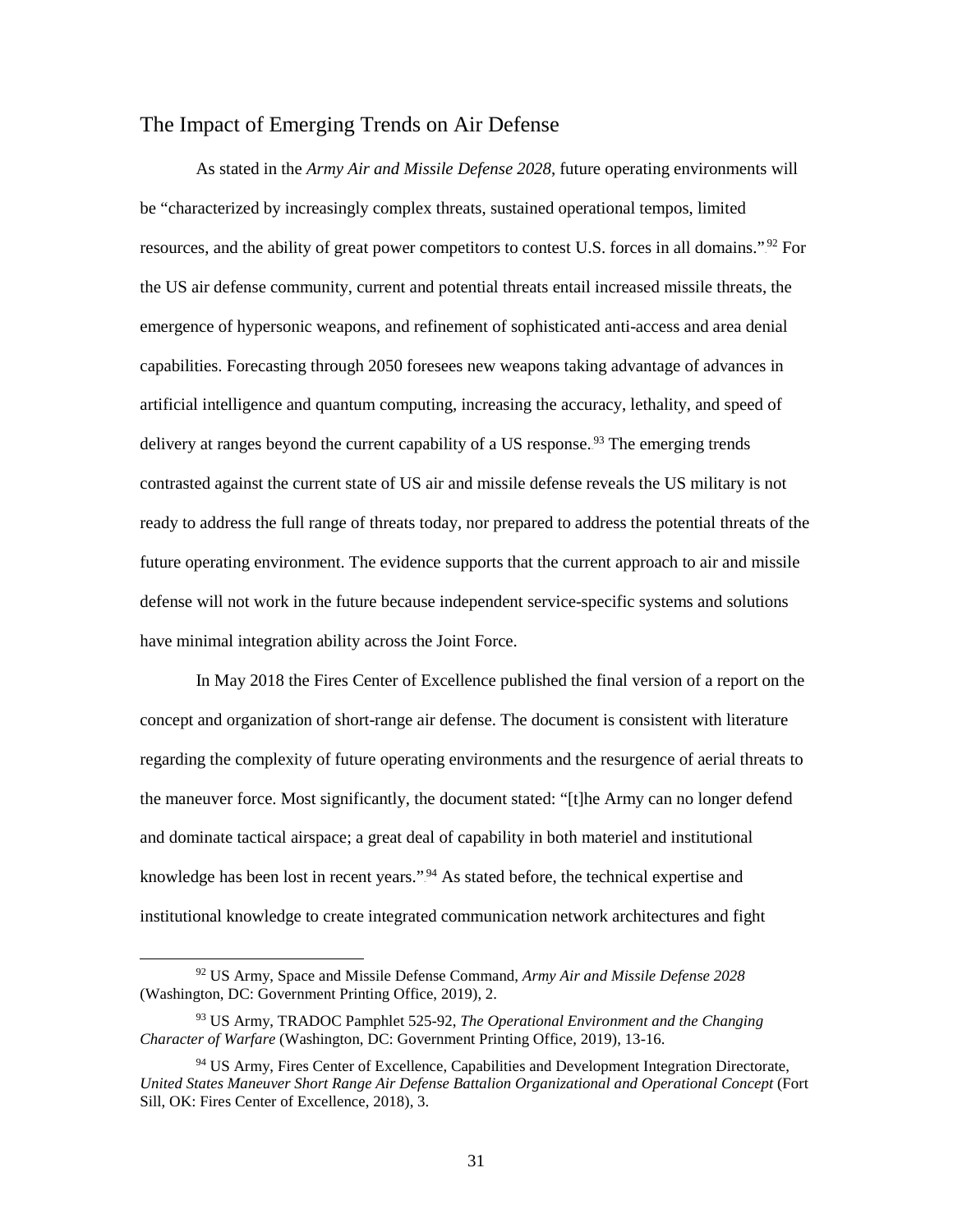SHORAD systems in support of the maneuver force at the tactical-level have been lost over the last two decades. What is more, service-specific intercept platforms require service-specific acquisition and tracking systems to conduct intercept operations. Additionally, most air defense systems are built to protect against a specific type of threat using target discrimination algorithms that are not compatible across different platforms. That being said, testing between THAAD, Patriot, and the US Navy's AEGIS Combat System demonstrates a limited integration capability. From 2013 to 2014 the Missile Defense Agency conducted a series of integrated flight tests to demonstrate the integrated missile defense operational effectiveness against various aerial threats.<sup>95</sup> While the test was considered successful, all systems stressed and missiles employed were developed, produced, and managed by the prime contractor, Lockheed Martin. At present, the majority of interoperability rests at the strategic level for early warning and not intercepting.<sup>96</sup> To be fair, since 2004 the US Army has been developing the Integrated Air and Missile Defense Battle Command System (IBCS). IBCS intends to create interoperability and integration at a level where any sensor and any shooter could work together to defeat aerial threats (see Figure 2).<sup>97</sup> The concept boasts an ability to integrate weapon and radar systems from across the Joint Force using an open architecture, employing multi-domain operations via rapid and continuous integration, and security through cyber resilience.<sup>98</sup> While the idea of IBCS provides an answer for a Joint Force solution to air and missile defense, the desired end state may be a bridge too far.

 <sup>95</sup> US Department of Defense, Missile Defense Agency, *Integrated Flight Tests at U.S. Army Kwajalein Atoll/Ronald Reagan Ballistic Missile Defense Test Site (USAKA/RTS) Environmental Assessment* (Redstone Arsenal, AL, 2012), 1.

<sup>96</sup> Adam Stone, "How the DoD is synchronizing missile defense systems," *C4ISRNet*, June 16, 2018, accessed January 25, 2020, https://www.c4isrnet.com/c2-comms/2018/06/26/how-the-dod-issynchronizing-missile-defense-systems/.

<sup>97</sup> Dan Goure, "Is IBCS Another 'Too Big to Succeed' Army Program?" *Real Clear Defense*, December 6, 2018, accessed October 27, 2019, https://www.realcleardefense.com/articles/2018/12/06/ is\_ibcs\_another\_too\_big\_to\_succeed\_army\_program\_114004.html.

<sup>98</sup> "IBCS Functions and Features," Northrop Grumman, October 9, 2019, accessed January 25, 2020, https://www.northropgrumman.com/wp-content/uploads/L-0770-Integrated-Air-and-Missile-Defense-Battle-Command-System-Infographic.pdf.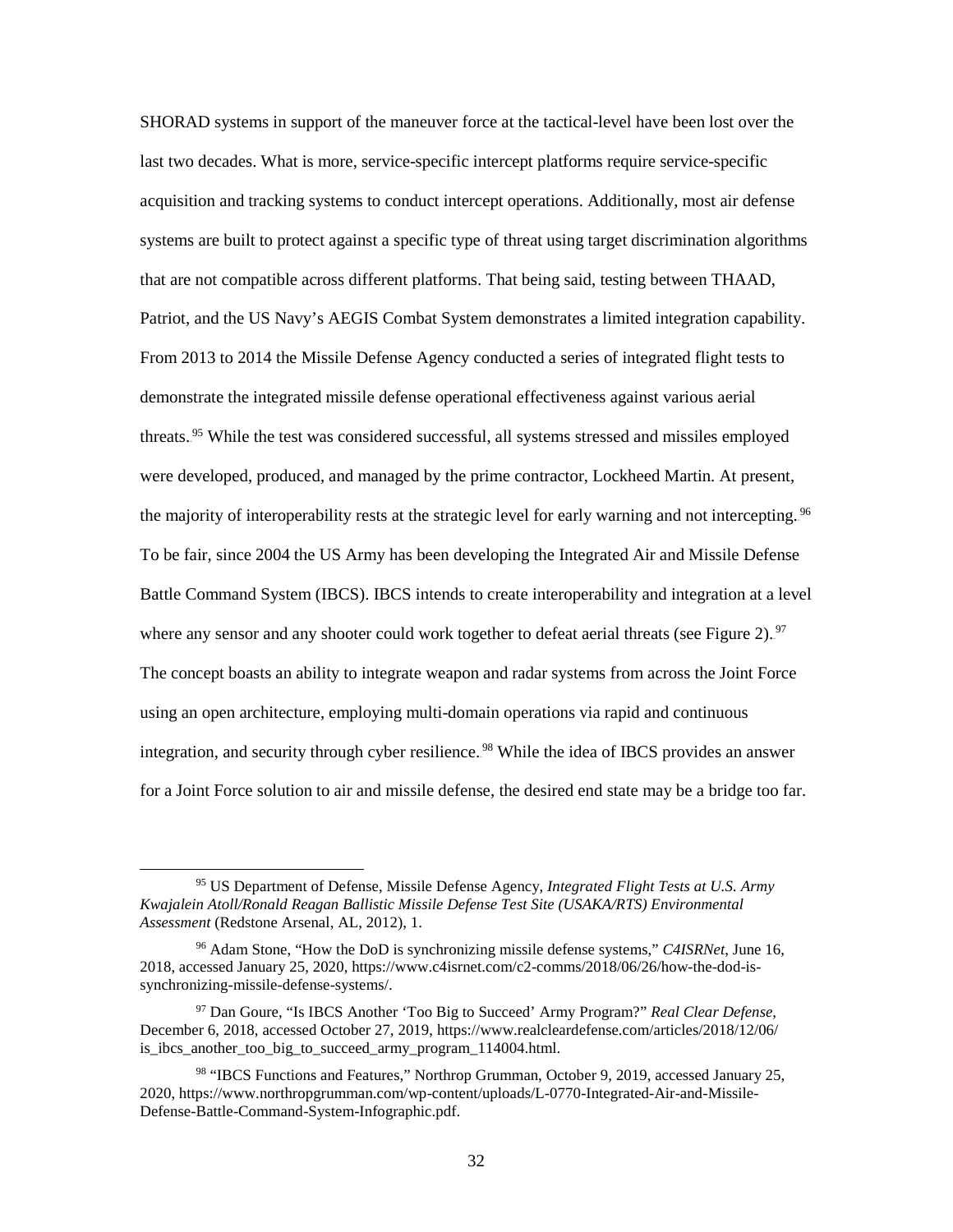

Figure 2. Simplified overview of Army IBCS command and control network, a system of systems. Image from Sydney J. Freedberg, Jr., "IBCS: Northrop Delivers New Army Missile Defense Command Post," *Breaking Defense*, May 1, 2019, accessed January 25, 2020, [https://breakingdefense.com/2019/05/ibcs-northrop-delivers-new-missile-defense-command-post](https://breakingdefense.com/2019/05/ibcs-northrop-delivers-new-missile-defense-command-post-to-army/)[to-army/.](https://breakingdefense.com/2019/05/ibcs-northrop-delivers-new-missile-defense-command-post-to-army/)

<span id="page-40-0"></span>Northrop Grumman's IBCS program has routinely struggled to achieve milestones and suffered from software issues, delaying the initial operational capability from fiscal year 2019 to the end of fiscal year 2022.<sup>99</sup> IBCS requires complex software development to replace at least seven separate command and control systems across the US Army air defense community.<sup>100</sup> For some systems it is as simple as a new card in the computer rack; however, for other systems an enormous software engineering challenge must be overcome to address target discrimination and scoring algorithms per platform. To complicate the matter, there are at least three prime

 $99$  Jen Judson, "After complex test, is the US Army's major missile defense command system ready for prime time?" *Defense News*, December 12, 2019, accessed March 7, 2020, https://www.defensenews.com/land/2019/12/12/after-complex-test-is-the-armys-major-missile-defensecommand-system-ready-for-primetime/.

<sup>100</sup> Sydney J. Freedberg, Jr., "Crunch Time For Army Missile Defense Network," *Breaking Defense*, April 10, 2017, accessed January 25, 2020, https://breakingdefense.com/2017/04/crunch-time-forarmy-missile-defense-network-ibcs/.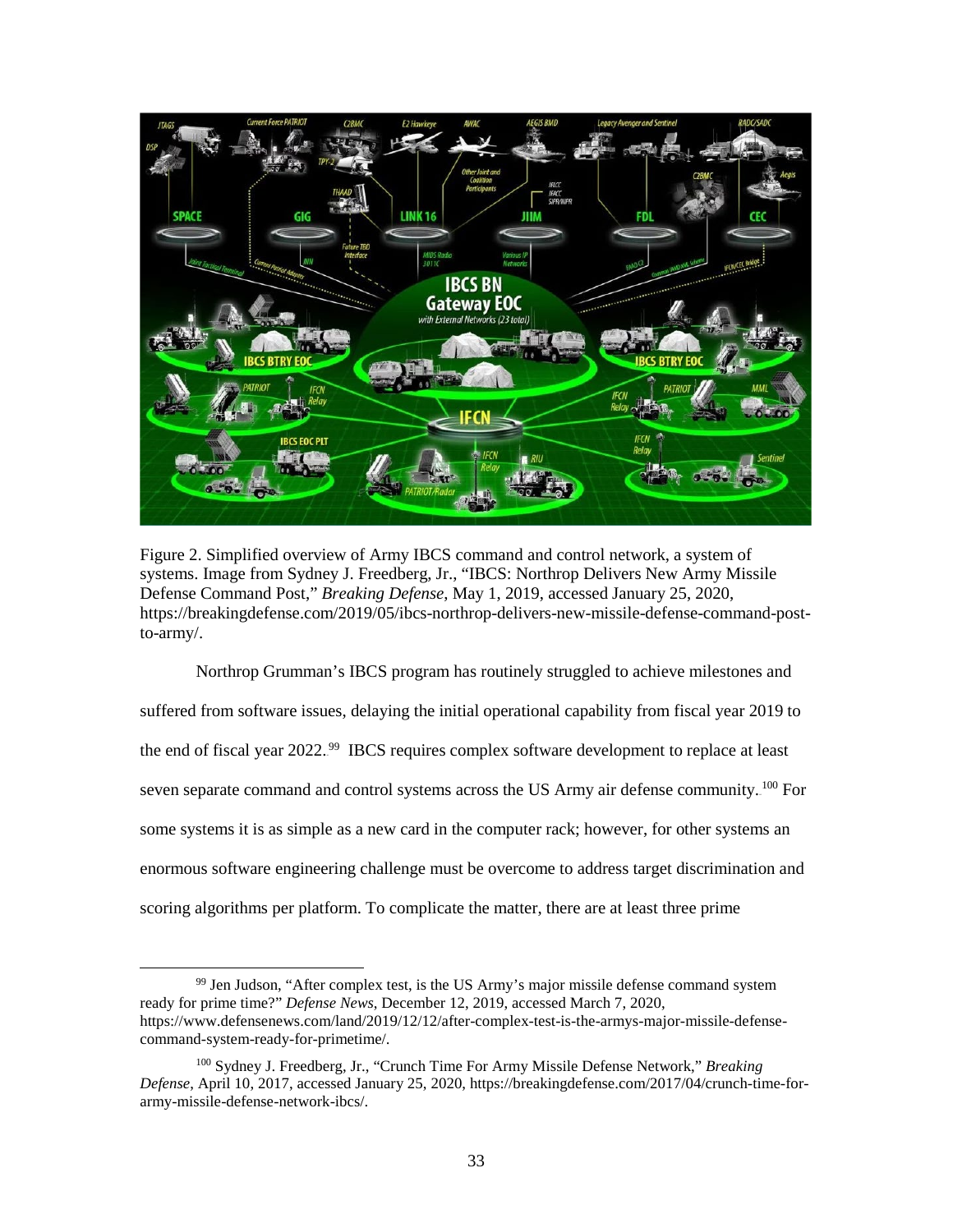contractors responsible for the various air defense sensors and shooters to include Raytheon, Lockheed Martin, and Northrop Grumman. As the prime contractor for IBCS, Northrop Grumman was awarded \$289 million US dollars at the beginning of fiscal year 2019 to develop the next build of software along with a new mobile command and control shelter and new integrated fire control network.<sup>101</sup> Despite progress towards an any sensor, any shooter concept, concerns over the ability to overcome the differences in data and data infrastructure continue to resonate with senior leaders. As General John Murray, commanding general of US Army Futures Command, recently states that while nobody is arguing the concept, "…it's how we get to, for a joint force, to enable that fight in that data architecture." <sup>102</sup> At the present time, only one IBCS engagement operations center has been delivered and is expected to conduct initial operational testing and evaluation late in 2020. <sup>103</sup> If the system works as intended, the complete Joint Force system of systems currently employed in isolation to one another would work in concert together.

#### <span id="page-41-0"></span>Summary

The global environment is complex and characterized by a variety of actors, all with varying political and economic will, and military power. However, the future operating environment anticipates trends in technology, shifting demographics, changing strategic relationships, resource competition, etc. that "will likely lead to greater parity among a range of international actors thus allowing potential adversaries to more effectively challenge U.S. global

<sup>&</sup>lt;sup>101</sup> Sydney J. Freedberg, Jr., "Army Awards Northrop \$289M For IBCS Missile Defense Network," *Breaking Defense*, October 01, 2018, accessed January 25, 2020, https://breakingdefense.com/2018/10/army-gives-northrop-289m-for-ibcs-missile-defense-network/.

<sup>102</sup> Lauren C. Williams, "Services grapple with 'any sensor, any shooter' network concept," *Federal Computer Week*, March 6, 2020, accessed March 19, 2020, https://fcw.com/articles/2020/03/06/jadc2-shooter-sensor-williams.aspx.

<sup>&</sup>lt;sup>103</sup> "Northrop Grumman Delivers First Command Center for US Army Integrated Air and Missile Defense," Northrop Grumman, May 1, 2019, accessed January 25, 2020, https://news.northropgrumman.com/news/releases/northrop-grumman-delivers-first-command-center-forus-army-integrated-air-and-missile-defense.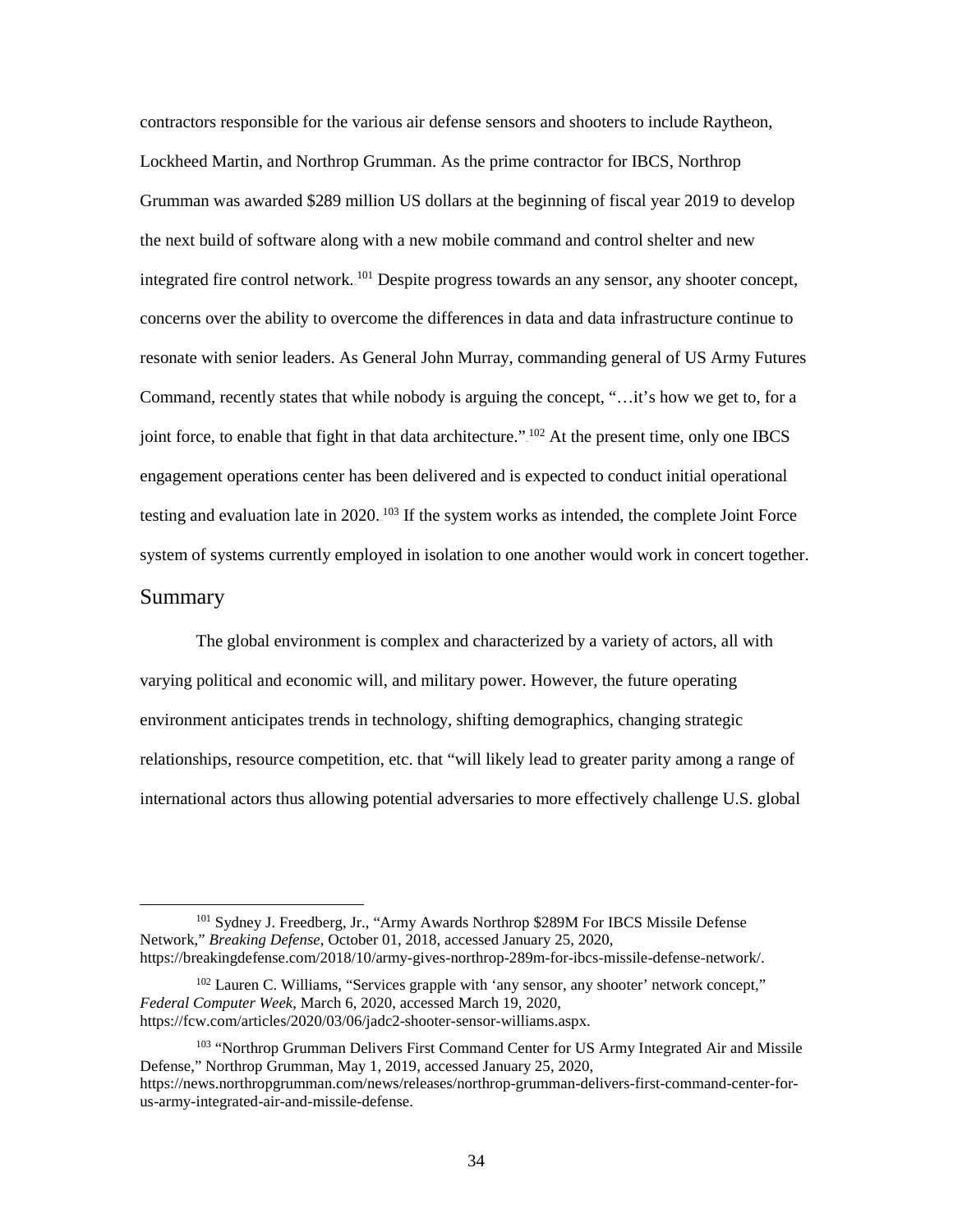interests."<sup>104</sup> Russia will continue to be the United States' pacing threat. China and North Korea will also continue to modernize their armed forces while rising competitors will acquire military and power projecting capabilities. These adversaries are increasing their presence across the space domain as they continue to "pursue a full range of anti- satellite weapons as a means to reduce U.S. military effectiveness and overall security."<sup>105</sup> Thus, the next fifteen to twenty years will see the emergence of a multi-polar world with regards to military power. While the Joint Force spent the last two decades focusing on the current fight, US adversaries pursued technological and operational capabilities that threaten US military dominance. For the air defense community, this means a proliferation of missile threats, the emergence of hypersonic weapons, and refinement of sophisticated anti-access and area denial capabilities.

To date, most US military services have created service-based solutions to implement strategies towards the end goal of *Joint Combined Arms* as directed in the 2018 US *National*  Military Strategy.<sup>106</sup> Equally, the Joint Force has become stove-piped, with minimal integration and interoperability across the force necessary to achieve *Joint Combined Arms*. In spite of this, programs such as IBCS seek to create the next-generation system of systems environment across the Joint Force. Regardless of IBCS program's success or failure, the concept is moving US military forces towards a solution to address the future operating environment. Although changes in world order and shifting alliances will affect US dominance in the global security environment, the inability to defend against and defeat adversaries poses the greatest risk to US power projection and legitimacy. To succeed in the future operational environment requires the US military to address risk and mitigate gaps in cyber and space domains, developing networked systems and architectures that allow for the free flow of information critical to decision-making.

 <sup>104</sup> US Joint Staff, *JOE 2035* (2016), 20.

<sup>105</sup> Office of the Director of National Intelligence, *The National Intelligence Strategy of the United States of America* (Washington, DC: Government Printing Office, 2019), 4, accessed March 7, 2020, https://www.dni.gov/files/ODNI/documents/National\_Intelligence\_Strategy\_2019.pdf.

<sup>106</sup> Chairman Joint Chiefs of Staff, *National Military Strategy 2018*, 2.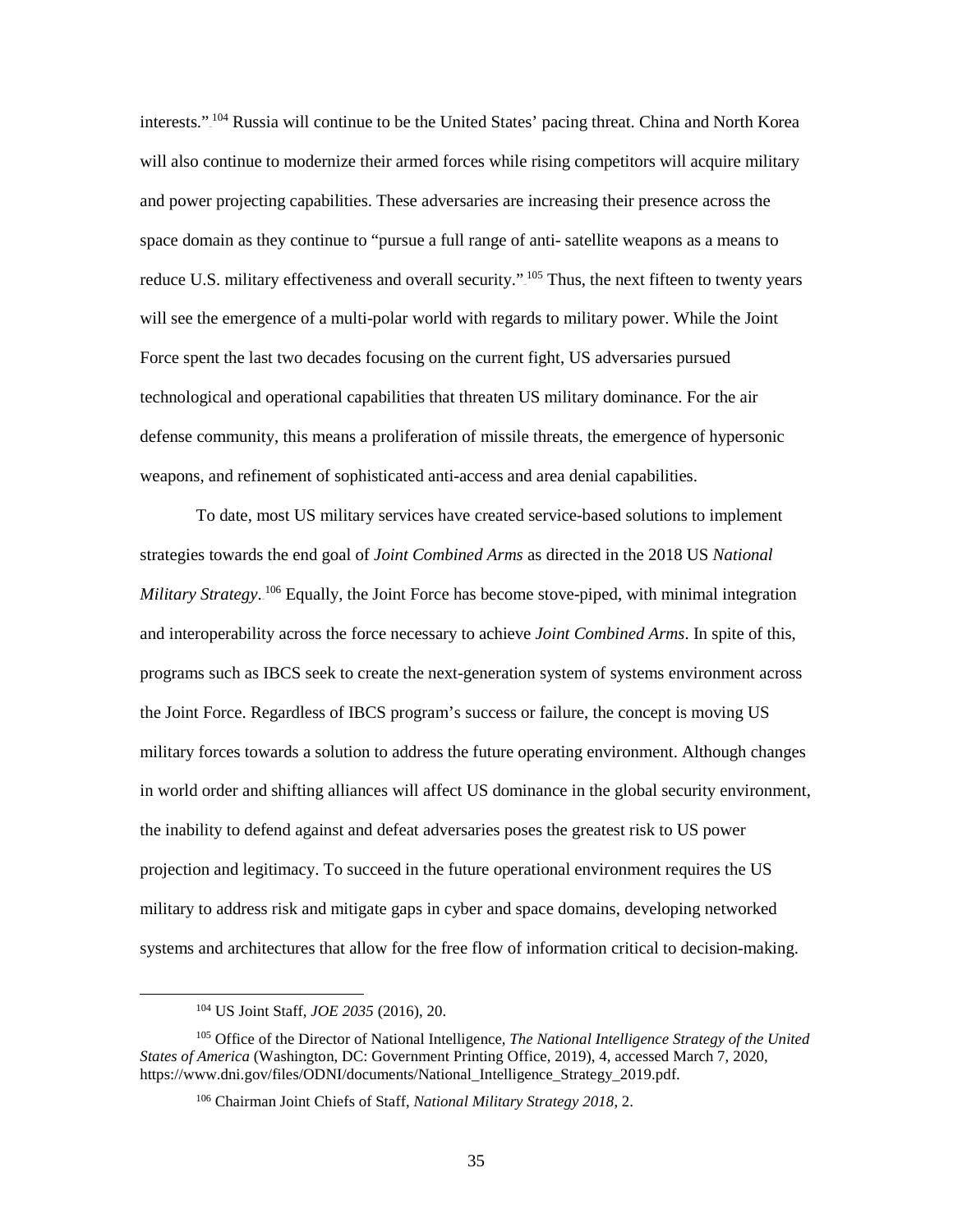In doing so, services will support the Joint All Domain Command and Control concept which supports multi-domain operations. Undoubtedly, the future operating environment will require weapon and sensor systems to be flexible, interoperable, networked, open, secure, and survivable across the Joint Force to reduce decision time and exploit windows of opportunity. Until the IBCS is in full production, however, the US Army will require a layered approach using air defense assets in theater to provide protection from air and missile threats. This means protecting US forces and critical assets abroad with only air defense systems approved for that area of operations by the Secretary of Defense. <sup>107</sup> If the previously mentioned trends continue towards an array of affordable technologies that create unexpected and lethal aerial threats, then the future operating environment will quickly overwhelm the current US capability. To address this change in the operational environment, the Joint Force is shifting from service-based to problem-based solutions requiring innovation, cooperation, and modernization amongst the services to reestablish dominance over an adversary.<sup>108</sup>

# Section IV: Conclusion

<span id="page-43-0"></span>There are basically two ways to fight the US military: asymmetrically and stupid.

—Lieutenant General H. R. McMaster, February 2017

Challenges in the current operational environment involve non-permissive, contested environments where the adversary creates anti-access or area denial strategies using a variety of air and missile threats. As has been since the Korean War, the United States can no longer assume that air superiority can and will be achieved or maintained throughout a conflict. The proliferation of advanced technologies, offensive missile threats, drones, and resurgence of air-to-air combat

 <sup>107</sup> US Department of Defense, Joint Staff, Joint Publication 1, *Doctrine for the Armed Forces of the United States* (Washington, DC: Government Printing Office, 2017), II-5.

<sup>108</sup> Jonathan W. Bott, "What's After Joint? Multi-Domain Operations as the Next Evolution in Warfare" (Monograph, School of Advanced Military Studies, Fort Leavenworth, KS, 2017), 34, accessed September 12, 2019, https://apps.dtic.mil/dtic/tr/fulltext/u2/1038879.pdf.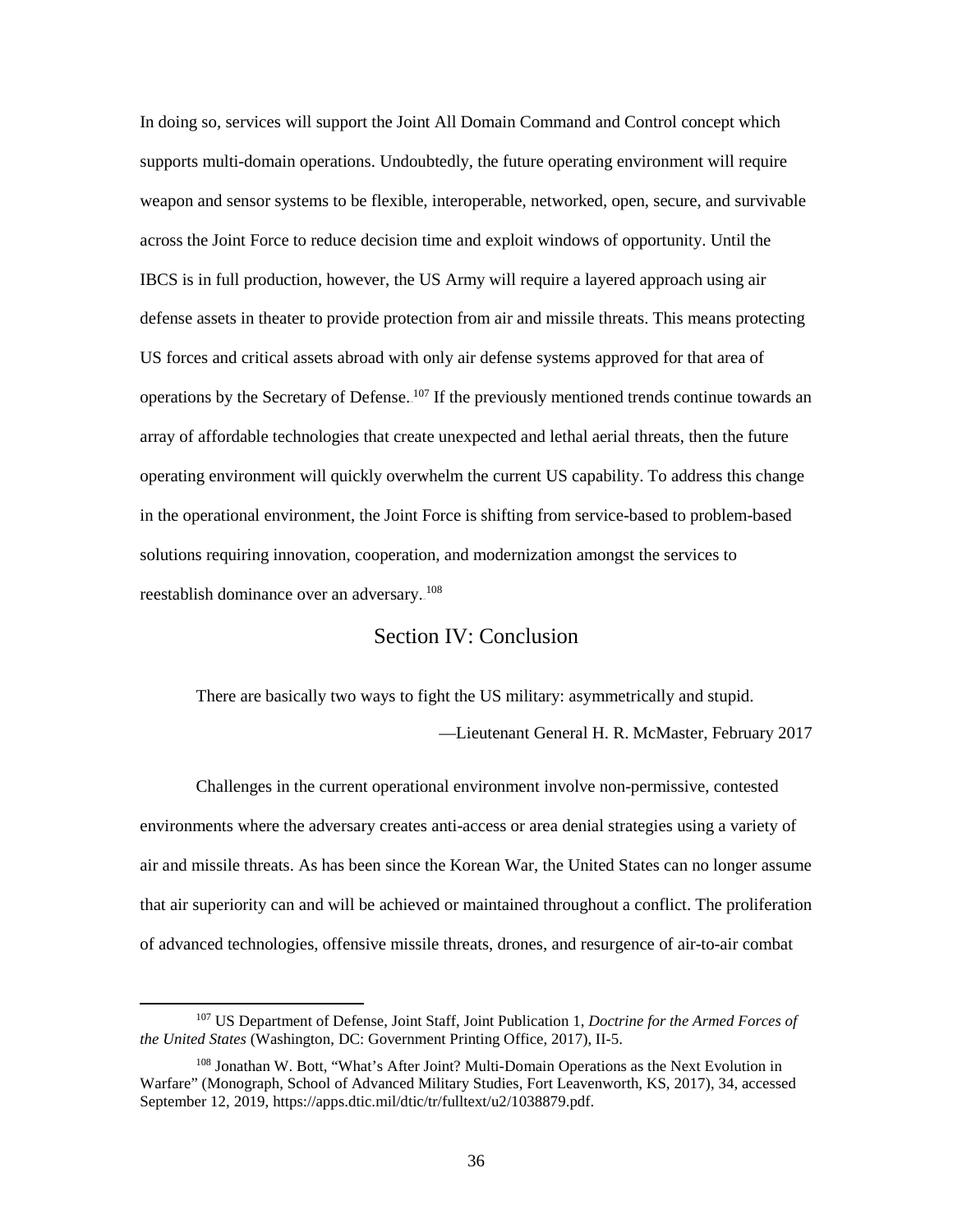all threaten US military dominance across every operating domain – air, ground, sea, space, and cyberspace. Additionally, threats are no longer regionally contained and adversaries can strike long-range targets with greater accuracy than previously demonstrated. Namely, the shift from an overseas garrison operating model to an expeditionary model has created opportunities for adversaries to expand their anti-access and area denial strategies.

To meet the challenges of the current operational environment, military planners seek to establish operational approaches to achieve the desired results through joint combined arms effects. The current approach to defending against aerial threats incorporates service-specific air defense systems, procedures, and tactics to protect critical assets. While each Service provides some capability to overall air and missile defense, the US Army is primarily responsible for maneuver force protection. For US Army air defense planners, this requires a mix of assets built into the defense design to ensure critical assets are protected. Assets include THAAD, Patriot, Avenger, MANPADS, and C-RAM. Each system provides protection from specific threats such as fixed-wing and rotary-wing aircraft, ballistic and cruise missiles, and UAS to include drones. As well, most systems lack vertical and horizontal integration to expand on current capabilities to increase effectiveness through a system of systems approach. Furthermore, the low-density of current US Army air defense assets requires planners to pre-position assets based on threat assessments. Therefore, anticipating the future and understanding the evolving operational environment is critical to forecasting for a balanced force.

The future operating environment will be complex, characterized by changes in world order via shifting alliances, proliferation of advanced weapon technologies and long-range precision strike capabilities, competition across all domains coupled with rivalries for scarce resources. An increase in globally-present states will cause friction and possible fracture of fundamental institutions to the global security environment such as NATO and the UN. Russia and China will continue to expand their spheres of influence, develop hypersonic weapons, and refine sophisticated anti-access and area denial capabilities. Consistent with leading authorities,

37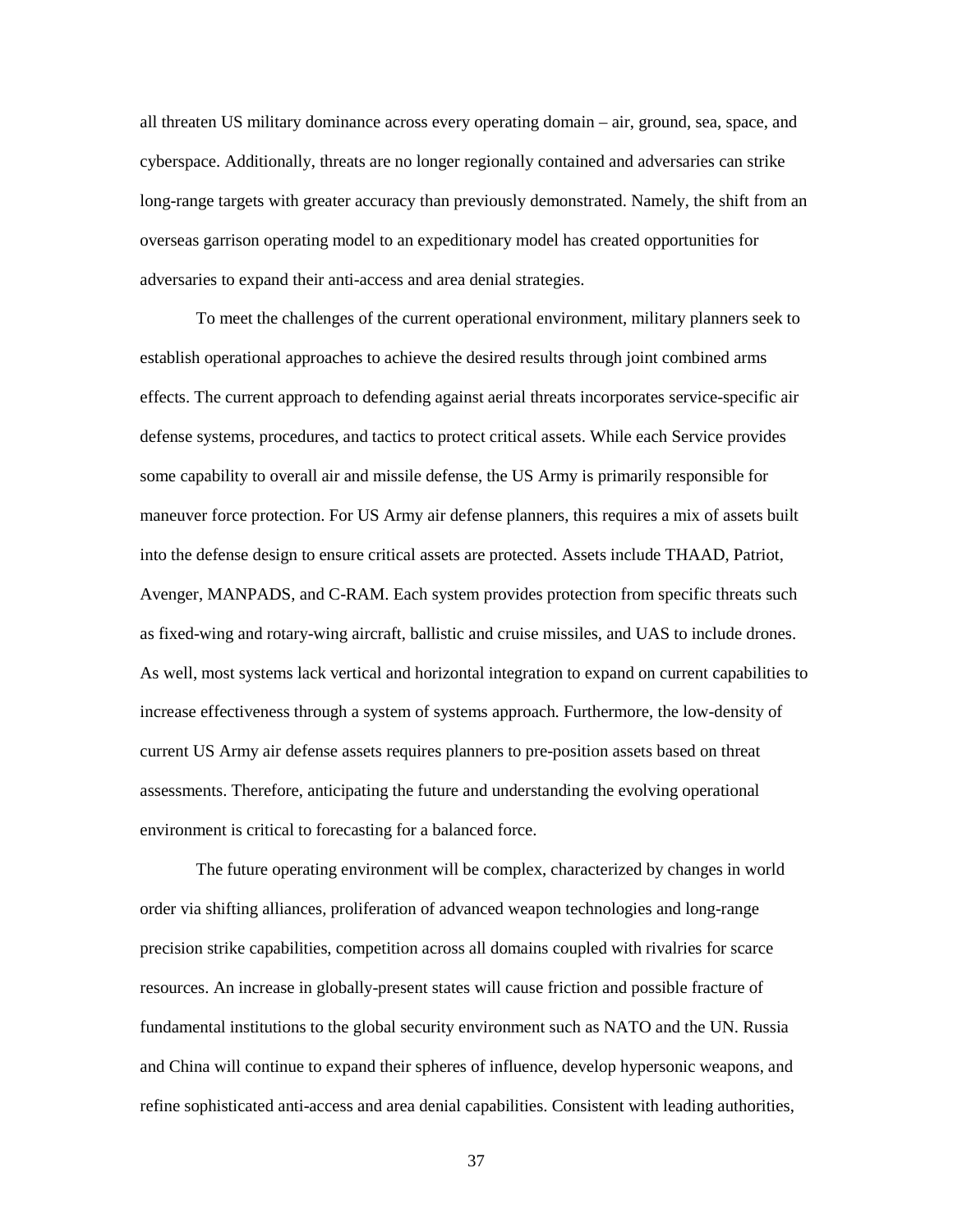Russia will continue to be the United States' pacing threat with improvements to precision targeting, air defense systems, and their air force. What is more, Syria provides Russia an opportunity to test and refine newly developed weapons and gain operational combat experience.<sup>109</sup> The future will require combatant commanders to make near-instant decisionmaking from relevant and reliable information. As the Joint Force shifts towards *Joint Combined Arms*, where convergence requires the ability to rapidly integrate, the US Army continues to pursue the IBCS concept where any sensor and any shooter can work together. In doing so, the US Army seeks to leverage current capabilities to increase lethality through software engineering, technical solutions, and common command and controls platforms. Then again, there have been significant delays and continuing concerns over the ability of the Joint Force to overcome differences in data architectures. So, while IBCS is an answer that provides a Joint Force solution to future air and missile defense operations, achieving the desired results in time may be a bridge too far.

Therefore, this monograph proposes that the US Army's current approach to air defense integration as part of the Joint Force will not work in the anticipated operational environment. The US Army's current approach relies on independent service-based platforms and solutions that require unique systems for employment. As well, the vertical rather than horizontal communication capabilities prevent intercept data sharing between systems within the US Army and across the Joint Force. For this reason, in 2017 General Mark Milley, then the US Army Chief of Staff, established a modernization strategy to create "air and missile defense capabilities that ensure our future combat formations are protected" from aerial threats. <sup>110</sup> The US Army

 <sup>109</sup> Umer Khan, "The Syrian Conflict – A Training Ground, a Test Bed and a Showroom," (Paper, University of Buckingham, 2020), 1, accessed March 18, 2020, https://www.researchgate.net/publication/ 338416993 The Syrian Conflict -A Training Ground a Test Bed and a Showroom.

<sup>110</sup> General Mark A. Milley and Ryan D. McCarthy, memorandum, October 3, 2017, "Modernization Priorities for the United States Army," 2, accessed September 5, 2019, https://admin.govexec.com/media/untitled.pdf.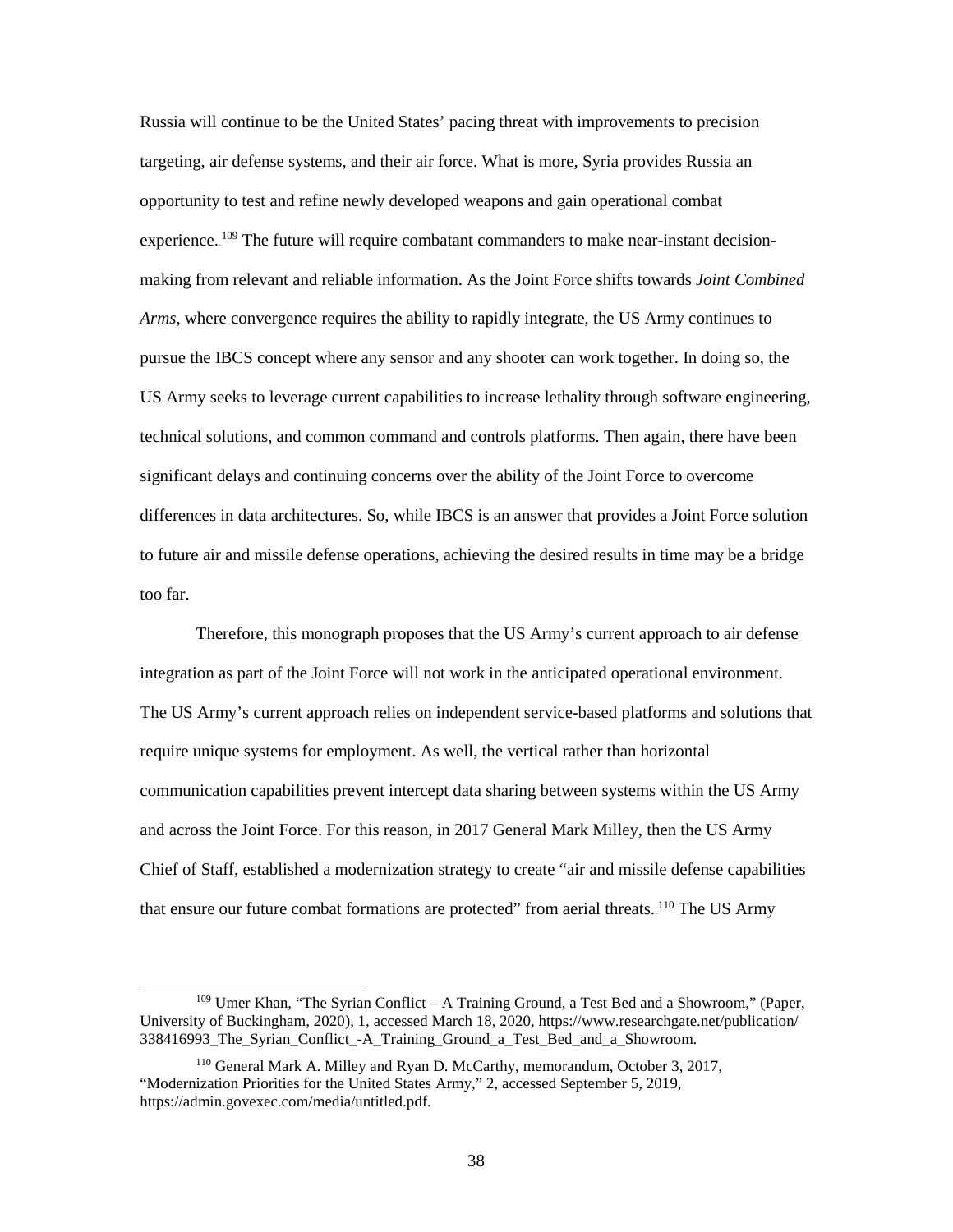must continue to look for ways to integrate weapon and sensor systems while ensuring interoperability, security, and survivability are maintained in an operational environment where the United States does not dominate the cyber and space domains. Additionally, while the modernization strategy is specifically focused on US Army modernization, the efforts to improve force protection must include modernizing all Joint Force assets capable of aerial threat intercept operations. The Joint Force must continue to search for problem-based solutions where all services contribute to convergence, mitigating weaknesses, and enhancing strengths. In essence, the US Army and Marine Corps' multi-domain operations concept can provide guidance to the Joint Force for what to work towards. The future requires innovation and cooperation among the services to regain and maintain dominance over an adversary in all operating domains.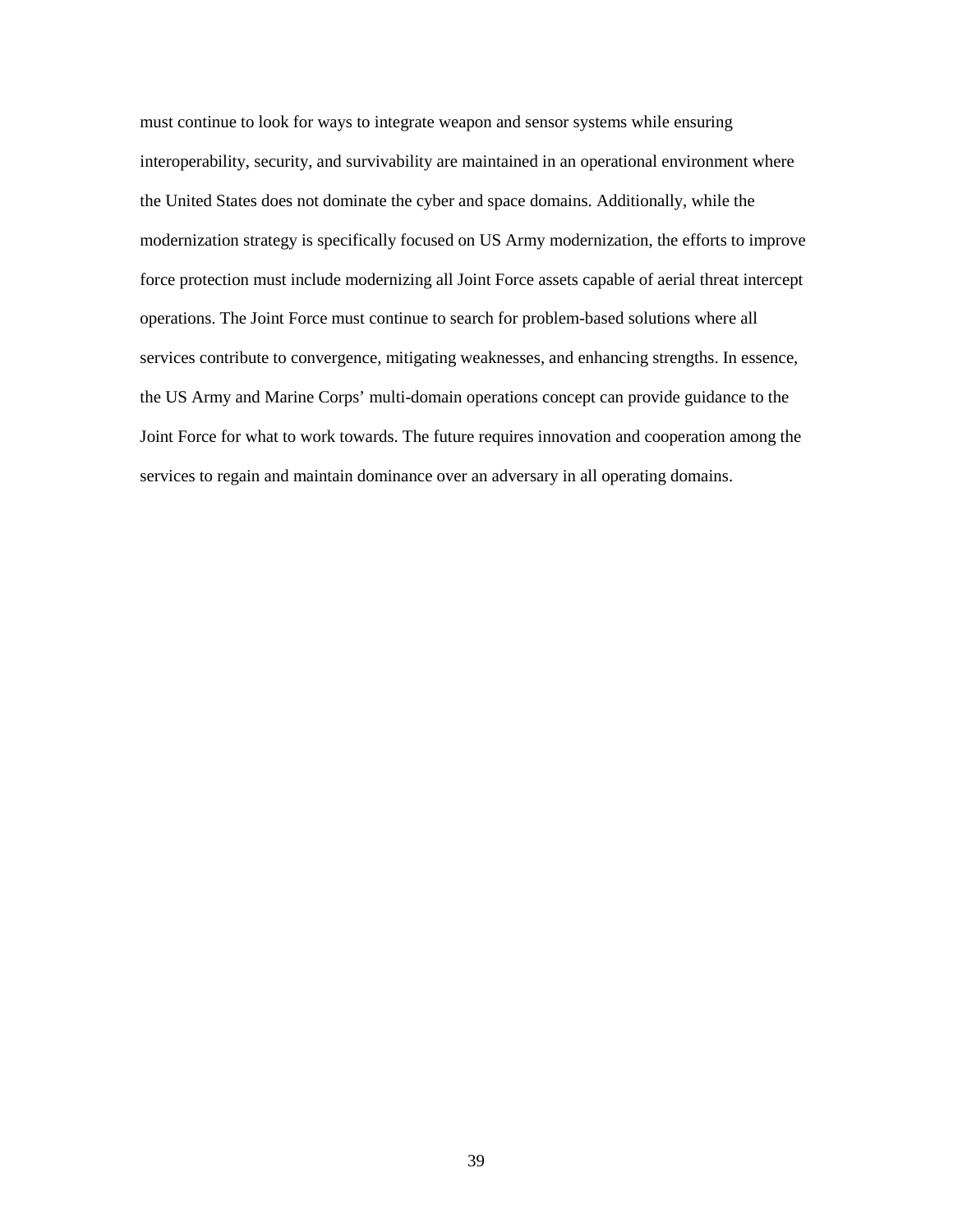## Bibliography

- <span id="page-47-0"></span>Atta, Richard, Royce Kneece, Michael Lippitz, and Christina Patterson. *Department of Defense Access to Intellectual Property for Weapons Systems Sustainment*. Alexandria, VA: Institute for Defense Analyses, 2017. Accessed March 1, 2020. https://apps.dtic.mil/dtic/tr/fulltext/u2/1038450.pdf.
- Biddle, Stephen and Ivan Oelrich. "Future Warfare in the Western Pacific: Chinese Antiaccess/Area Denial, U.S. AirSea Battle, and Command of the Commons in East Asia." *International Security* 41, no. 1 (July 2016): 7-48.
- Bonds, Timothy M., Joel B. Predd, Timothy R. Heath, Michael S. Chase, Michael Johnson, Michael J. Lostumbo, James Bonomo, Muharrem Mane, and Paul S. Steinberg. *What Role Can Land-Based, Multi-Domain Anti-Access/Area Denial Forces Play in Deterring or Defending Aggression?* Santa Monica, CA: RAND Corporation, 2017. Accessed September 22, 2019. www.rand.org/t/RR1820.
- Boston, Scott, Michael Johnson, Nathan Beauchamp-Mustafaga, and Yvonne K. Crane. *Assessing the Conventional Force Imbalance in Europe: Implications for Countering Russian Local Superiority*. Santa Monica, CA: RAND Corporation, 2018. Accessed January 18, 2020. [https://www.rand.org/pubs/research\\_reports/RR2402.html.](https://www.rand.org/pubs/research_reports/RR2402.html)
- Bott, Jonathan W. "What's After Joint? Multi-Domain Operations as the Next Evolution in Warfare." Monograph, School of Advanced Military Studies, Fort Leavenworth, KS, 2017. Accessed September 12, 2019. https://apps.dtic.mil/dtic/tr/fulltext/u2/1038879.pdf.
- Charles Koch Institute. "Seventeen Years On, Americans–Including Veterans–Want Out of Afghanistan." January 23, 2020. Accessed February 14, 2020. [https://www.charleskochinstitute.org/news/afghanistan-17-anniversary-poll/.](https://www.charleskochinstitute.org/news/afghanistan-17-anniversary-poll/)
- Cohen, Eliot. *The Big Stick*. New York: Basic Books, 2016.
- Collins Aerospace. "Multifunctional Information Distribution System (MIDS)." Products and Services. Accessed February 14, 2020. https://www.rockwellcollins.com/Products-and-Services/Defense/Communications/Tactical-Data-Links/Multifunctional-Information-Distribution-System.aspx.
- Debre, Isabel. "In first, US deploys THAAD anti-missile system in Israel." *Defense News*, March 4, 2019. Accessed September 19, 2019. https://www.defensenews.com/land/2019/03/04/in-first-us-deploys-thaad-anti-missilesystem-in-israel/.
- Defense Security Cooperation Agency. "Major Arms Sales." Accessed February 16, 2020. https://www.dsca.mil/major-arms-sales.
- Demma, Vincent H. *Department of the Army Historical Summary, Fiscal Year 1989*. Edited by Susan Carroll. Washington, DC: Army Center of Military History, 1989. Accessed January 5, 2020. https://history.army.mil/books/DAHSUM/1989/Index.htm.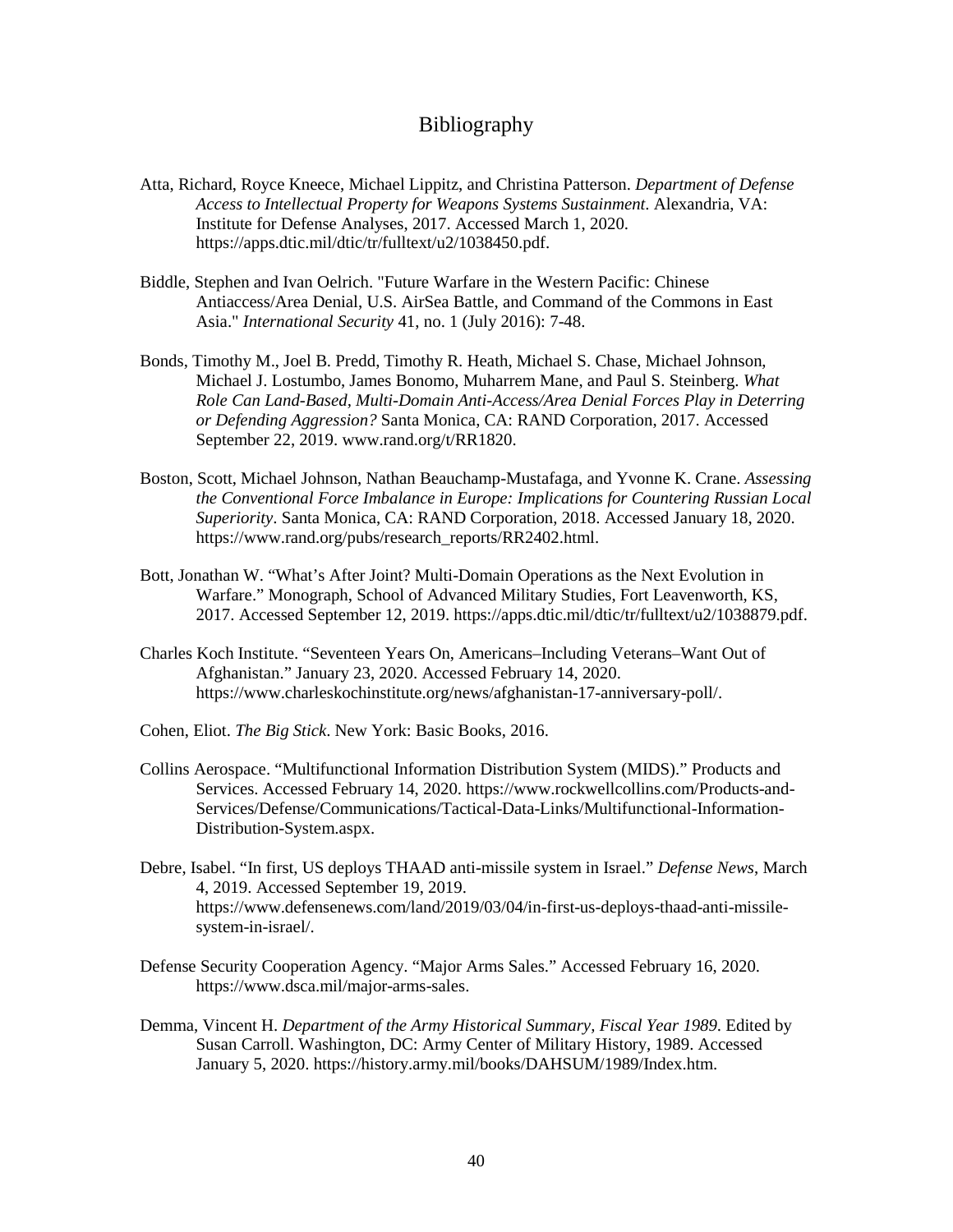- Dolman, Everett C. *Pure Strategy: Power and Principle in the Space and Information Age*. London: Frank Cass, 2005.
- Ewers, Elisa C., Lauren Fish, Michael C. Horowitz, Alexandra Sander, and Paul Scharre. *Drone Proliferation: Policy Choices for the Trump Administration*. Washington, DC: Center for a New American Security, 2017. Accessed December 31, 2019. http://drones.cnas.org/reports/drone-proliferation/.
- Freedberg, Sydney J. Jr. "Crunch Time For Army Missile Defense Network," *Breaking Defense*, April 10, 2017. Accessed January 25, 2020. https://breakingdefense.com/2017/04/crunchtime-for-army-missile-defense-network-ibcs/.
- . "Army Awards Northrop \$289M For IBCS Missile Defense Network," *Breaking Defense*, October 01, 2018. Accessed January 25, 2020. https://breakingdefense.com/2018/10/army-gives-northrop-289m-for-ibcs-missiledefense-network/.
- Gady, Franz-Stefan. "China, Russia Conduct First Ever Joint Strategic Bomber Patrol Flights in Indo-Pacific Region." *Diplomat*, July 23, 2019. Accessed January 9, 2020. https://thediplomat.com/2019/07/china-russia-conduct-first-ever-joint-strategic-bomberpatrol-flights-in-indo-pacific-region/.
- Gavin, Francis J. "Re-Imagining the World: Reflections on the Future of World Order." *War on the Rocks*, January 9, 2018. Accessed February 17, 2020. https://warontherocks.com/2018/01/reimagining-world-reflections-future-world-order/.
- Gawrych, George W. *The 1973 Arab-Israeli War: The Albatross Of Decisive Victory*. Illustrated Edition. Auckland, New Zealand: Pickle Partners Publishing, 2015.
- Gordon, Michael R. "A Poor Man's Air Force." *New York Times*, June 19, 2013. Accessed January 4, 2020. [https://www.nytimes.com/2003/06/19/international/middleeast/a-poor](https://www.nytimes.com/2003/06/19/international/middleeast/a-poor-mans-air-force.html)[mans-air-force.html.](https://www.nytimes.com/2003/06/19/international/middleeast/a-poor-mans-air-force.html)
- Gormley, Dennis M. "Missile Defence Myopia: Lessons from the Iraq War." *Survival* 45, no. 4 (Winter, 2003): 61-86. Accessed January 14, 2020. ProQuest Ebrary.
- Goure, Dan. "Is IBCS Another 'Too Big to Succeed' Army Program?" *Real Clear Defense*, December 6, 2018. Accessed October 27, 2019. https://www.realcleardefense.com/ articles/2018/12/06/is ibcs another too big to succeed army program 114004.html.
- Grier, Peter. "April 15, 1953*." Air Force Magazine* 94, no. 6 (June 2011). Accessed January 18, 2020. [https://www.airforcemag.com/article/0611april/.](https://www.airforcemag.com/article/0611april/)
- Hamilton, John A. *Blazing Skies: Air Defense Artillery on Fort Bliss, Texas, 1949-2009*. Washington, DC: Government Printing Office, 2009.
- Harper, Jon. "Army Working to Fill Air and Missile Defense Gaps." *National Defense Magazine*, October 2, 2018. Accessed January 18, 2020. https://www.nationaldefensemagazine.org/articles/2018/10/2/army-working-to-fill-airand-missile-defense-gaps.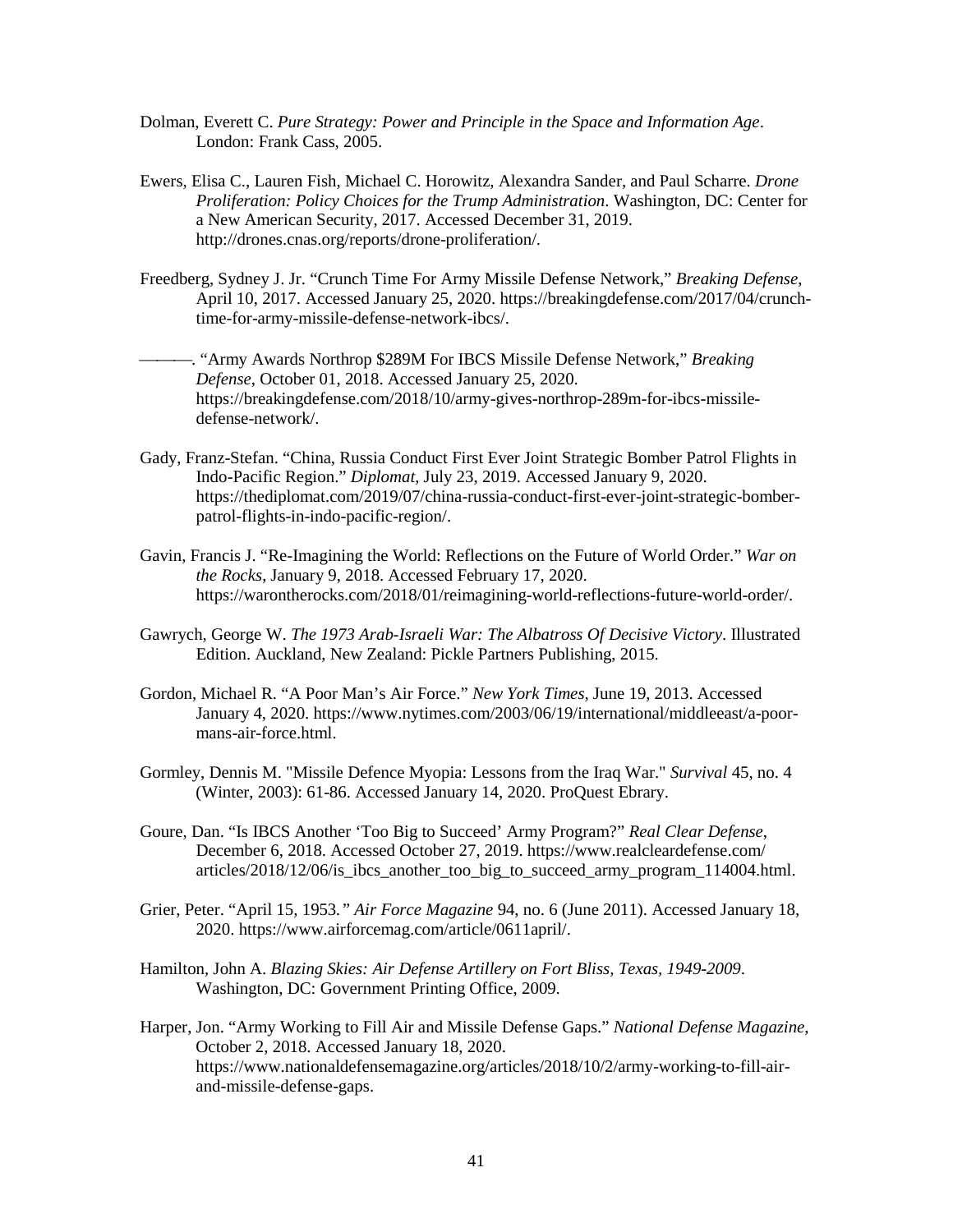- Igielnik, Ruth and Kim Parker. "Majorities of U.S. veterans, public say the wars in Iraq and Afghanistan were not worth fighting." *Pew Research Center*, July 10, 2019. Accessed February 14, 2020. https://www.pewresearch.org/fact-tank/2019/07/10/majorities-of-u-sveterans-public-say-the-wars-in-iraq-and-afghanistan-were-not-worth-fighting/.
- Ikenberry, G. John. *After Victory: Institutions, Strategic Restraint, and the Rebuilding of Order After Major Wars*. Princeton: Princeton University Press, 2001.
- Jervis, Robert. *System Effects: Complexity in Political and Social Life.* Princeton: Princeton University Press, 1998.
- Judson, Jen. "After complex test, is the US Army's major missile defense command system ready for prime time?" *Defense News*, December 12, 2019. Accessed March 7, 2020. https://www.defensenews.com/land/2019/12/12/after-complex-test-is-the-armys-majormissile-defense-command-system-ready-for-primetime/.
- Khan, Umer. "The Syrian Conflict A Training Ground, a Test Bed and a Showroom." Paper, University of Buckingham, 2020. Accessed March 18, 2020. https://www.researchgate.net/publication/338416993\_The\_Syrian\_Conflict\_-A\_Training \_Ground\_a\_Test\_Bed\_and\_a\_Showroom.
- Konaev, Margarita and Samuel Bendett, "Russian AI-Enabled Combat: Coming to a City Near You?" *War on the Rocks*, July 31, 2019. Accessed March 16, 2020. https://warontherocks .com/2019/07/russian-ai-enabled-combat-coming-to-a-city-near-you/.
- Korda, Matt and Hans M. Kristensen. "US ballistic missile defenses." *Bulletin of the Atomic Scientists*, 75, no. 6 (2019): 295-306. [https://doi.org/10.1080/00963402.2019.1680055.](https://doi.org/10.1080/00963402.2019.1680055)
- Kreuzer, Michael P. *Drones and the Future of Air Warfare: The Evolution of Remotely Piloted Aircraft*. London: Routledge, 2016.
- Larter, David B. "The US Navy is fed up with ballistic missile defense patrols." *Defense News*, June 16, 2018. Accessed February 14, 2020. https://www.defensenews.com/naval/2018/ 06/16/the-us-navy-is-fed-up-with-ballistic-missile-defense-patrols/.
- Lloyd, Lindsay and Bradford M. Freeman. "NATO: Still Relevant in a Dangerous World." *Catalyst*, no. 15 (Summer 2019): np. Accessed February 17, 2020. https://www.bushcenter.org/catalyst/global-challenges/lloyd-nato-still-relevant-in-adangerous-world.html.
- Locke, Alex. "Air Superiority is Not an American Birthright." *Business Insider*, August 11, 2016. Accessed October 30, 2019. https://www.businessinsider.com/us-air-superiority-in-crisis-2016-8.
- Lostumbo, Michael J., Michael J. McNerney, Eric Peltz, Derek Eaton, David R. Frelinger, Victoria A. Greenfield, John Halliday, Patrick Mills, Bruce R. Nardulli, Stacie L. Pettyjohn, Jerry M. Sollinger, and Stephen M. Worman. *Overseas Basing of U.S. Military Forces: An Assessment of Relative Costs and Strategic Benefits*. Santa Monica, CA: RAND Corporation, 2013. Accessed January 11, 2020. [https://www.rand.org/pubs/research\\_reports/RR201.html.](https://www.rand.org/pubs/research_reports/RR201.html)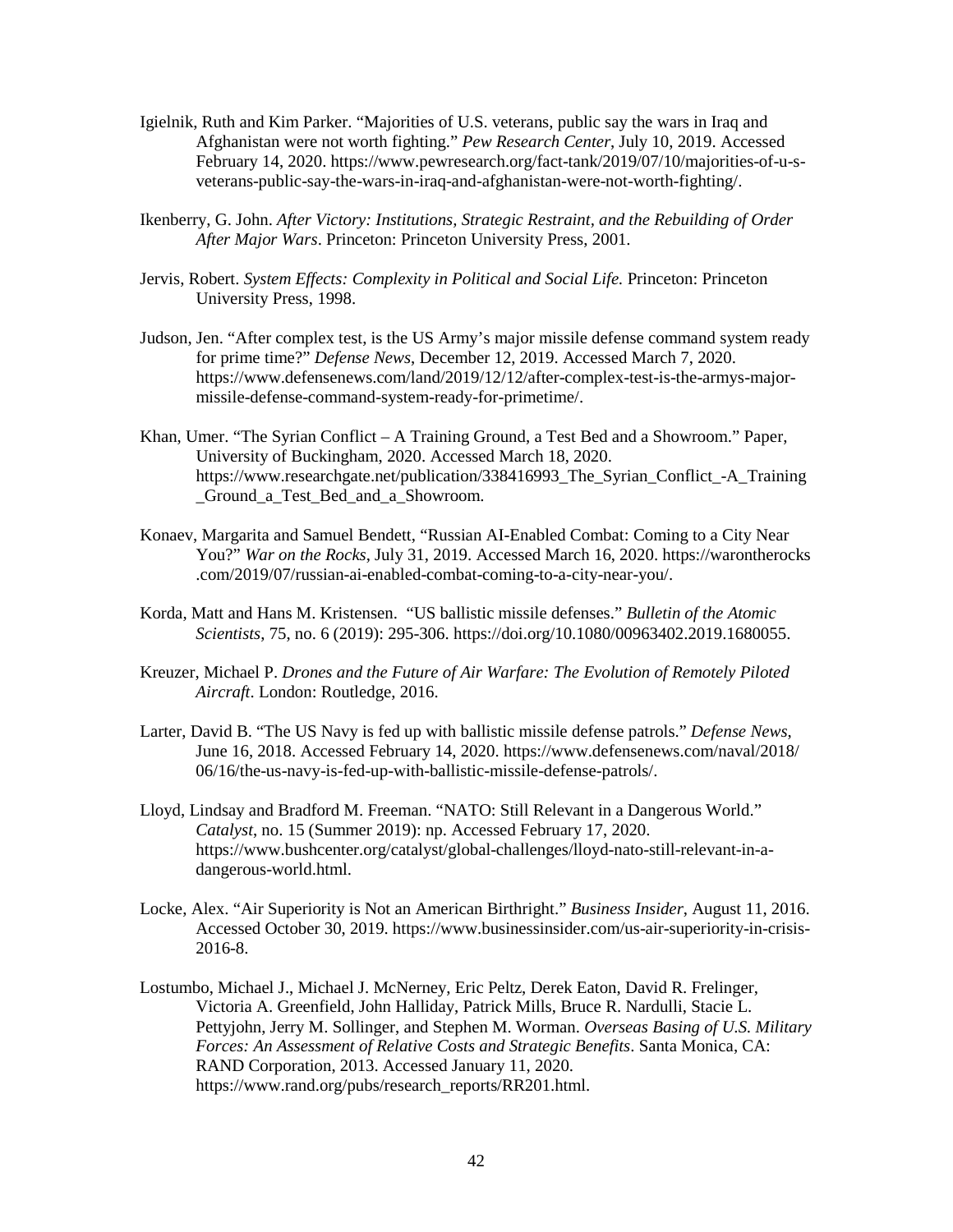- Mahnken, Thomas G. *The Cruise Missile Challenge*. Washington, DC: Center for Budgetary Assessments, 2005.
- Mattis, James N. *Summary of the 2018 National Defense Strategy of the United States of America*. Washington, DC: Government Printing Office, 2018.
- McIntire, Randall. "The Return of Army Short-Range Air Defense in a Changing Environment." *Fires* (November-December 2017): 5-8. Accessed October 30, 2019. https://sillwww.army.mil/firesbulletin/archives/2017/nov-dec/nov-dec.pdf.
- Milley, Mark A and Ryan D. McCarthy. Memorandum, October 3, 2017. "Modernization Priorities for the United States Army." Accessed September 5, 2019. https://admin.govexec.com/media/untitled.pdf.
- Mizokami, Kyle. "These are the Deadliest Air Forces Across the Entire Globe." *National Interest*, September 5, 2019. Accessed January 17, 2020. https://nationalinterest.org/blog/buzz/these-are-deadliest-air-forces-across-entire-globe-78166.
- Murray, Williamson A. and Geoffrey Parker. "The Post-War World." In *The Cambridge History of Warfare*, edited by Geoffrey Parker, 362-422. Cambridge: Cambridge University Press, 2005.
- North Atlantic Treaty Organization. "Boosting NATO's presence in the east and southeast." Last updated January 21, 2019. Accessed January 23, 2020. https://www.nato.int/cps/en/natohq/topics\_136388.htm.
- Northrop Grumman. "Integrated Air and Missile Defense Battle Command System (IBCS)." Accessed January 25, 2020. [https://www.northropgrumman.com/land/integrated-air-and](https://www.northropgrumman.com/land/integrated-air-and-missile-defense-battle-command-system-ibcs/)[missile-defense-battle-command-system-ibcs/.](https://www.northropgrumman.com/land/integrated-air-and-missile-defense-battle-command-system-ibcs/)
	- . "IBCS Functions and Features." October 9, 2019. Accessed January 25, 2020, https://www.northropgrumman.com/wp-content/uploads/L-0770-Integrated-Air-and-Missile-Defense-Battle-Command-System-Infographic.pdf.
- Nye, Joseph. *The Future of Power*. New York: Public Affairs, 2011.
- Odom, William, and Christopher D. Hayes. "Cross-Domain Synergy: Advancing Jointness." *Joint Force Quarterly* 73 (April 2014).
- Office of the Director of National Intelligence. *The National Intelligence Strategy of the United States of America*. Washington, DC: Government Printing Office, 2019. Accessed March 7, 2020. [https://www.dni.gov/files/ODNI/documents/National\\_Intelligence\\_Strategy\\_](https://www.dni.gov/files/ODNI/documents/National_Intelligence_Strategy_) 2019.pdf.
- Peck, Michael. "How Israel's Air Force Won the Six-Day War in Six Hours." *National Interest*, June 2, 2017. Accessed January 14, 2020. https://nationalinterest.org/blog/the-buzz/howisraels-air-force-won-the-six-day-war-six-hours-20980.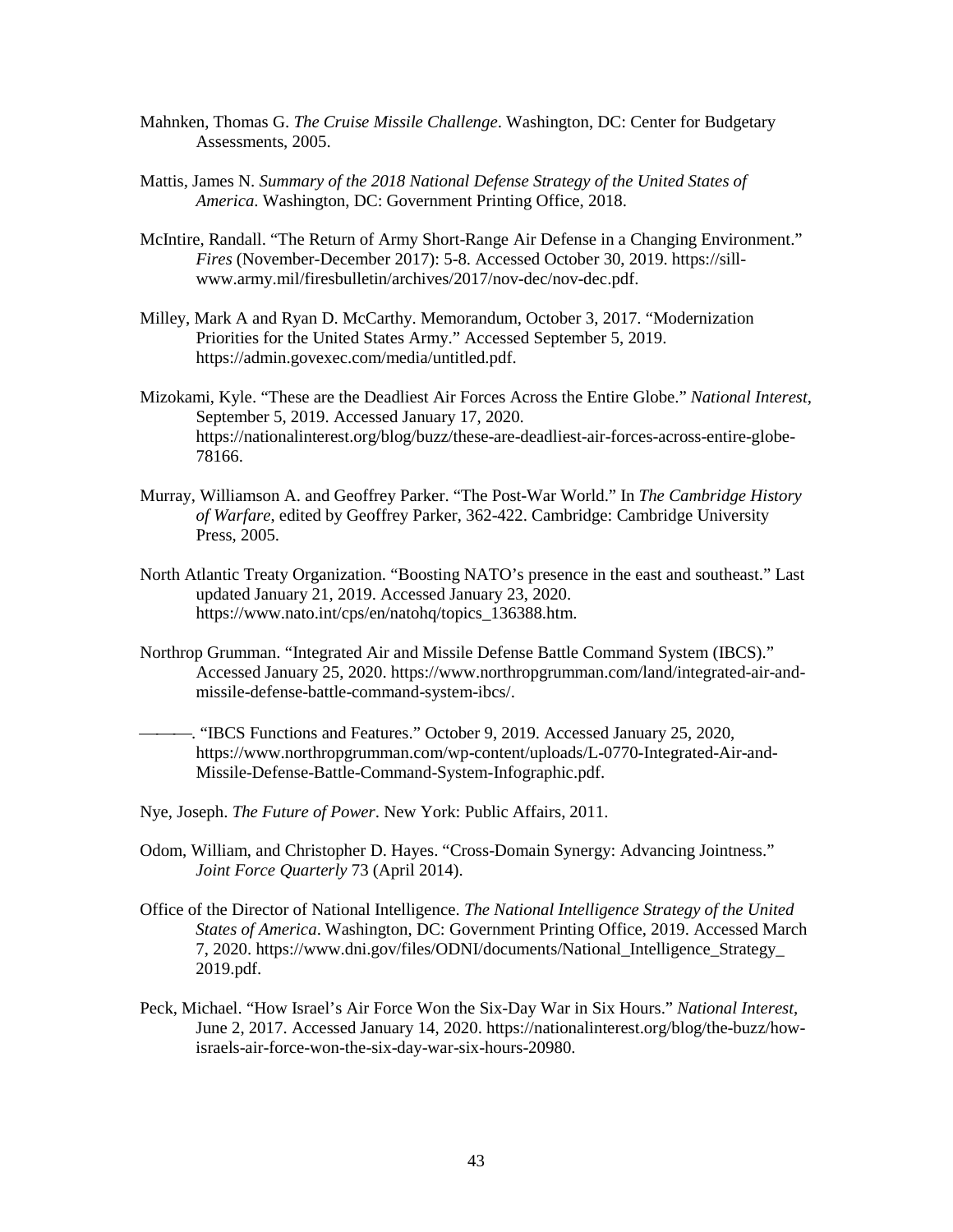- Prandtner, Jürgen. "Uncertainty: The Forgotten Factor in Joint Planning." Monograph, School of Advanced Military Studies, Fort Leavenworth, KS, 2019. Accessed November 19, 2019. Combined Arms Research Library Digital Library.
- Predny, Michael J. "The US Army and the Emergence of Unmanned Threats." Monograph, School of Advanced Military Studies, Fort Leavenworth, KS, 2016. Accessed October 28, 2019. https://apps.dtic.mil/docs/citations/AD1022201.
- Romjue, John L. *From Active Defense to AirLand Battle: The Development of Army Doctrine, 1973-1982*. Fort Monroe, VA: Historical Office, US Army Training and Doctrine Command, 1984.
- Schwartz, Peter. *The Art of the Long View: Planning for the Future in an Uncertain World*. New York: Crown Business, 1996.
- Stewart, Phil, Andrea Shalal-Esa and David Alexander. "Russia, China aim to close military technology gap with U.S.: Hagel." *Reuters*. September 3, 2014. Accessed March 7, 2020. https://www.reuters.com/article/us-usa-military-spending/russia-china-aim-to-closemilitary-technology-gap-with-u-s-hagel-idUSKBN0GY2CC20140903.
- Stone, Adam. "How the DoD is synchronizing missile defense systems." *C4ISRNet*, June 16, 2018. Accessed January 25, 2020[. https://www.c4isrnet.com/c2-comms/2018/06/26/how](https://www.c4isrnet.com/c2-comms/2018/06/26/how-the-dod-is-synchronizing-missile-defense-systems/)[the-dod-is-synchronizing-missile-defense-systems/.](https://www.c4isrnet.com/c2-comms/2018/06/26/how-the-dod-is-synchronizing-missile-defense-systems/)
- Tangredi, Sam J. *Anti-Access Warfare: Countering A2/AD Strategies*. Annapolis, MD: Naval Institute Press, 2013.
- Temin, Tom. "Does DoD's research and development spending reflect strategic priorities?" *Federal News Network*. February 20, 2020. Accessed March 7, 2020. https://federalnewsnetwork.com/defense-main/2020/02/does-dods-rdte-spending-datareflect-strategy-tech-priorities/.
- Trump, Donald J. *National Security Strategy (NSS) of the United States of America*. Washington, DC: White House, 2017.
- US Department of the Air Force. "E-3 Sentry AWACS." U.S. Air Force Fact Sheet. Last modified September 22, 2015. Accessed February 16, 2020. [https://www.af.mil/About-](https://www.af.mil/About-Us/Fact-Sheets/Display/Article/104504/e-3-sentry-awacs/)[Us/Fact-Sheets/Display/Article/104504/e-3-sentry-awacs/.](https://www.af.mil/About-Us/Fact-Sheets/Display/Article/104504/e-3-sentry-awacs/)
- US Department of the Army. *2019 Army Modernization Strategy: Investing in the Future*. Washington, DC: Government Printing Office, 2019.
- . 32d Army Air and Missile Defense Command (AAMDC), *AMD Systems Smart Book*. Fort Bliss, TX: 32d AAMDC Headquarters, 2007.
	- . Fires Center of Excellence, Capabilities and Development Integration Directorate. *United States Maneuver Short Range Air Defense Battalion Organizational and Operational Concept*. Fort Sill, OK: Fires Center of Excellence, 2018.
	- . Space and Missile Defense Command, *Army Air and Missile Defense 2028*. Washington, DC: Government Printing Office, 2019.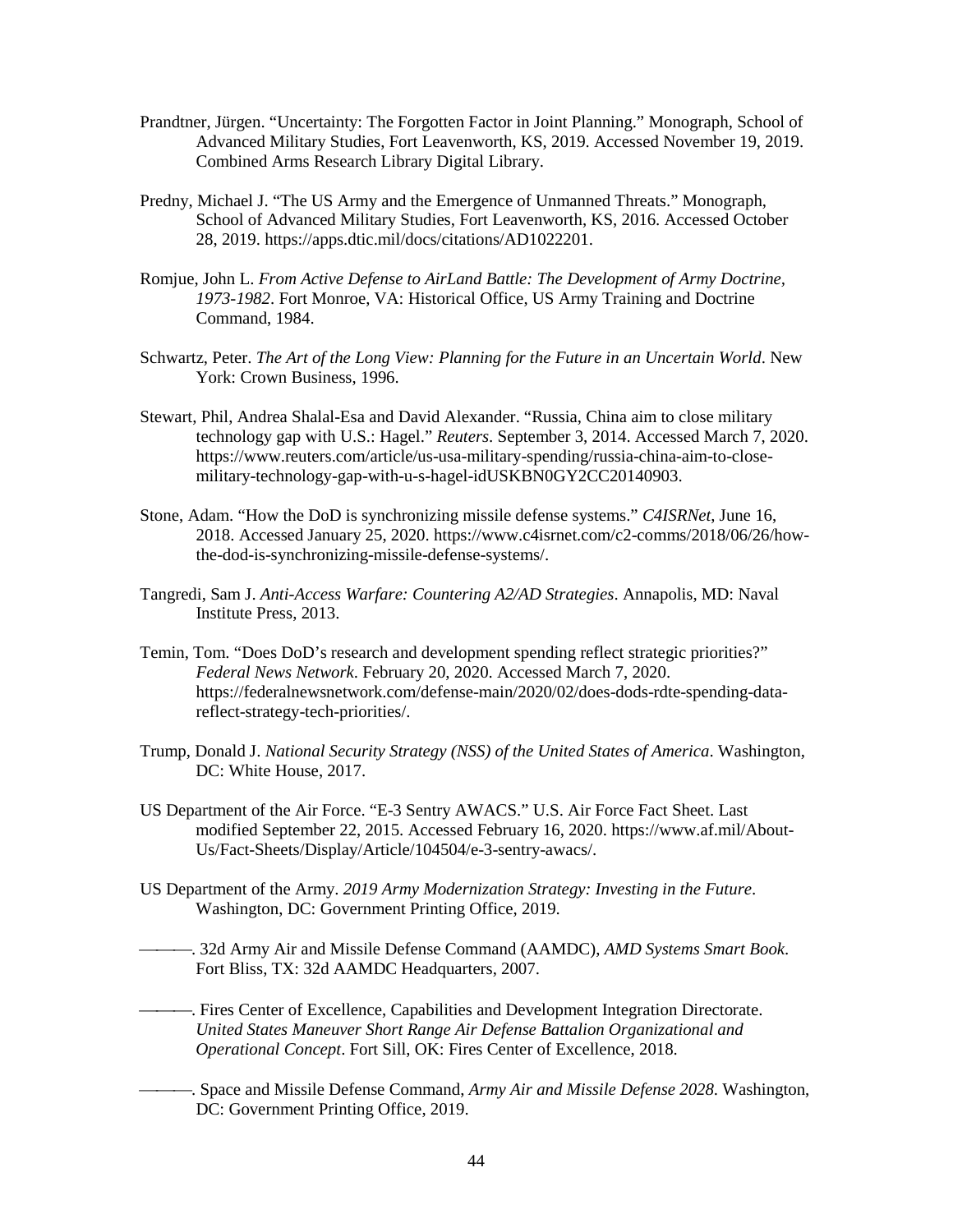. Space and Missile Defense Command, *Statement of Lieutenant General James H. Dickinson Commanding General, U.S. Army Space and Missile Defense Command/Army Forces Strategic Command and Commander, Joint Functional Component Command for Integrated Missile Defense Before the Subcommittee on Strategic Forces Committee on Armed Services United States Senate: Fiscal Year 2020 Authorization Request for Missile Defense*. Washington, DC: Government Printing Office, 2019. Accessed September 22, 2019. https://www.armed-services.senate.gov/imo/media/doc/Dickinson\_04-03-19.pdf.

- . Training and Doctrine Command (TRADOC) Pamphlet 525-3-1, *The U.S. Army in Multi-domain Operations 2028.* Washington, DC: Government Printing Office, 2018.
- . TRADOC Pamphlet 525-92, *The Operational Environment and the Changing Character of Warfare.* Washington, DC: Government Printing Office, 2019.
- . TRADOC, *Worldwide Equipment Guide, Volume 2: Air and Air Defense Systems.* Fort Leavenworth, KS: G-2 ACE, Threats Integration, 2016.
- US Defense Intelligence Agency. *Russia Military Power: Building A Military to Support Great Power Aspirations*. Washington, DC: Government Printing Office, 2017.
- US Department of Defense. *Base Structure Report Fiscal Year 2017 Baseline*. Washington, DC: Government Printing Office, 2017. Accessed January 11, 2020. https:// www.acq.osd.mil/eie/Downloads/BSI/Base%20Structure%20Report%20FY17.pdf.

. *Conduct of the Persian Gulf War: Final Report to Congress*. Washington, DC: Government Printing Office, 1992.

- . *DOD Dictionary of Military and Associated Terms*. Washington, DC: Government Printing Office, 2019. Accessed January 18, 2020. https://www.jcs.mil/Portals/36/Documents/Doctrine/pubs/dictionary.pdf.
	- . *Joint Operational Access Concept, Version 1*. Washington, DC: Government Printing Office, 2012.

. *Transcript of Press Briefing by Secretary James and Gen. Goldfein on the State of the Air Force in the Pentagon Briefing Room*. August 10, 1996. Accessed January 17, 2020. https://www.defense.gov/Newsroom/Transcripts/Transcript/Article/911083/departmentof-defense-press-briefing-by-secretary-james-and-gen-goldfein-on-the/.

. Air Land Sea Application Center. Multi-Service Tactics, Techniques, and Procedures (MTTP) Publication, *SCAR*. Washington, DC: Government Printing Office, 2018. Accessed February 16, 2020. https://www.alsa.mil/mttps/scar/.

. Chairman Joint Chiefs of Staff. *Description of the National Military Strategy 2018*. Washington, DC: Government Printing Office, 2018. Accessed September 3, 2018. https://www.jcs.mil/Portals/36/Documents/Publications/UNCLASS\_2018\_National\_Mili tary\_Strategy\_Description.pdf.

. Missile Defense Agency (MDA). *2010 Ballistic Missile Defense Review Report*. Washington, DC: Government Printing Office, 2010.